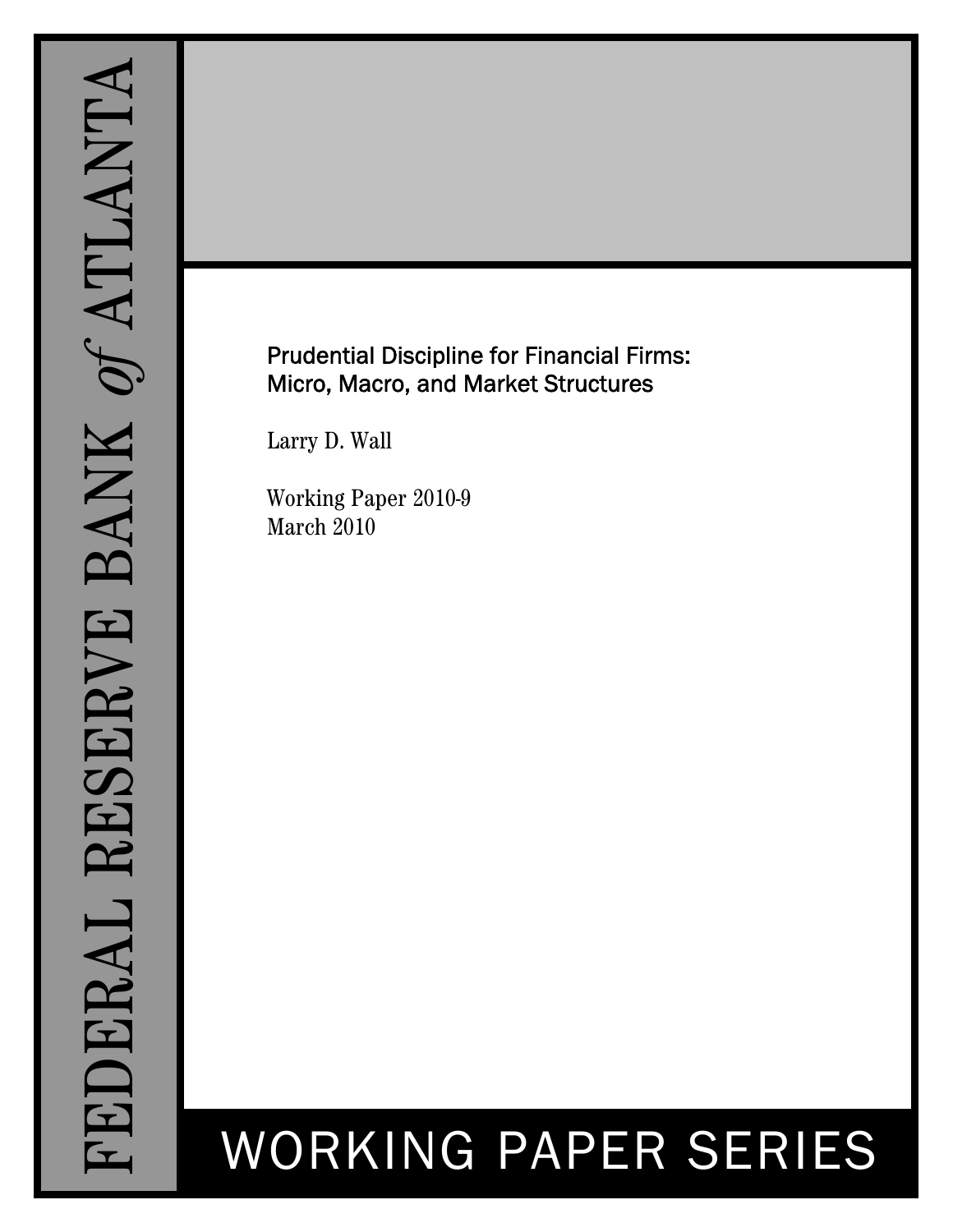### Prudential Discipline for Financial Firms: Micro, Macro, and Market Structures

Larry D. Wall

Working Paper 2010-9 March 2010

Abstract: The recent global financial crisis reflects numerous breakdowns in the prudential discipline of financial firms. This paper discusses ways to strengthen micro- and macroprudential supervision and restore credible market discipline. The discussion notes that microprudential supervisors are typically assigned a variety of goals that sometimes have conflicting policy implications. In such a setting, the structure of the regulatory agencies and the priority given to prudential goals are critical to achieving those goals.

The analysis of macroprudential supervision emphasizes that this supervisor must be both bold and modest: bold in seeking to understand the sources and distributions of systemically important risks and modest about what a supervisor can do without imposing overly restrictive regulations.

Finally, the paper argues that the primary responsibility for risk management must rest with firms, not government supervisors. Unfortunately, systemic risk concerns have led governments to shield the private sector from the full losses that dull their incentive to discipline risk taking. This section of the paper suggests that deposit insurance reform, special resolutions for systemically important firms, and requirements that firms plan for their own resolution and contingent capital may all have a role to play in restoring effective market discipline.

JEL classification: G28, E44, K23

Key words: financial, microprudential, macroprudential, market discipline

The author thanks colleagues at the Federal Reserve Bank of Atlanta for many helpful discussions. He also thanks Scott Frame, Gillian Garcia, David Mayes, Krirk Vanikkul, and participants in workshops at the University of North Dakota and the Asian Development Bank Institute for helpful comments on an earlier draft. The views expressed here are the author's and not necessarily those of the Federal Reserve Bank of Atlanta or the Federal Reserve System. Any remaining errors are the author's responsibility.

Please address questions regarding content to Larry D. Wall, Federal Reserve Bank of Atlanta, Research Department, 1000 Peachtree Street, N.E., Atlanta, GA 30309-4470, 404-498-8937, larry.wall@atl.frb.org.

Federal Reserve Bank of Atlanta working papers, including revised versions, are available on the Atlanta Fed's Web site at www.frbatlanta.org/pubs/WP/. Use the WebScriber Service at www.frbatlanta.org to receive e-mail notifications about new papers.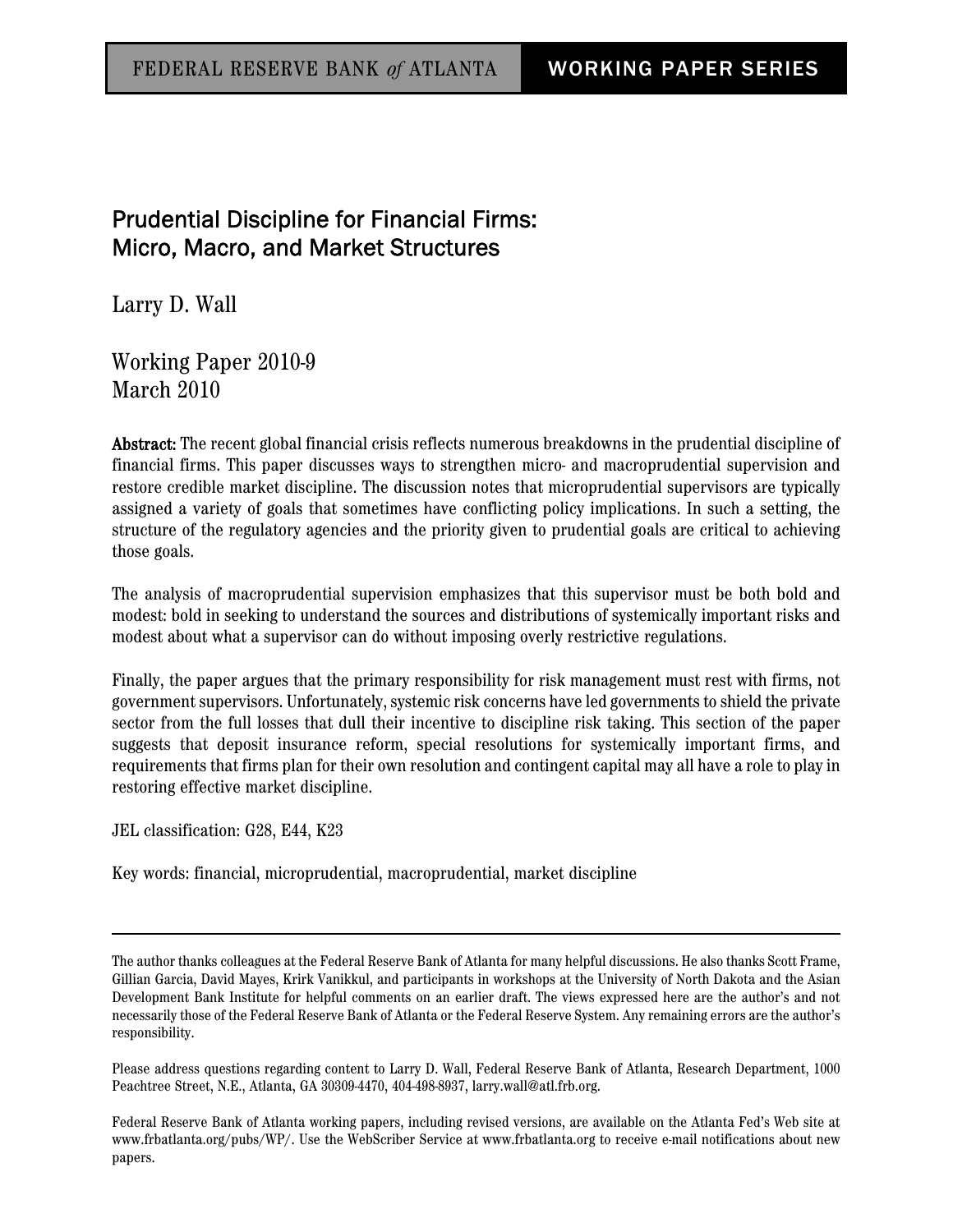Prudential Discipline for Financial Firms: Micro, Macro, and Market Structures

Risk taking is an essential part of the financial system that contributes to economic growth around the world. Risk taking in the financial system is also crucial for the efficient allocation of risk within our societies. But this risk bearing should take place in the context of sound risk management. Individual firms must prudentially manage their own risks, and financial supervisors must prudently manage the risks posed by the financial system to society.

The consequences of inadequate risk management can be a financial crisis that spills over into the real economy. Several East Asian countries experienced the consequences of significant breakdowns in risk management at both the individual firm level and at the supervisory level in the late 1990s. Many Asian countries drew the conclusion from this experience that rapid increases in asset prices and/or debt may endanger financial stability. Subsequently, many supervisory authorities in Asia―including those in Hong Kong, China; India; Republic of Korea; and Thailand—tightened regulatory restrictions on residential mortgage lending to forestall rising price and debt levels (Vanikkul 2009).

The consequences of inadequate risk management are again being felt in recent years with the current global financial crisis. This time, the weaknesses were primarily in the risk management of firms in some developed countries, with the Asian financial sector having little direct exposure. However, just as the affected policymakers in Asia drew lessons from the Asian financial crisis, so too will policymakers in countries currently struggling with weakened financial systems draw lessons from the global financial crisis. Moreover, the lessons they draw from the current problems are likely to have an especially large impact on international standards, given that the crisis is occurring in the countries whose financial sophistication has led them to be leaders in such standard settings.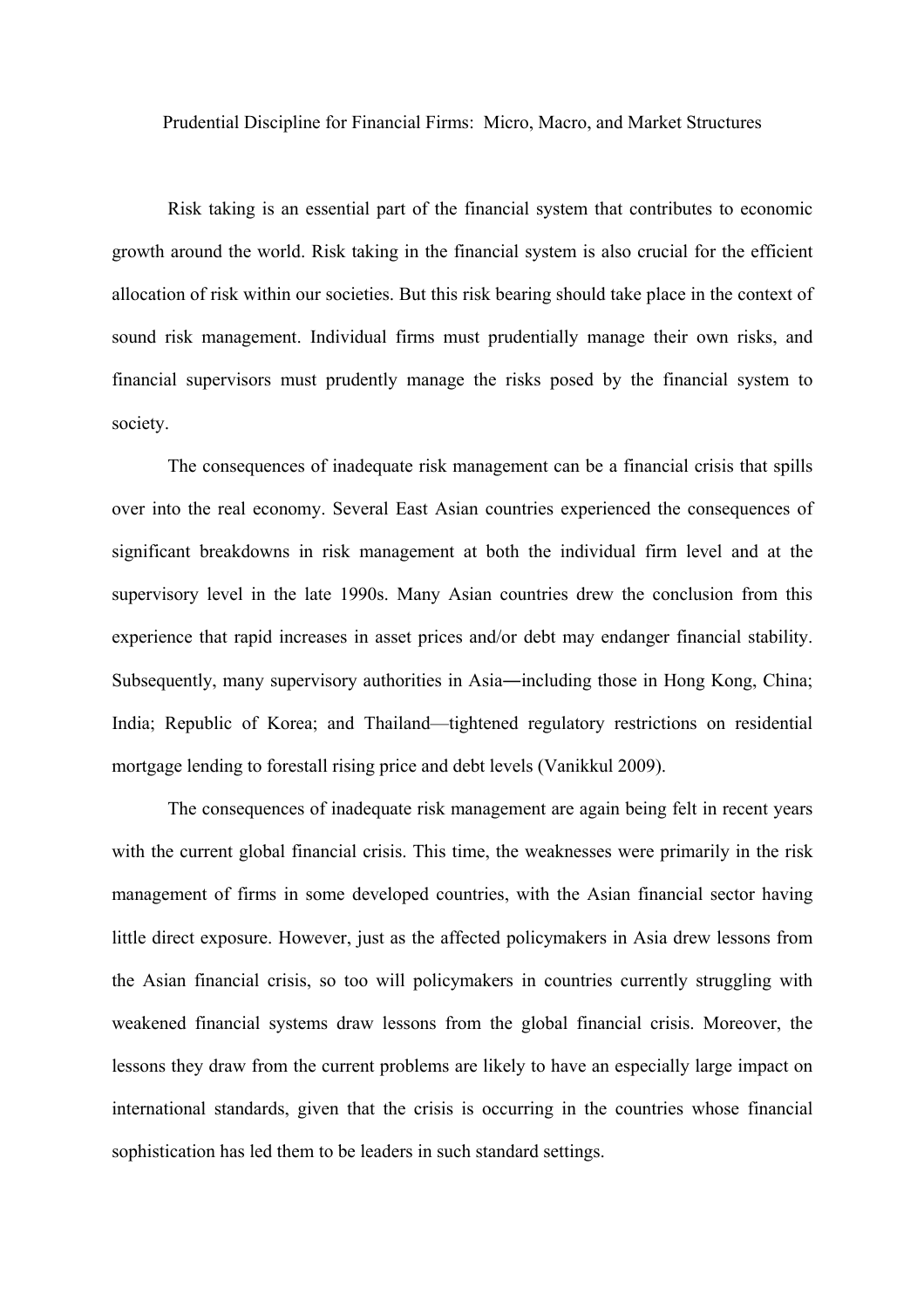The purpose of this paper is to identify some of the breakdowns that occurred and evaluate some possible policy changes intended to strengthen financial sector risk management. The paper considers some alternatives to strengthen both micro- and macroprudential supervision. It also considers ways to strengthen market discipline at financial firms.

The paper's analysis of microprudential regulation notes that financial regulators are typically assigned responsibility for more than one policy goal. When these goals have conflicting policy implications, the policy option that is followed depends on the structure of the regulatory agencies and each agency's view of its primary mission. If avoidance of financial crises is a top priority, it is important that this be reflected in the overall structure of financial regulatory agencies, and it is especially important that the primary goal of the microprudential supervisor be prudential regulation.

The discussion of macroprudential supervision finds that macroprudential supervision was weak or absent in some of the key players. Many of the problems that arose could have been detected at an earlier stage by a macroprudential supervisor that conducted end-to-end reviews of systemically important markets, starting with the initial underwriting and continuing through to the ultimate risk holders. In at least some cases, it may have been possible to take supervisory action that would have reduced the ultimate extent of financial instability. However, this section also makes the point that we should not expect too much of macroprudential supervision. As Cho (2009) noted, an agency with a broad mandate to deal with systemic risk issues cannot maintain political independence. By the time it is clear that market developments are moving to create significant risks of financial instability, it is likely that these development moves are also providing substantial benefits to politically important constituencies. These constituencies are unlikely to quietly accept the judgment of an agency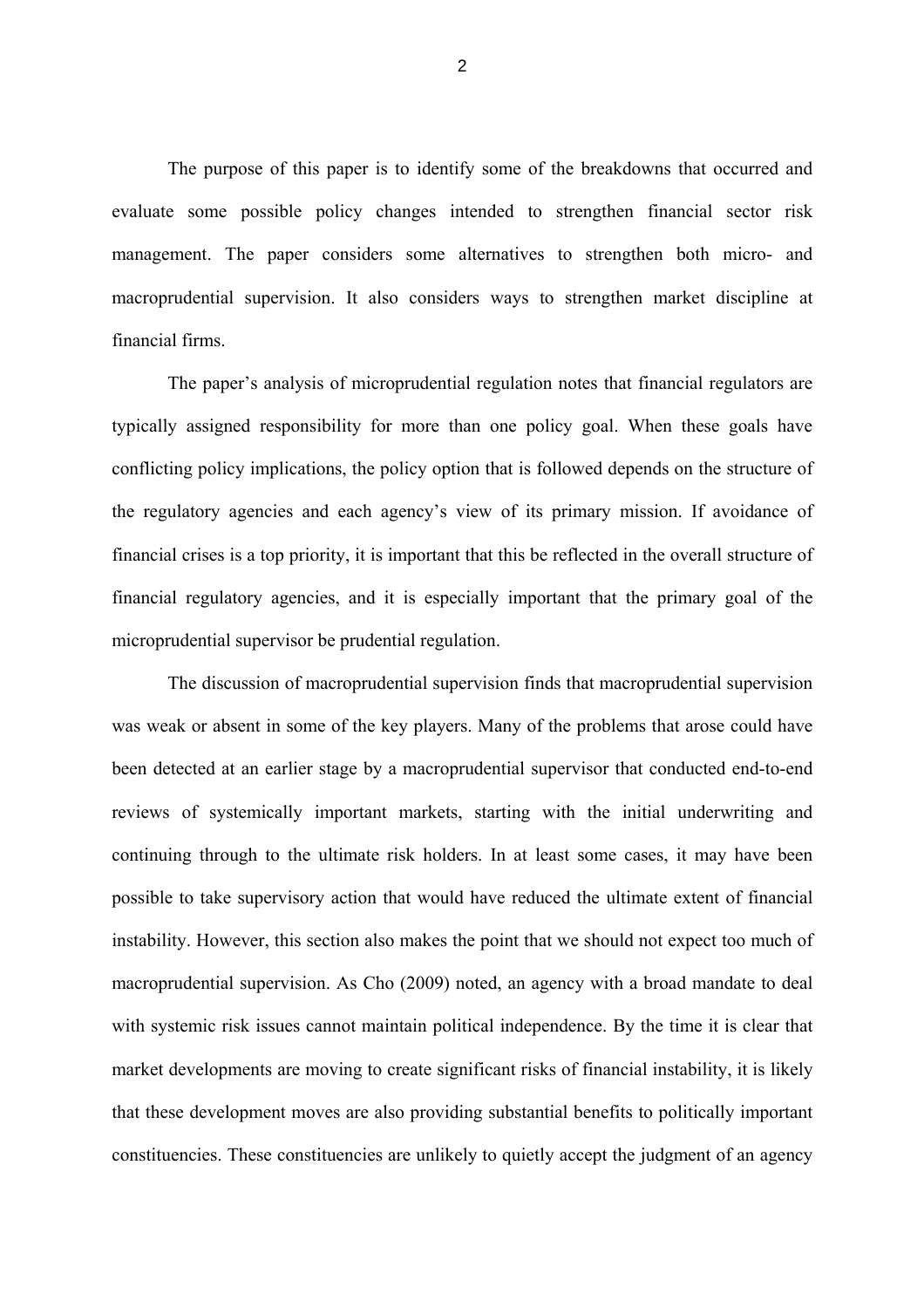that is not subject to political review. Yet if political considerations are brought into the discussion, prudential concerns will not always be the highest priority. Thus, this section concludes that macroprudential supervisors should be bold in seeking to understand the risks in the financial system and modest about promising an end to financial instability.

Both the micro- and macroprudential discussions also highlight the potential benefits of greater cross-border cooperation among supervisors. Such cooperation is essential if prudential supervisors are to have an adequate understanding of financial institutions and markets that operate across borders.

Although the structure and powers of the micro- and macroprudential supervisors are important, sound risk management starts at the firm level. A prerequisite for sound risk management at the financial institution level is that the institution's owners and managers bear the costs of bad management and receive the benefits of sound management. If the government bears most of the risk of loss, not only will the managers lack adequate incentive to manage the risk, but the government is likely to insist on playing a major role in the firm's risk management. The problem with having the government take over risk management is that many efficiency gains that arise from a market-based economy will ultimately be lost if risk management is outsourced to the government.

Unfortunately, the recent crisis is likely to have the exact opposite effect on private incentives to manage risk. The recent experience has been that governments will step in to provide bailouts if the troubled firm is sufficiently large or interconnected. The problem of how to reverse both the perception and reality that the government is bearing the risk is a difficult problem. The analysis in this section considers a number of alternatives, including deposit insurance reform, special resolutions, financial institution-prepared "shelf bankruptcy" plans, and contingent capital. It concludes that all these alternatives are likely to have a role to play in restoring market discipline.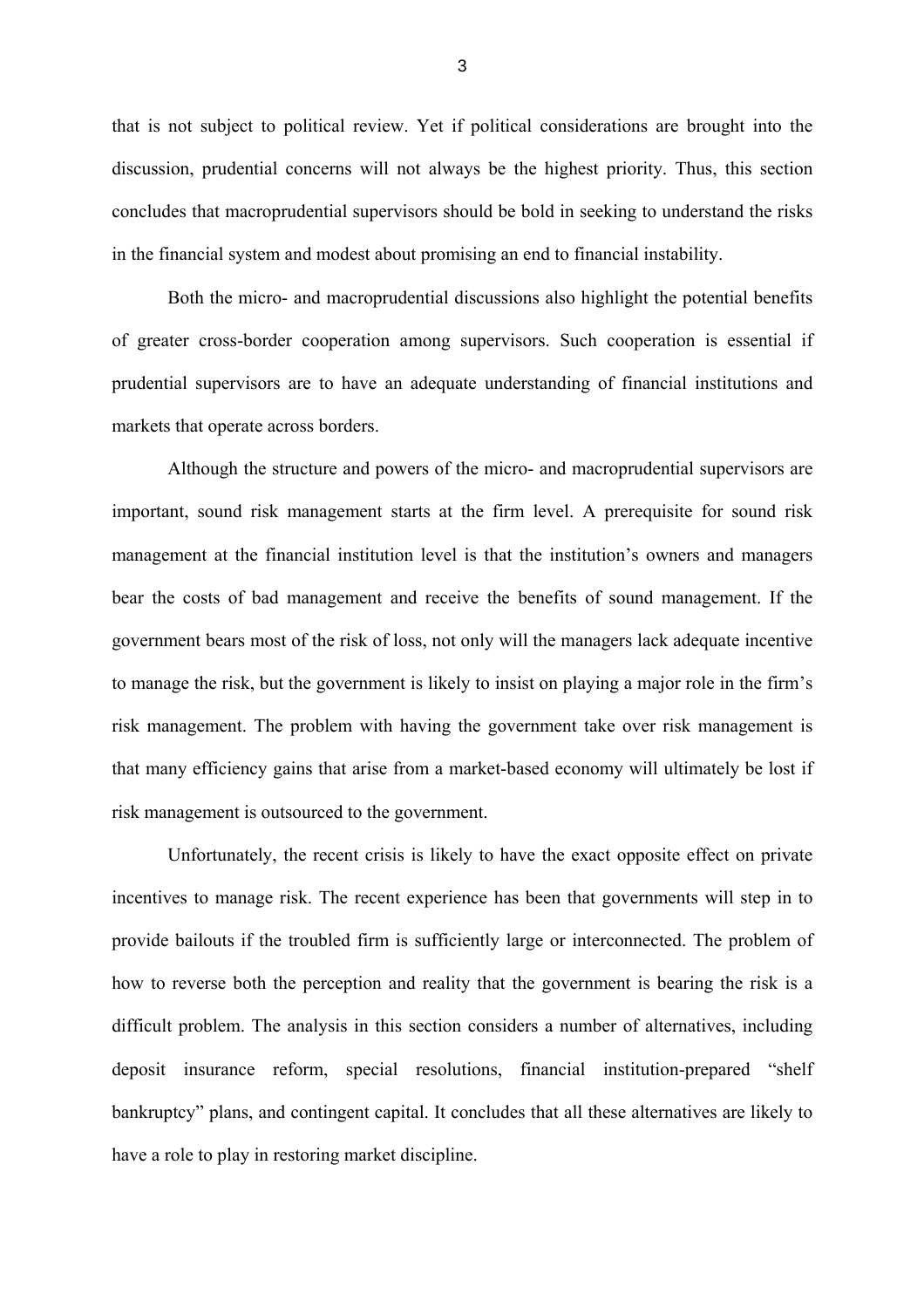The paper is organized as follows: The first section discusses the importance of financial regulatory structure; the second and third sections discuss micro- and macroprudential regulatory structures, respectively; the fourth section discusses issues in establishing effective market discipline structures; and the last section concludes the paper.

#### *Importance of Regulatory Structure*

Most of the current debate about regulatory structure has focused on the issue of whether to consolidate financial regulatory agencies into fewer agencies, or possibly only one agency. Čihák and Podpiera (2006) pointed out several possible advantages of integrating financial sector supervision, including greater supervisory efficiency, economies of scope, improved accountability, elimination of duplication and turf wars, and a more level playing field. They also noted some possible disadvantages of integration, including diseconomies of scope, the potential for losing key staff, and objectives that are poorly communicated or not wellspecified.

One possible explanation for many of the breakdowns in financial supervision in the United States (US) is that its fragmented financial regulatory system led to duplication in some areas and a lack of coverage in others. An obvious implication of this sort of analysis is that countries should adopt a single regulatory body, at least for the purposes of prudential supervision. However, Hsu and Liao (2009) pointed out that the structure of the microprudential regulators is not necessarily the central issue because the unified regulatory structure of the United Kingdom (UK) also encountered serious problems.

An alternative approach is to recognize that a hierarchy of objectives of the financial supervisor is even more fundamental to financial regulation than was suggested by Čihák and Podpiera (2006). Financial supervisors are typically assigned multiple goals, which may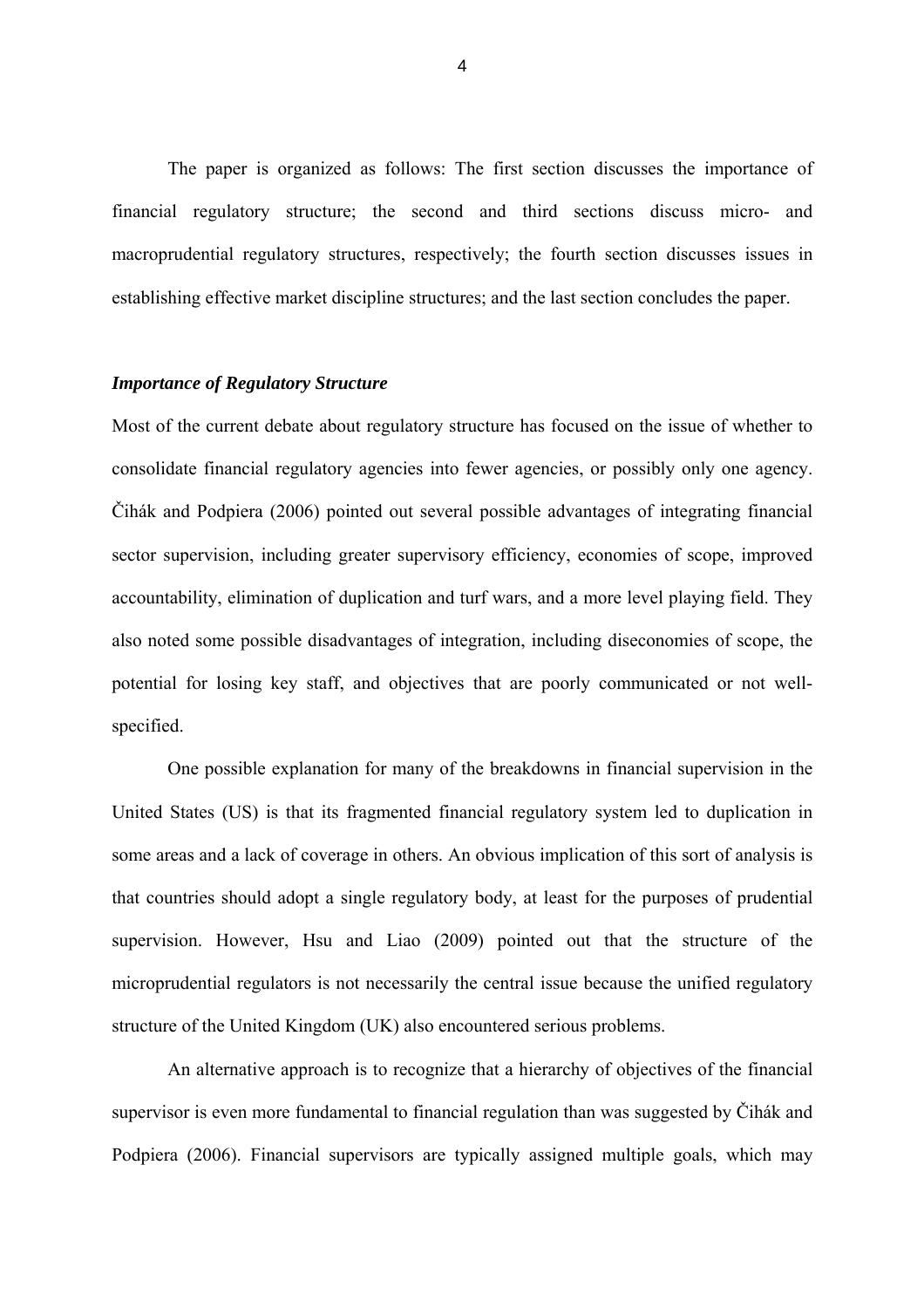include some combination of prudential oversight, adequate disclosure, "fair" treatment of all consumers, and allocation of resources to favored sectors of the economy. These different goals will often have conflicting implications for the financial regulatory system. For example, policies intended to encourage credit flows to favored sectors may result in some financial firms becoming more risky. Horvitz (1983) argued that the structure of the financial regulatory system plays a crucial role in resolving these conflicts.

Wall and Eisenbeis (1999) discussed two general methods of dealing with conflicting goals: internal and external resolution. Internal resolution arises when the conflicting goals are assigned to a single regulatory agency. In such cases, the conflict is addressed based on the priorities of the agency head, suggesting that the conflict will be resolved in favor of whatever the agency believes to be its primary mission. For example, if an agency believes that its primary responsibility is to support credit allocation, its policy decisions are very likely to favor credit allocation policies over that agency's prudential goals.

Internal resolution can lead to the wrong outcomes if the regulatory agency does not place sufficient priority on prudential regulation. One example comes from the UK in a recent report by the House of Lords Select Committee on Economic Affairs (2009a, 2009b). The report discussed the dual responsibility for conduct-of-business supervision and microprudential supervision of the Financial Services Authority. The chairman of the Financial Services Authority, Lord Turner, noted that "it is broadly speaking true to say that in retrospect we focused too much on the conduct of business and not enough on prudential" (House of Lords, Select Committee on Economic Affairs 2009b: 177). The House of Lords report (2009a: 34) concludes the discussion this way:

Regulatory bodies are subject to conflicting political pressures. There is a danger that, when a single institution has responsibility for conduct-of-business and prudential supervision, one will be emphasised at the expense of the latter. Institutional arrangements in the future must be designed so as to minimise this danger.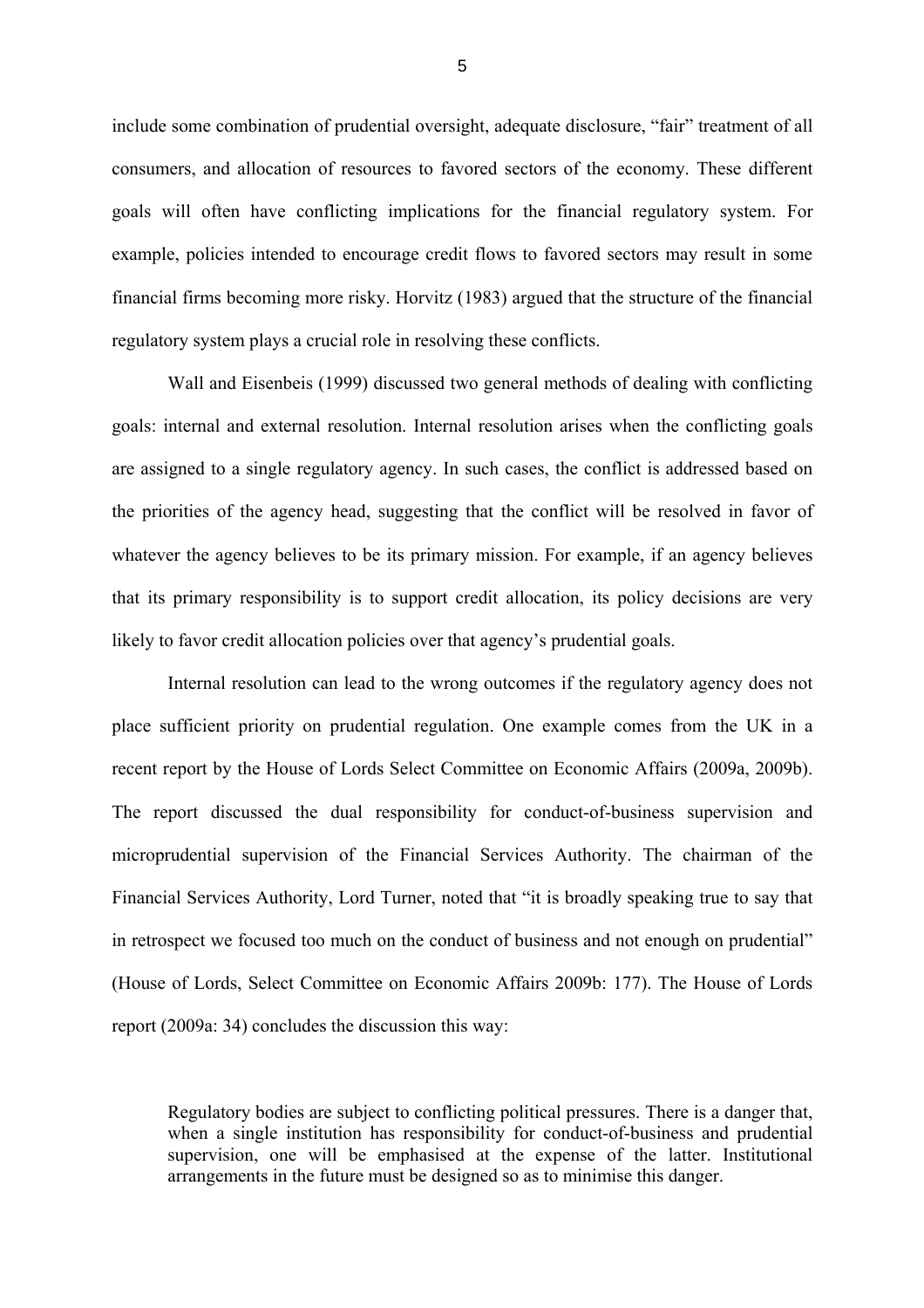In pointing out this conflict, the House of Lords committee was rediscovering a fundamental concern with the structuring of regulatory agencies of all types.

External resolution arises when the conflicting goals are assigned to different regulatory agencies. If a conflict arises, the agencies may either quietly reach an agreement on the relative priorities of the two goals or publicly disagree and seek support from the political authorities. An example from the US policy debate over bank loan loss provisioning illustrates external resolution when appeals were made to the political authorities. The US Securities and Exchange Commission (SEC) is charged with setting accounting policies to help investors make informed decisions. The SEC believes that reported net income in each period should fairly reflect the results of the firm's operations in that period. The federal bank regulatory agencies, which are responsible for the prudential supervision of commercial banking organizations, believe that banks should build up loan loss reserves during good periods to cover losses that are likely to be incurred during weaker economic conditions. US banks in general―and in particular SunTrust, a large regional bank in 1998―were caught between the two regulators when the SEC ordered SunTrust to restate its prior years' financial statements to reduce its loan loss provisions. The bank regulatory agencies publicly protested the SEC's action, but SunTrust was effectively forced to obey the SEC. So far, the result has been that Congress has told the SEC to consult with the banking regulators on some accounting decisions, but has left ultimate power over US accounting rules in the hands of the  $SEC.$ <sup>[1](#page-7-0)</sup>

Viewing agency structure through the prism of goal conflicts suggests two questions that are especially important in designing supervisory structure: Which goal conflicts should

<span id="page-7-0"></span><sup>&</sup>lt;sup>1</sup>Although this disagreement attracted some attention, Wall and Koch (2000) argued that both sides have overstated their case. Investors do not rely solely on accounting loans loss provisions when judging the value of a bank's loan portfolio. Similarly, if US bank supervisors think that banks' loan loss allowance is less than appropriate, the supervisors have ample power to require banks to hold more capital.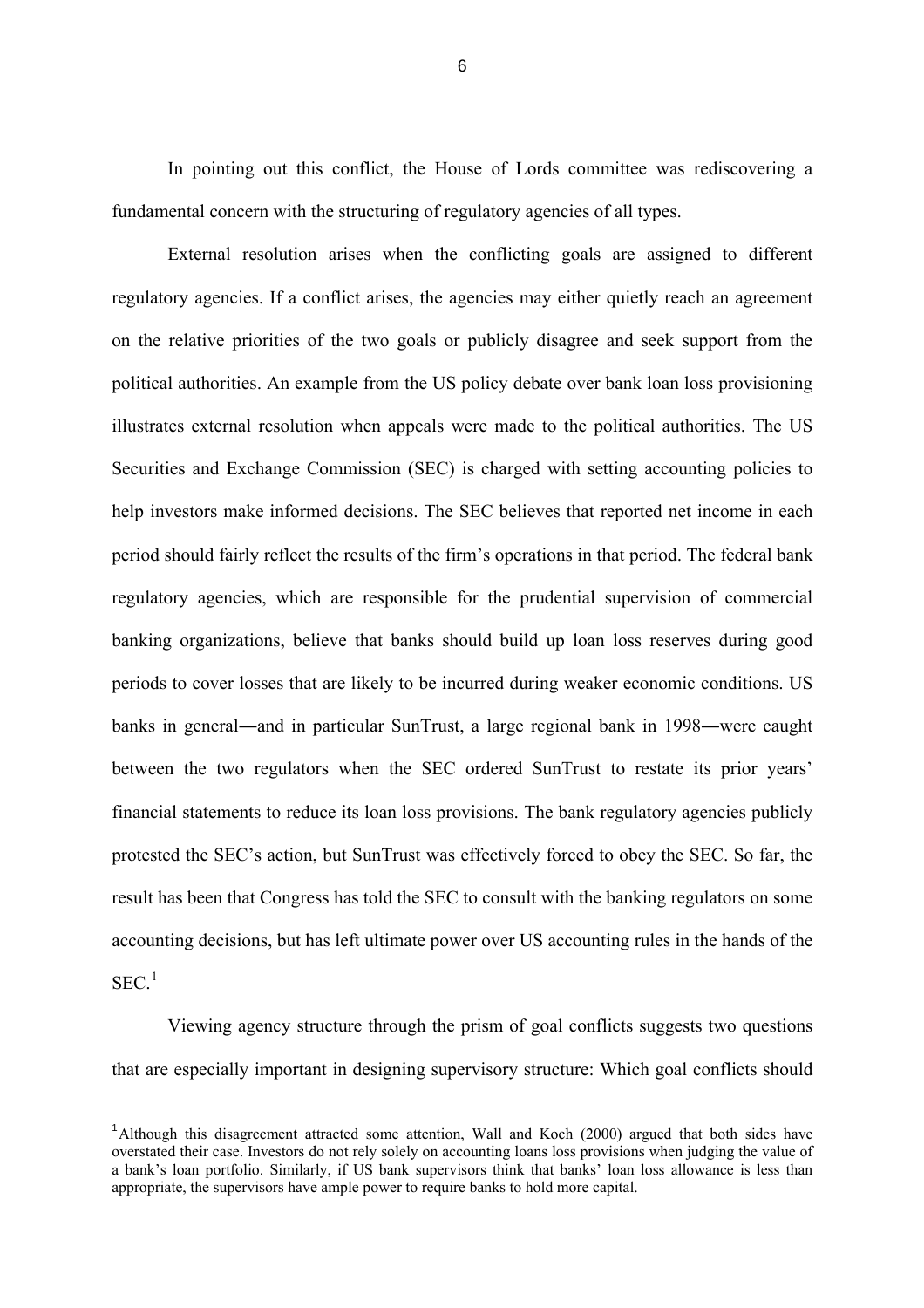be subject to internal resolution and which to external resolution? And, in the case of internal resolution, how to make sure that the regulatory agency follows the right priorities in resolving goal conflicts?<sup>[2](#page-8-0)</sup> The answers to these questions will determine the extent to which the most important goals are achieved.

#### **2. Microprudential Structure**

An agency with microprudential supervisory responsibility will affect the extent to which a number of public policy goals are obtained. For example, microprudential regulation will affect the ease with which new financial firms can enter the market and, thus, have an effect on competition. In deciding among these conflicts, there is a strong case for making prudential supervision the primary goal: Financial firms that are not operated in a prudent manner put at risk their capability to support society's other goals for the financial sector. This is not to suggest that a microprudential supervisor should not consider other goals when structuring prudential regulation. There is often more than one way to accomplish the goals of prudential regulation, and this choice should take into account the impact of alternative regulations on other goals. However, if forced to choose between what is required for effective prudential supervision and some other goal, prudential supervision generally should take priority. $3$ 

<span id="page-8-0"></span><sup>&</sup>lt;sup>2</sup> Wall and Eisenbeis (2000) argued that regulating the financial sector involves both internal and external resolution. Pure internal resolution would require that one agency have control over every regulatory goal that touches financial firms, including nonfinancial goals such as those related to employer-employee relationships. The resulting agency's mandate would be so broad as to dilute the level of expertise among the senior managers of the agency, undercutting one of the main reasons for forming a specialized agency. On the other hand, pure external resolution would require setting up a regulatory agency for every goal, such as an agency for every business conduct goal. The resulting proliferation of agencies would be hugely inefficient.

<span id="page-8-1"></span><sup>&</sup>lt;sup>3</sup> The superintendent at the Canadian Office of the Superintendent of Financial Institutions recently attributed the current strength of the Canadian banking system in part to having a mandate that is totally focused on solvency and that does not include other goals such as the competitiveness of the domestic financial system (Clark 2009).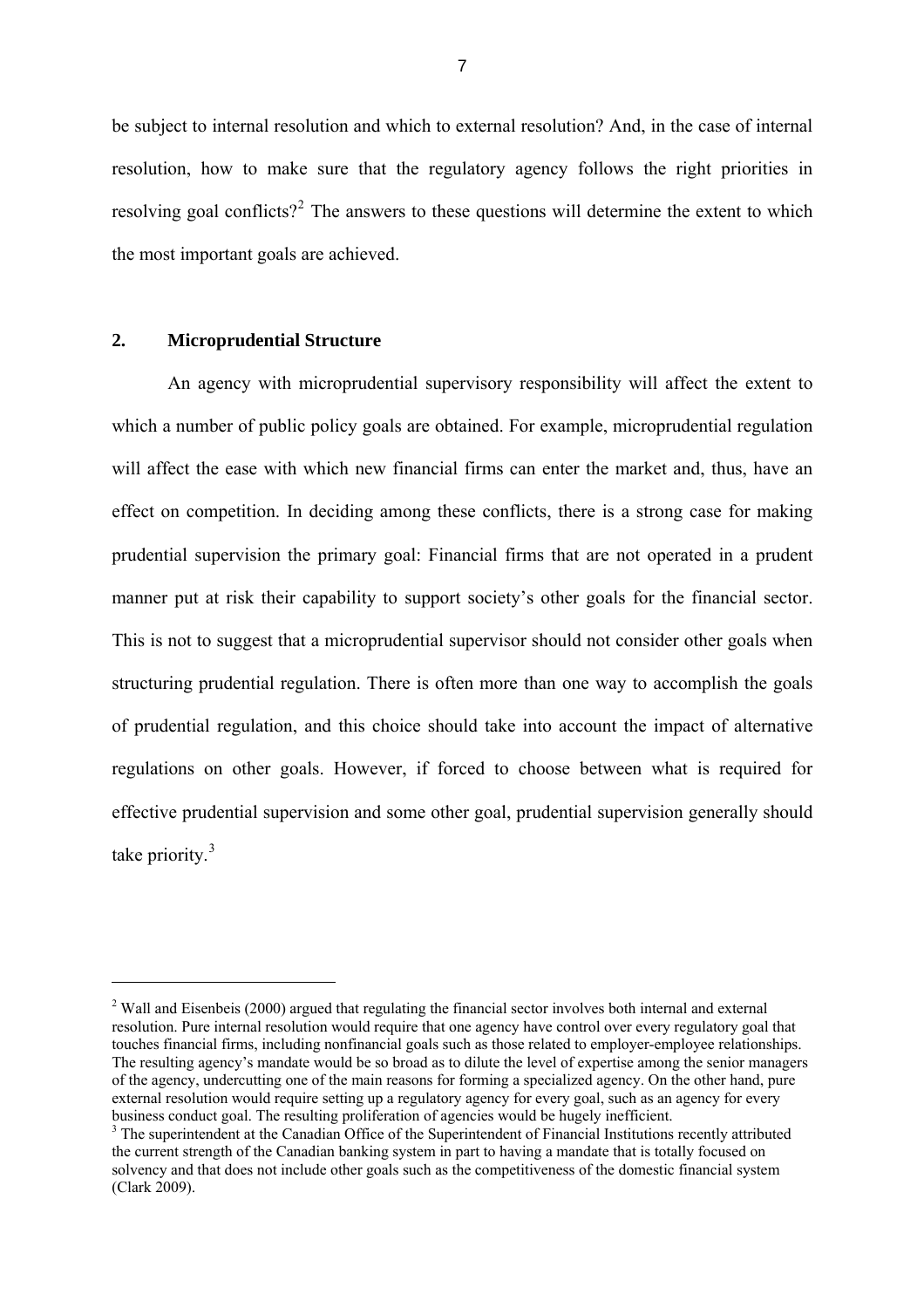Microprudential supervisors may be assigned narrow or broad responsibilities across two dimensions: the number of goals assigned to the agency and the number of subsectors assigned to the agency. Both the set of goals and the set of firms may have a significant influence on the effectiveness of prudential supervision.

#### *2.1 Set of Goals*

An agency that is assigned a large number of goals may find that these goals distract it from effective prudential supervision. However, the assignment of responsibility for a large number of goals will not necessarily distract the agency from prudential supervision. The key is that if the agency is to be an effective prudential supervisor, it must view prudential supervision as its primary mission or complementary to its primary mission. Moreover, the assignment of responsibility for many goals allows the prudential supervisor to adopt a consistent set of policies and avoid having firms be told to follow mutually inconsistent policies by different supervisors. Instead, the cost may take the form of the other financial goals becoming subordinated to prudential regulation.

Although the assignment of other goals is not necessarily inconsistent with effective prudential supervision, assigning an agency with both prudential supervision and promoting a sector of the financial service industry is inviting trouble. A staff report of the US Senate Committee on Governmental Affairs (1977) discussed a common fundamental conflict when a regulatory agency is charged with both promoting and regulating an industry. The report argues that the goal of promotion typically dominates other policy goals, a tendency that can have undesirable outcomes. Many analysts believe part of the reason that the losses in the US thrift industry in the 1980s were so large because the industry's prudential supervisor, the Federal Home Loan Bank Board, was also charged with promoting the housing industry.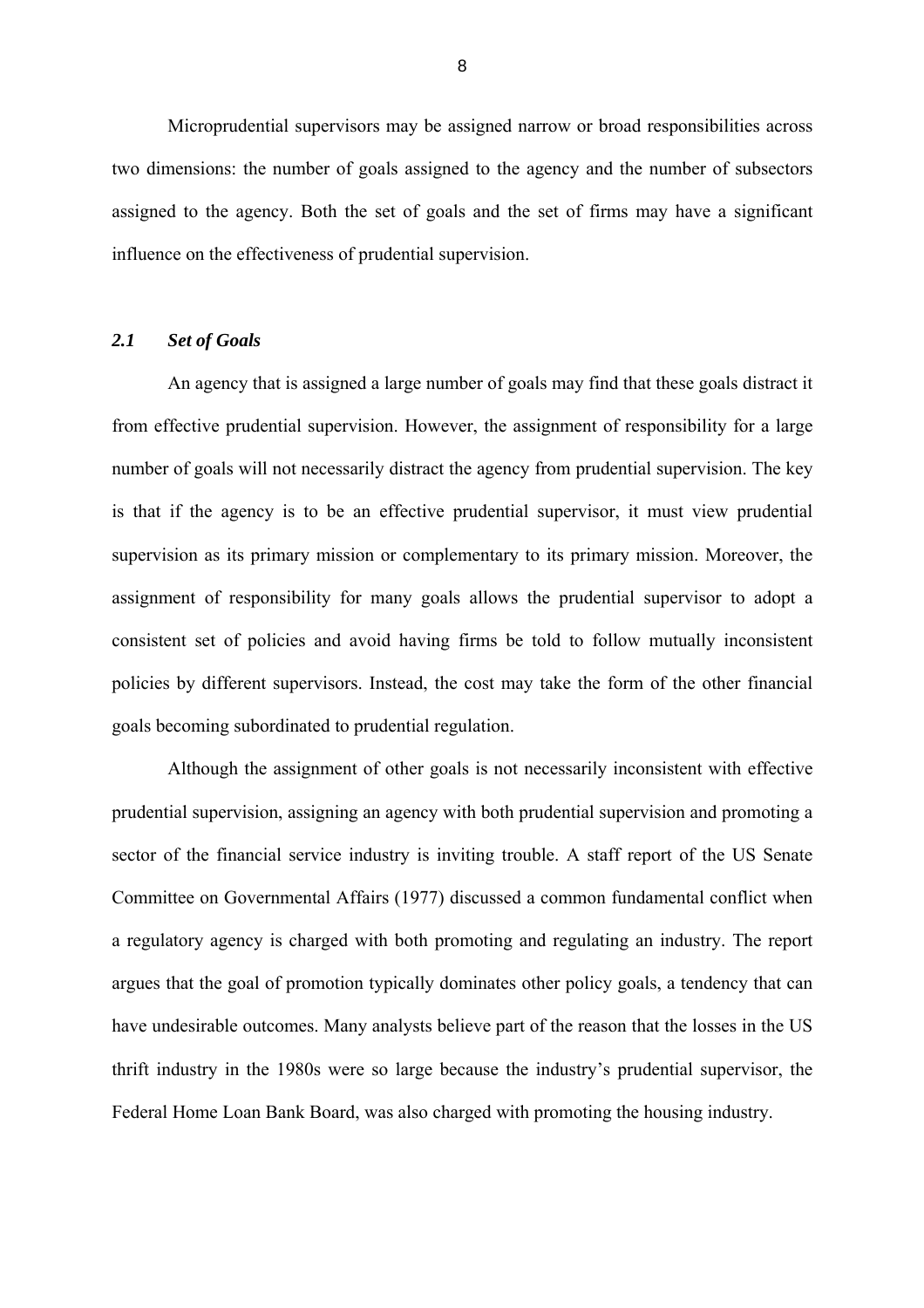Structures that subject prudential supervisors' operational decisions to political review are also likely to result in prudential goals becoming subordinated to other goals. The political authorities rarely owe their power primarily to promises to give prudential supervision priority over all other goals. Thus, for prudential supervision to take priority, it is necessary for this goal to be assigned to an agency that is operationally independent, even as it remains accountable to the political system. Indeed, this is so important that the Basel Committee on Bank Supervision (1997) identified operational independence as a precondition for effective supervision.<sup>[4](#page-10-0)</sup>

Although it is important that the agency with microprudential responsibility have prudential supervision as its primary mission, it is also important that this mission not be defined too narrowly. In particular, assigning the microprudential supervisor an overriding goal of "no failures" is likely to prove costly and counterproductive. A microprudential supervisor with a goal of no failures is incentivized to impose draconian regulations that limit risk taking in an effort to prevent its financial firms from failing. Yet, risk taking is an inherent part of an efficient economy. Financial firms exist in large part to help allocate resources to their best use and to help manage society's risk. A financial sector that is overly limited in its capability to take risk not only cannot help society manage its risk, but also forces that risk into other parts of the economy. For example, if a financial institution's capability to lend to finance purchases is overly constrained due to concerns about credit risk, that may force such lending onto the books of suppliers, even when suppliers are less able to manage credit risk. Thus, it is important that prudential supervisors be tasked with making

<span id="page-10-0"></span><sup>&</sup>lt;sup>4</sup> Although operational independence is important for the long-run effectiveness of prudential supervision, political authorities will sometimes allow tougher prudential policies that conflict with some other goals. The International Monetary Fund (2009) noted that the Bank of Thailand's legal subordination to the Ministry of Finance at the time the report was drafted could lead to interference or delays in regulatory actions. However, that report also noted that the Bank of Thailand had tightened restrictions on consumer and mortgage lending. Similarly, Panagariya (2009) noted that the Bank of India also lacked operational independence but could resist government efforts to accelerate financial deregulation.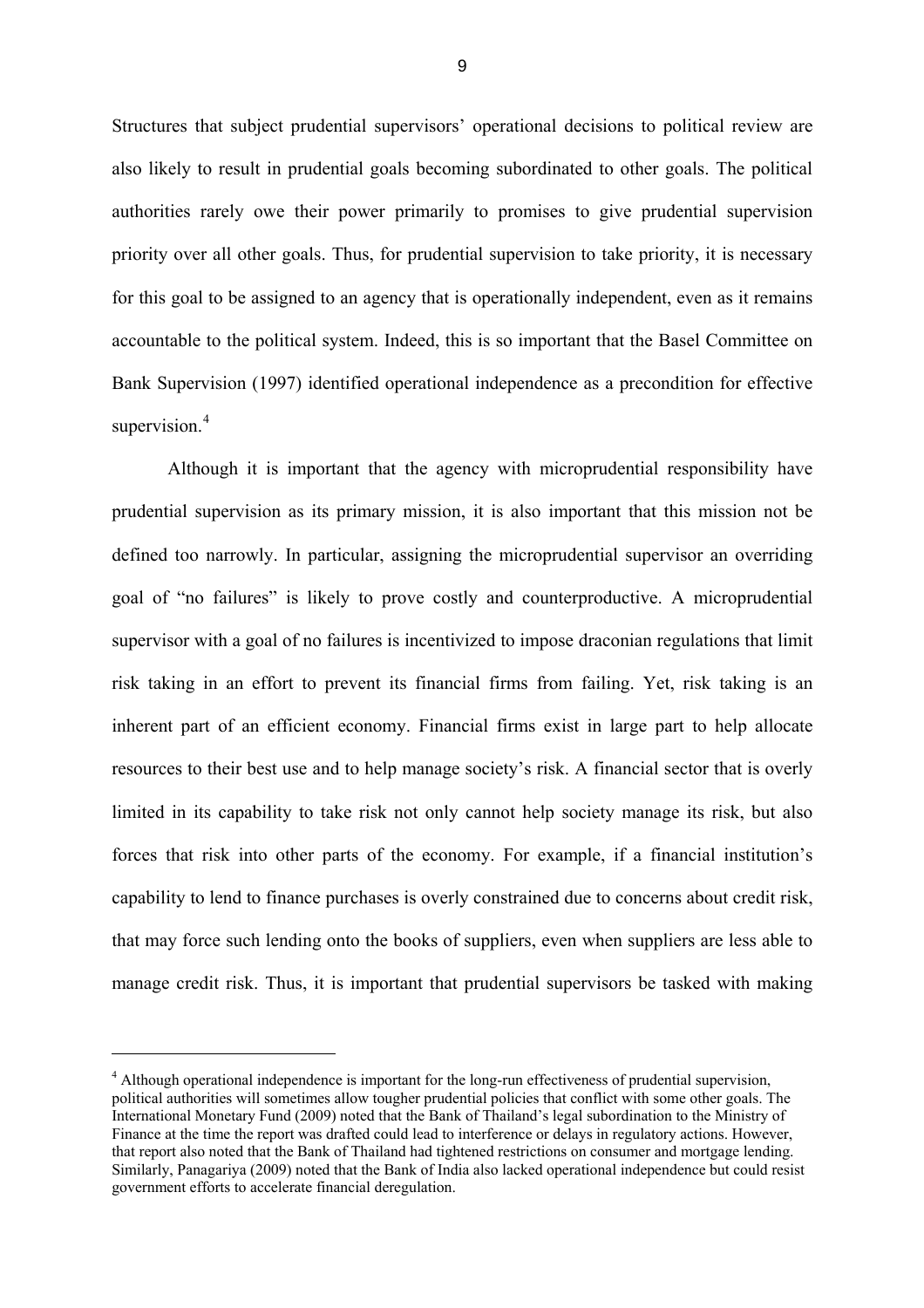sure that firms are managing their risks in a prudent way, not with preventing financial firms from taking risks. $5$ 

#### *2.2 Set of Firms*

 $\overline{a}$ 

Prudential supervisors may be assigned broad responsibility for most or all financial firms, as is the case with the Australian Prudential Regulatory Authority and the Japan Financial Services Authority. Alternatively, they may be assigned responsibility for a particular sector of the financial services industry. The advantage of assigning only one industry sector to an individual prudential supervisor is that the supervisor can build substantial depth in the types of risks being taken by that industry.

Significant problems exist with a microprudential regulator being assigned responsibility for a small subsector of the financial services industry, however. The microprudential regulator's size, power, and prestige depend upon that single subsector. If that industry encounters financial problems, both the industry and its prudential supervisor are threatened. If the supervisor openly acknowledges the problem, there is a risk that policymakers will restructure the industry and eliminate the need for the regulator. As such, the agency will be tempted to exercise forbearance and hope that the problem is cured over time. If the problem can no longer be hidden, the regulator has an incentive to support high-risk investments by the industry as it "gambles for resurrection."<sup>[6](#page-11-1)</sup>

The assignment of authority over a broad portion of the financial services industry has two additional advantages. First, it allows for the sharing of information and expertise among supervisors of different sectors of the financial services industry. Second, it facilitates the

<span id="page-11-0"></span><sup>&</sup>lt;sup>5</sup> Although exactly what structure would best create an incentive for the supervisor to accomplish these goals is not obvious.

<span id="page-11-1"></span><sup>&</sup>lt;sup>6</sup> The claim is not that a regulatory agency overseeing many sectors of the financial sector would never exercise forbearance; such an agency would also have some incentives to forbear. However, there is a difference between a broad agency that risks being rebuked by policymakers for inadequate supervision and a narrow agency that risks being abolished by policymakers.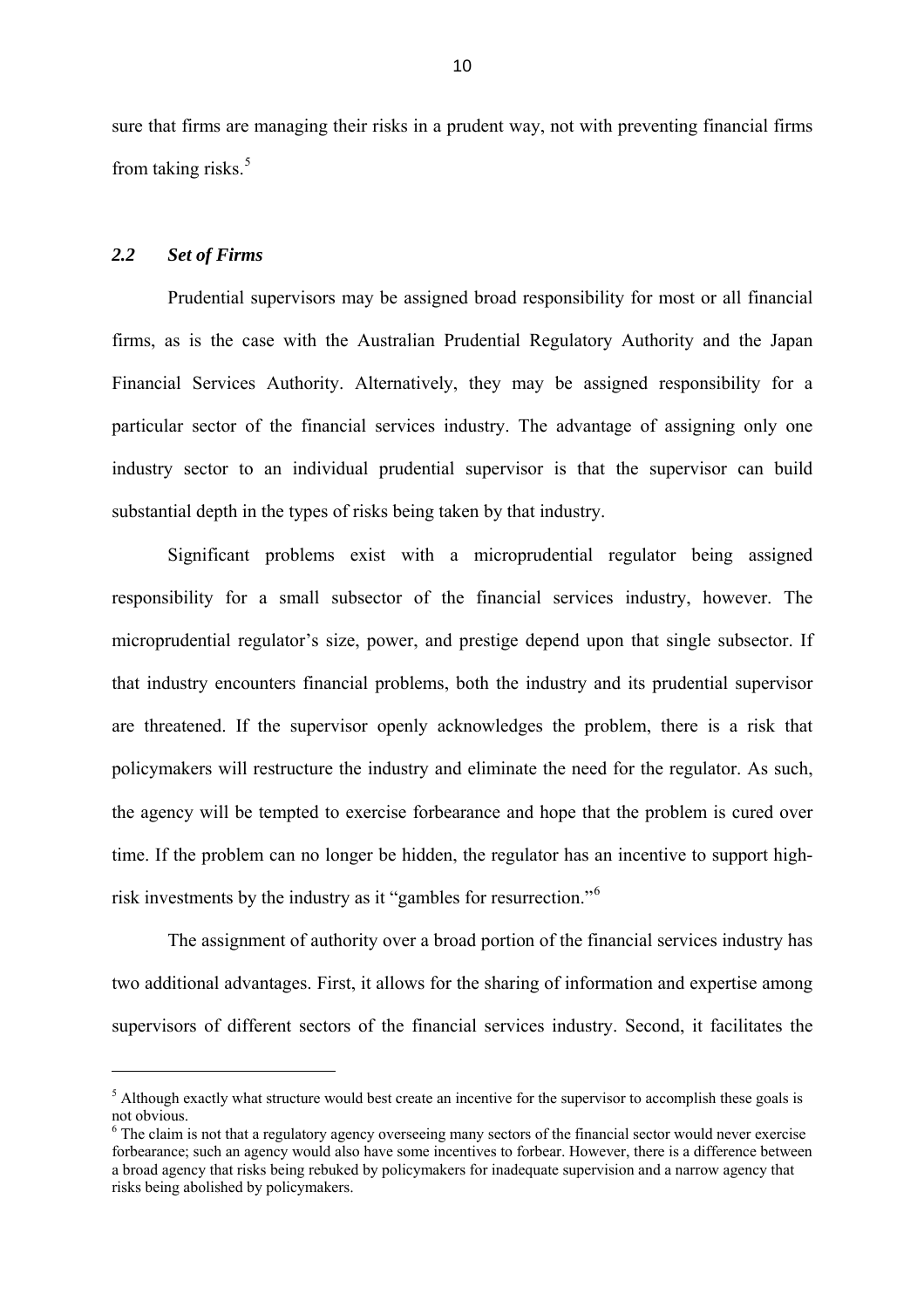sharing of information between supervisors in different countries. Mismatches in responsibility across countries may reduce communications across countries and the ability of supervisors in each country to fully appreciate what they are learning from cross-border exchanges.

The set of firms may also be too narrow in one other important dimension: All the affiliates in a group should be subject to consolidated prudential supervision. Wall (1986) and Mayes, Nieto, and Wall (2008) noted that the parents of large financial groups do not operate groups such as mutual funds, in which each holding is managed separately. Instead, the primary purpose of forming such groups is to exploit economies of scale and scope that could not be obtained by arms-length bargaining. As such, groups operate as integrated entities sharing such vital services as information technology, risk management, and liquidity management. In many groups, there are few subsidiaries that could operate independently of their affiliates. Thus, in order to understand the risk management and exposure of individual subsidiaries, such as insured commercial banks, it is essential that the prudential supervisor have consolidated authority over the entire group.<sup>[7](#page-12-0)</sup>

Milo (2007) discussed the benefits of consolidated supervision for the Philippines. She noted that the Philippines has a long history of permitting universal banking and has nine universal banks that constitute a large share of its banking system. The bank supervisor, Bangko Sentral ng Pilipinas, has moved in the direction of consolidated supervision of banking groups. However, Milo (2007: 11) noted that "its application is still rudimentary because existing laws preclude its full implementation."

The importance of consolidated supervision of an entire group raises the difficult problem of the foreign operations of domestic groups and the domestic operations of foreign

<span id="page-12-0"></span> $<sup>7</sup>$  Some subsidiaries may also be subject to prudential supervision by another supervisor. For example, an</sup> insurance subsidiary of a large banking group may be subject to prudential regulation, both by an insurance supervisor and the consolidated supervisor. But, the consolidated supervisor must be able to examine and, when necessary, regulate the insurance subsidiary.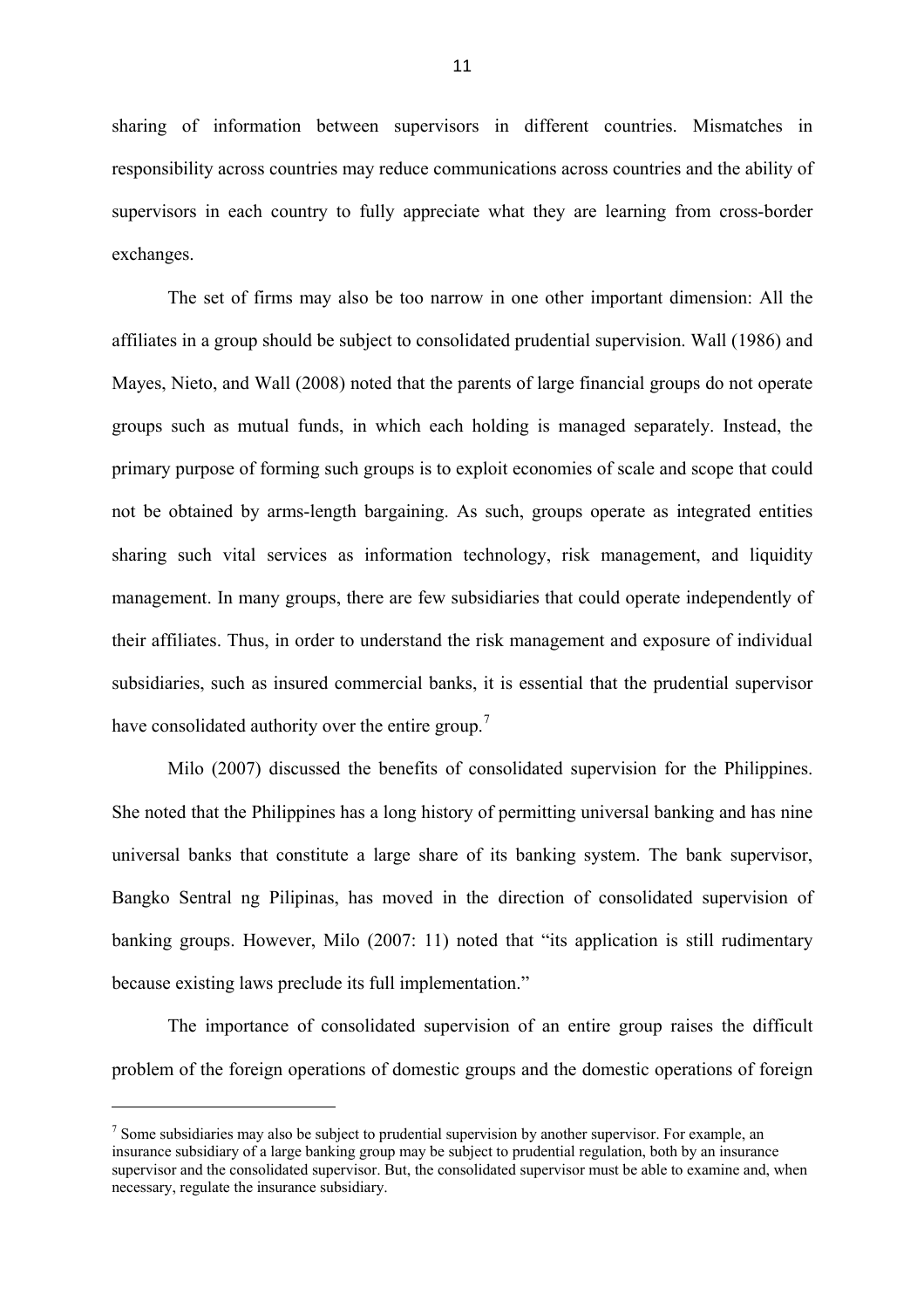groups. The home country supervisor can obtain some information from the group about its foreign operations. However, there is also much that the home supervisor can learn about the foreign subsidiaries from the host country supervisors. The host supervisor will typically be even more dependent upon the foreign supervisor for an understanding of the condition of the parent corporation. The dependence of home and host supervisors has a variety of implications, some of which are discussed in the following sections. One important implication for domestic supervisory structure is that any agency overseeing prudential supervision must view prudential supervision as its primary responsibility or complementary to its primary responsibility. An agency that engages in prudential supervision as a secondary priority is likely to not only fail in its domestic obligations, but also in its international obligations to assist in the prudential supervision of financial firms operating across borders.

#### **3. Macroprudential Structures**

Macroprudential supervision arises out of a combination of rather old practices and new perspectives. An important element of the old practices is the role of central banks in preserving financial stability. Padoa-Schioppa (2003) argued that the role of central banks in financial stability is part of their "genetic code." He noted that European central banks acted as lenders of last resort by the end of the nineteenth century. Along those lines, the US Federal Reserve was created in large part to provide the US with a lender of last resort after the 1907 panic. Central banks' power to act as lenders of last resort also allowed them to exercise some influence over banks' behavior by (implicitly) threatening to deny such loans.

Central banks' role in preserving financial stability was augmented with the addition of statutory responsibility for bank supervision. The Federal Reserve obtained microprudential supervisory powers over some commercial banks when it was created, and over banking groups starting in 1956. Ryback (2006) noted that central banks often became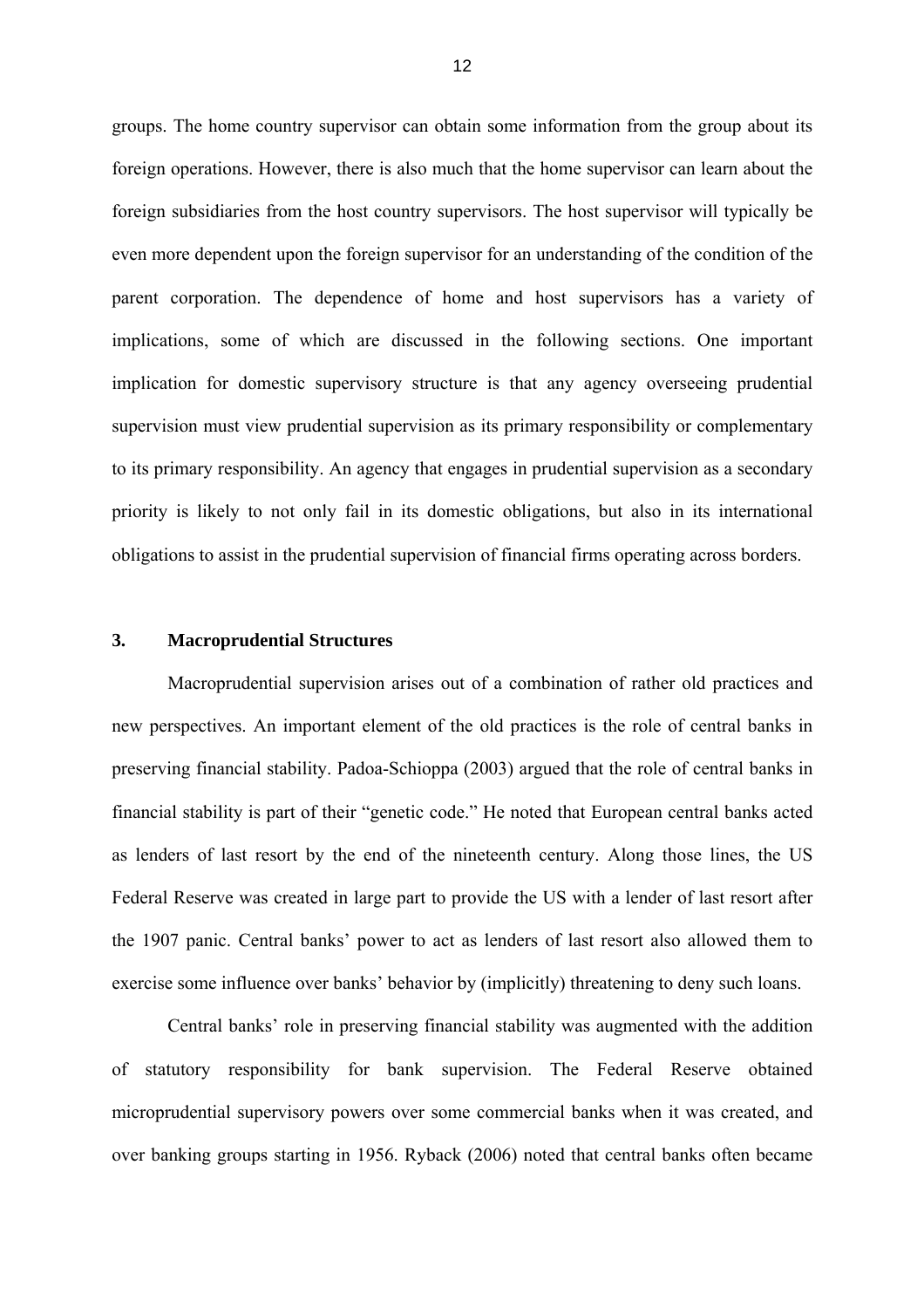bank supervisors in many parts of the world as countries adopted banking laws in the second half of the twentieth century. The result was that macroprudential agencies were given authority over microprudential regulation.

Ryback (2006) argued that macroprudential regulation has reemerged as a separate concern over the last 10–15 years for several reasons. The first factor in the reemergence was the Asian financial crisis of 1997–1998, which demonstrated that a nation's banking system could be exposed to a shock that is not readily observable by looking at individual banks. In that case, the banks were indirectly exposed to foreign exchange risk as a result of the corporate customers borrowing in foreign currencies, even though their receipts were largely in the domestic currency. Second, central banks came to appreciate that their capability to meet monetary policy goals depended not only on the stability of the banking system, but also on developments in the nonbank financial sector, especially the bond markets. Third, the shifting of microprudential responsibility from central banks to newly created regulators brought into the open central banks' continuing responsibility for financial stability. For example, Laker (2006) noted that the creation of the Australian Prudential Regulation Authority led the Reserve Bank of Australia to create a financial stability area to conduct analysis and research on financial stability issues.

The current round of financial instability has forcefully reemphasized the weakness of the older approaches. A strong bank sector is a necessary condition for financial stability, but it is not a sufficient condition. Weaknesses in the nonbank financial sector are both a potential direct threat to financial stability from its own impact and an indirect threat to stability through its impact on the banking system.

Given the desire to reduce the costs of financial instability and restrict moral hazard, there is increased interest in creating a macroprudential supervisor. This supervisor would have new powers to examine and regulate previously less-regulated financial firms, possibly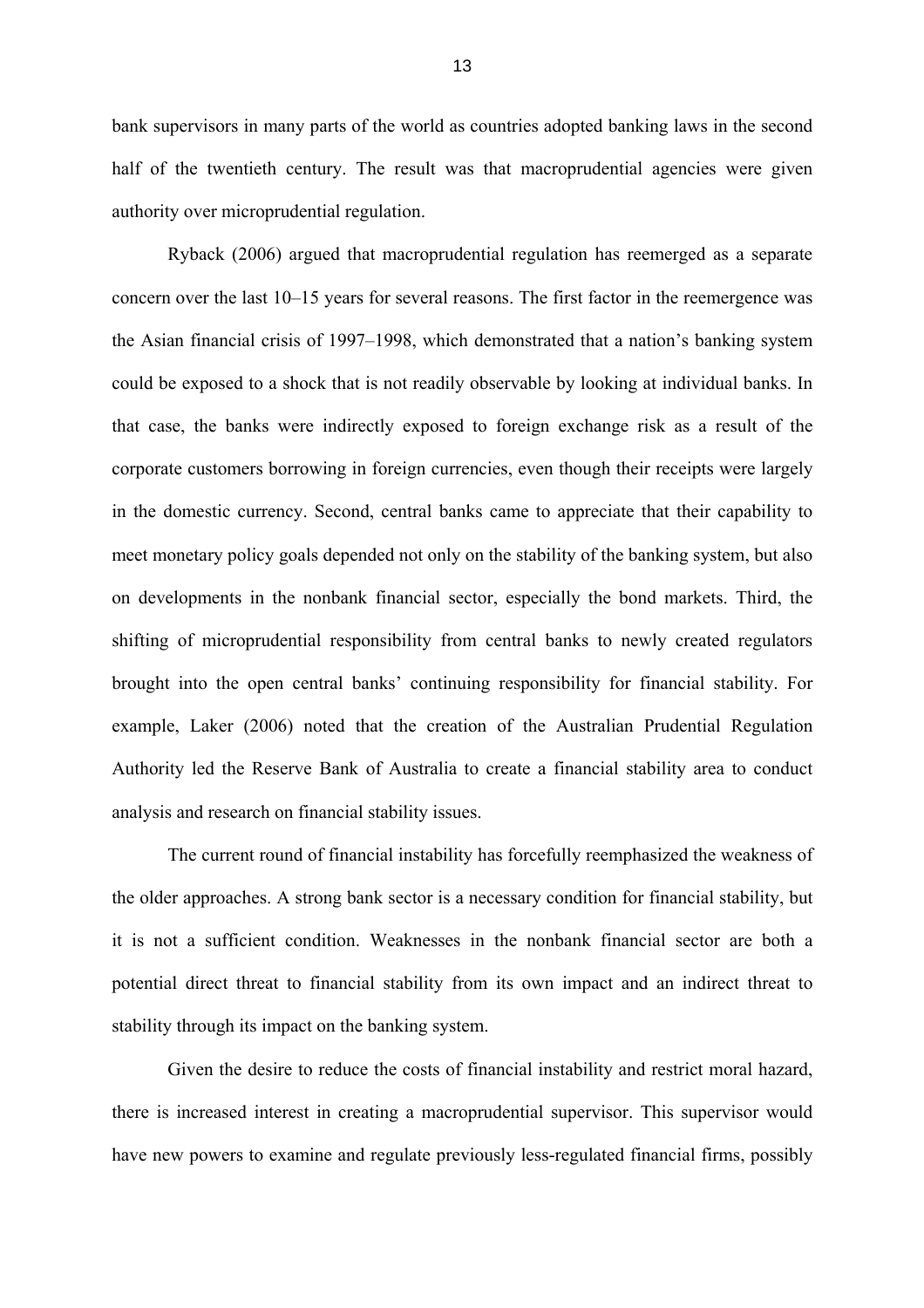combined with some regulatory power over firms already subject to microprudential supervision.

This section analyzes the role of macroprudential supervision in managing systemic risk. The messages are twofold: There is much that can and should be done, but there are limits, and promising to do too much could be worse than doing nothing. This section starts with some ideas on what is relatively easy, continues with a discussion of the more difficult tasks, and concludes with some warnings about the current limits of what is feasible in macroprudential supervision.

#### *3.1 Macroprudential Information Gathering*

Central banks are already gathering and processing some publicly available information as part of their regular financial stability reviews. $8$  This analysis is likely to improve over time as economists develop a better understanding of the causes of financial instability.

 Macroprudential authorities should obtain broad powers to examine the financial system to better understand linkages within the system and potential weak spots. One of the first responsibilities of a macroprudential supervisor should be to address weaknesses in the financial system that could turn what should be an isolated problem within the financial sector into a systemic problem. That is, the macroprudential supervisor should make sure that the financial plumbing system is in good order. This system includes payment and settlement systems, which are already a concern of the central banks in many countries. But it also includes issues associated with the infrastructure for all types of financial transactions. For example, during much of this decade, market participants had huge backlogs of trade

<span id="page-15-0"></span><sup>&</sup>lt;sup>8</sup> Central banks issuing such reports included the Bank Negara of Malaysia, Bank of Canada, Bank of England, Bank of Indonesia, Bank of Japan, Bank of Korea, European Central Bank, Hong Kong Monetary Authority, Monetary Authority of Singapore, People's Bank of China, Reserve Bank of Australia, and Reserve Bank of New Zealand.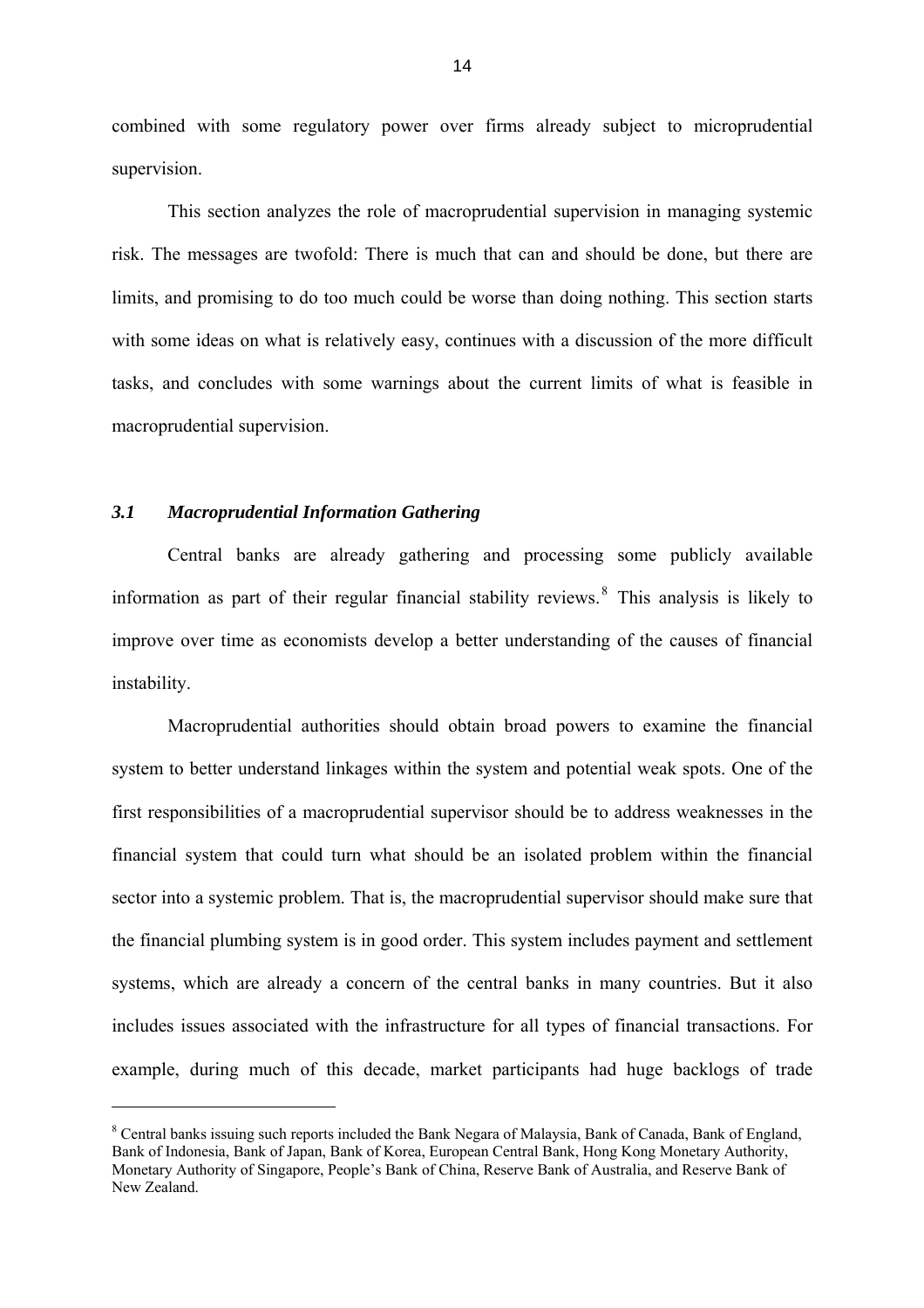confirmations in the credit default swap (CDS) markets. If left unaddressed, this could have further added to the recent turmoil in financial markets. Fortunately, financial supervisors were able to force market participants to address this problem, although in some cases their leverage for doing so came from their microprudential authority over important dealer firms.<sup>[9](#page-16-0)</sup> A macroprudential supervisor should have the authority to conduct thorough reviews of systemically important markets, including firms not subject to microprudential regulations, and impose regulations as necessary to address weaknesses.

A second area in which macroprudential supervision could improve on current practice is by developing a clear understanding of the major markets from the first transaction through to the ultimate bearer of the risk.<sup>[10](#page-16-1),[11](#page-16-2)</sup> The US residential real estate market provides an excellent example of how such an end-to-end analysis of markets could have identified weak practices that would combine to create a systemic problem.<sup>[12](#page-16-3)</sup>

The story begins in 2000, with a dramatic relaxation of the lending standards in the US residential real estate market.<sup>[13](#page-16-4)</sup> Many of these loans depended upon continuing housing price appreciation for their repayment. If prices ever stopped rising, the holder of the mortgage was much more likely to take losses. Ashcraft and Schuermann (2008) noted that these high-risk mortgages were then packaged together, cut into tranches of varying seniority, and sold as private label residential mortgage-backed securities (RMBSs). Some of the more risky tranches of these RMBSs were also packaged together, sliced into tranches of varying seniority, and sold as collateralized debt obligations.

<span id="page-16-0"></span><sup>&</sup>lt;sup>9</sup> See US Government Accountability Office (2007) for a discussion of supervisory efforts to reduce processing backlogs in the CDS market.

 $10$  Issues related to cross-border relationships are discussed in the following section.

<span id="page-16-2"></span><span id="page-16-1"></span> $11$  Garcia (2009) discussed some critical weaknesses in microprudential supervision.

<span id="page-16-3"></span><sup>&</sup>lt;sup>12</sup> One could view this approach as agreement with the Turner (2009) comment that "Regulators were too focused on the institution-by-institution supervision of idiosyncratic risk" during the recent crisis. It is also consistent with his recommendation that "In future, regulators need to do more sectoral analysis and be more willing to make judgements about the sustainability of whole business models," at least in those cases where the business model depends upon unsound practices.

<span id="page-16-4"></span> $^{13}$  Gerardi et al. (2009) showed that although subprime credit scores improved somewhat through the 2000s. other risk factors increased substantially, including the fraction of loans with low documentation, and high leverage.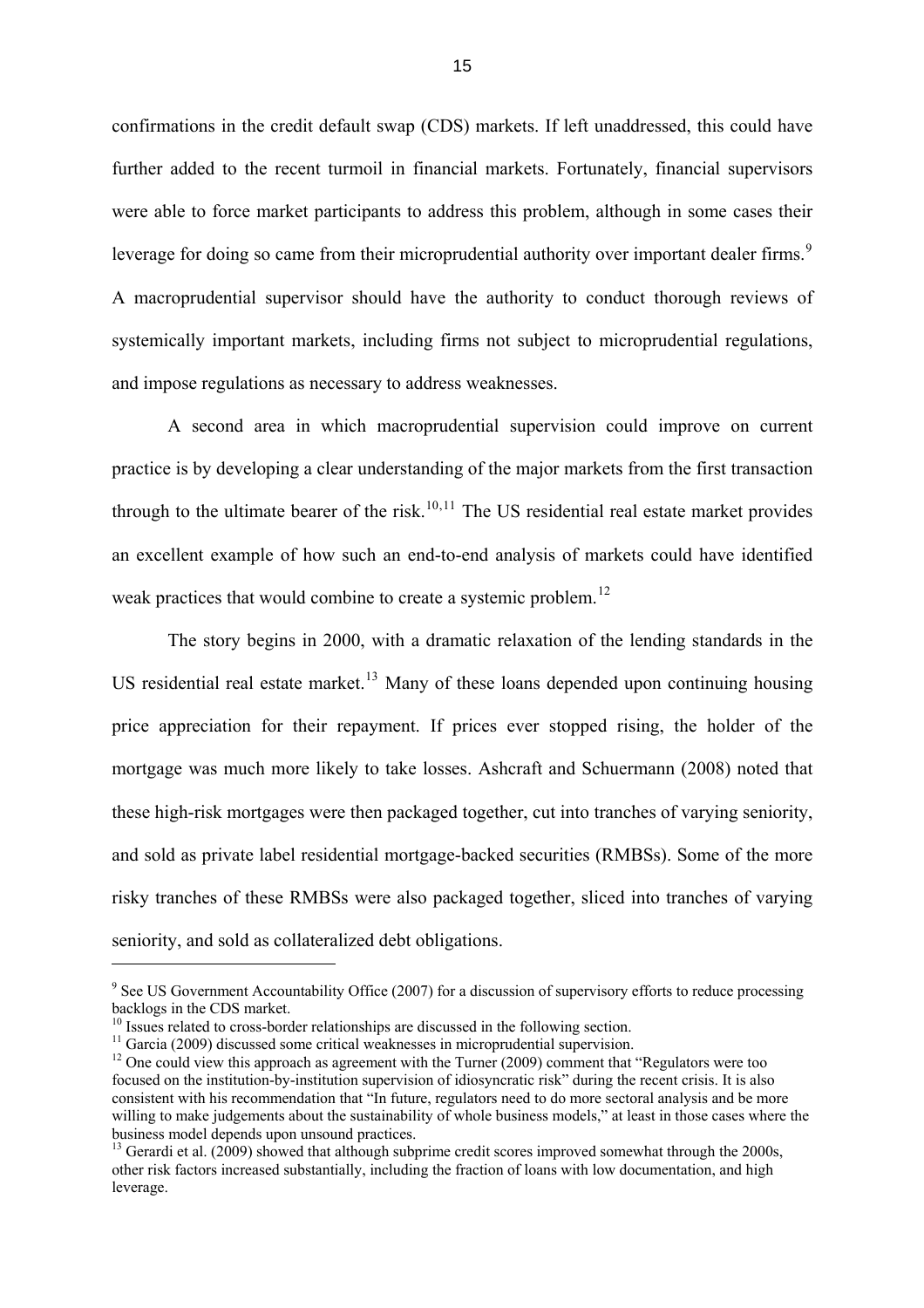The more senior parts of these private label RMBSs and collateralized debt obligations (typically rated AAA) were often bought by US and European bank-sponsored vehicles such as structured investment vehicles.<sup>[14](#page-17-0)</sup> These bank-sponsored vehicles funded their assets with a thin cushion of equity and longer-term debt. But the vast majority of the funding came from the asset-backed commercial paper (ABCP) market. Investors in the commercial paper market are looking for a high degree of safety first and return second. If the safety of their investment comes into doubt, they will not roll over their investment. To satisfy these risk-averse investors, most bank-sponsored vehicles were backed by explicit or implicit promises that the sponsor would provide liquidity support if that became necessary.

Standard & Poor's (2009) noted that problems arose when US residential real estate prices started turning down in late 2006 and 2007. Many borrowers, especially those who purchased the real estate as an investment, started defaulting almost immediately on their loans. As default rates climbed, investors in ABCP began to doubt the quality of the assets backing many bank-sponsored vehicles and started withdrawing from this market. Arteta et al. (2009) noted that as these vehicles lost access to the ABCP market, they turned to their sponsors for US dollar-denominated loans to provide liquidity. Gorton (2009) showed that the margin demanded on repurchase agreements using asset-backed securities also dramatically increased which further reduced the banks' liquidity.

US banks had access to additional dollar funding from domestic sources.<sup>[15](#page-17-1)</sup> European banks often lacked such access and turned to the US dollar London InterBank Offered Rate

<span id="page-17-0"></span> $14$  An interesting question is why banks in Asia had little exposure to these "toxic" securities, especially given their high ratings by the ratings agencies. Gruenwald and Tan (2009) suggested several possible reasons, including natural conservatism―or, more likely, conservatism that grew out of the lessons of the Asian financial crisis. They also suggested a reason that I find plausible: ample investment opportunities in the region. Many of the banks in Europe that got caught with large exposures were suffering from weak investment opportunities at home, particularly in Germany. Finally, they also suggested that luck deserves some of the credit.

<span id="page-17-1"></span> $h<sup>15</sup>$  In a development that was not widely appreciated at the time, a substantial fraction of the US banks' funding came from a collection of US government–sponsored enterprises called the Federal Home Loan Banks, according to Ashcraft, Bech, and Frame (2009). The Federal Home Loan Banks are restricted to making loans to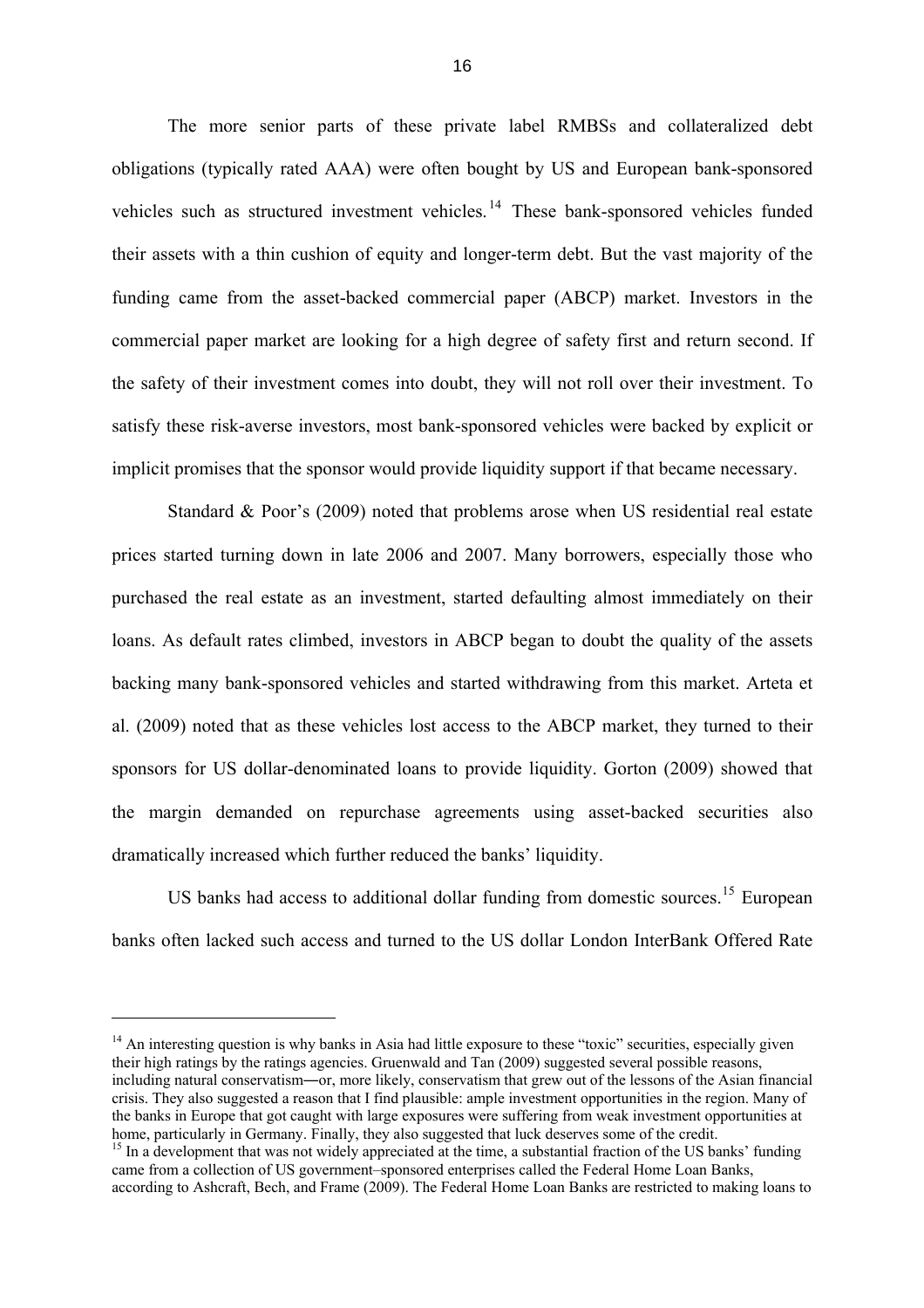LIBOR market to obtain such funding. However, as Arteta et al. (2008) noted, the LIBOR market was not deep enough to accommodate their needs, especially given growing creditquality concerns related to several of the borrowers. The result was a dramatic widening in the spread of LIBOR over the comparable maturity of overnight indexed swaps.

A macroprudential supervisor that observed rapid growth in the use of new residential mortgage instruments to systemically material levels could have examined the process from loan origination through to the purchase by domestic investors. As discussed by Demyanyk and Van Hemert (2008), if that had happened in the US, a review at the origination level should have noted the growing dependence of many loans on home price appreciation to provide the borrower with a means of repayment. An examination of a sample of the nodocument loans should have turned up the fact that many of these loans were living up to their names as "liar's loans." That is, in many cases, borrowers were making material misstatements on their loan applications. A review of the securitization process should have revealed that, in many cases, the processors were focused on maximum throughput of loans and conducted few or no quality checks on the loans. Finally, it might also have raised questions about some of the practices used by the ultimate holders of some RMBSs (in particular, their reliance on vehicles that were funded primarily with ABCP with little capital).<sup>[16](#page-18-0)</sup>

Following transactions through to the ultimate bearer of risk may also reveal concentrations of risk that would not be readily observable. For example, a review of the credit guarantee market (i.e., CDS plus similar contracts) might have revealed American

their members, and membership is restricted to US chartered depository institutions and some insurance companies.

<span id="page-18-0"></span><sup>&</sup>lt;sup>16</sup> Although there are many issues that a macroprudential supervisor could have eventually identified in the mortgage market, it is less clear that this identification could have happened in time to prevent the recent turmoil. As often happens in boom markets, standards slipped over time, and it is often difficult to say at what point standards have become excessively weak. However, even if stronger regulation had been put in place too late to prevent the crisis, it might have changed market practices in time to reduce the scale of the problem. At a minimum, a better understanding of what had been going on in the marketplace might have helped policymakers formulate more effective responses when the problems were revealed.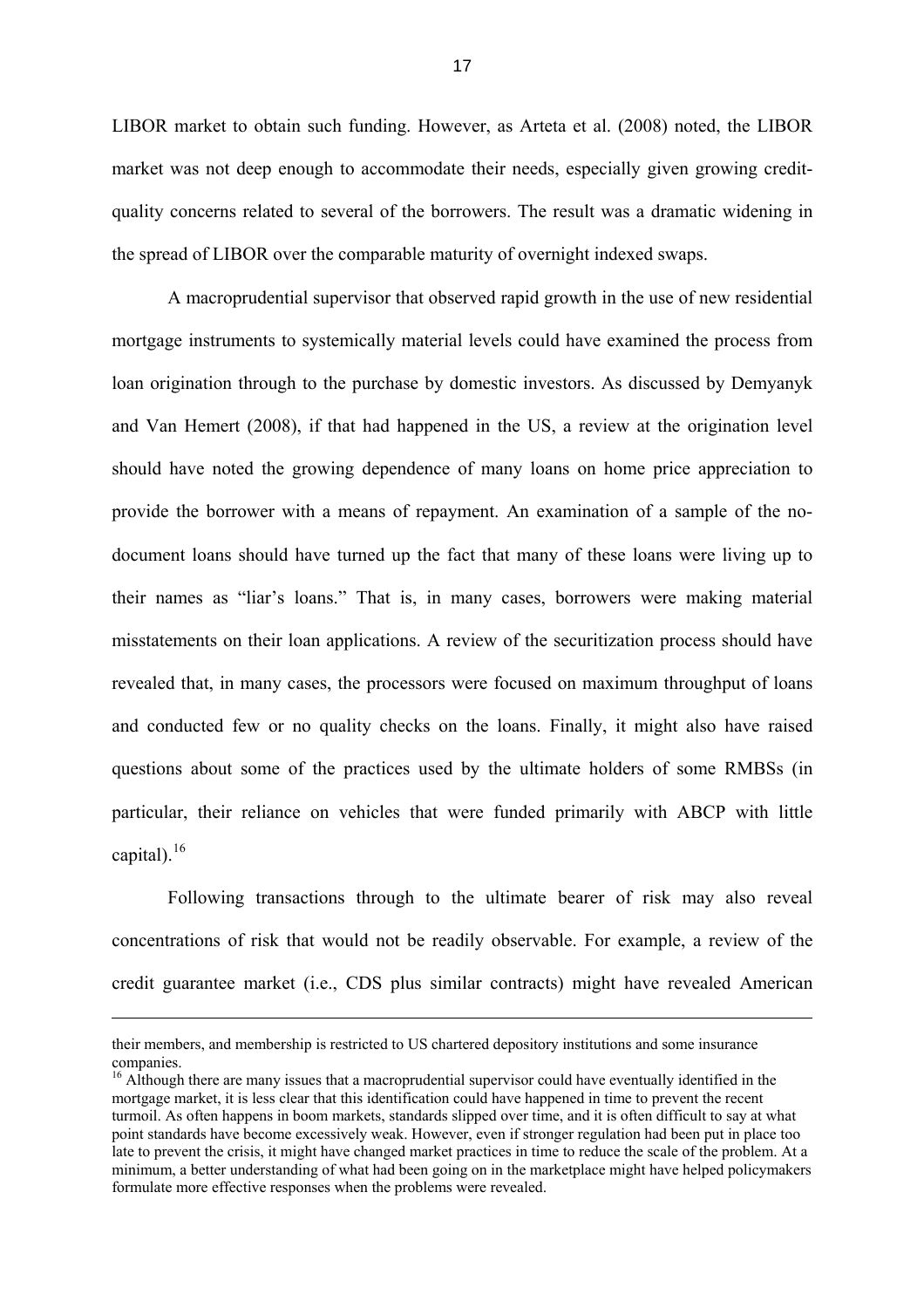International Group, Inc. AIG's net position and the extent to which different counterparties had become exposed to AIG. Although the exposure of any individual counterparty to AIG might not be a cause for concern, the aggregate exposure of banks should have raised concerns about AIG's capability to honor its commitments in the event of a large drop in credit quality.<sup>[17](#page-19-0)</sup>

Just as a microprudential supervisory focus is inadequate for understanding the risks to stability in an interconnected domestic financial system, a domestic focus to macroprudential supervision is also inadequate for understanding the risks to stability posed by an interconnected global financial system. The effectiveness of macroprudential supervision will be greatly enhanced to the extent that the supervisor understands the connections between domestic and international markets and institutions.

The chain of events leading from mortgage loans in the US to the dramatic widening of LIBOR spreads in 2007 helps to illustrate this point. A domestic macroprudential supervisor in the US would have noted the dramatic rise in private label RMBSs, and an examination should have revealed some weaknesses in the underwriting. <sup>[18](#page-19-1)</sup> But a US macroprudential supervisor would also have observed that a substantial fraction of these RMBSs were being held by foreign investors, which could be taken to imply that these RMBSs would not pose a threat to US financial stability. The potential for these foreign investors to suddenly place greatly increased demands on the US dollar LIBOR market would not have been directly observable. Similarly, a macroprudential supervisor of a country whose banks were buying these RMBSs would have seen the buildup of holdings and their

<span id="page-19-0"></span><sup>&</sup>lt;sup>17</sup> Concern should not be limited to concentrations in exposure to an individual institution. Brunnermeier et al. (2009: 24) drew a distinction between financial institutions that are "individually systemic" and financial institutions that are "systemic as part of a herd." They specifically discussed the case of highly leveraged hedge funds that are individually not of great concern, but whose correlated fluctuations may be systemic. Rosengren (2009) similarly emphasized that macroprudential supervision needs to look across institutions. 18 Private label refers to RMBSs that are not issued by Federal National Mortgage Association (Fannie Mae),

<span id="page-19-1"></span>Federal Home Loan Mortgage Corporation (Freddie Mac), or Government National Mortgage Association (Ginnie Mae).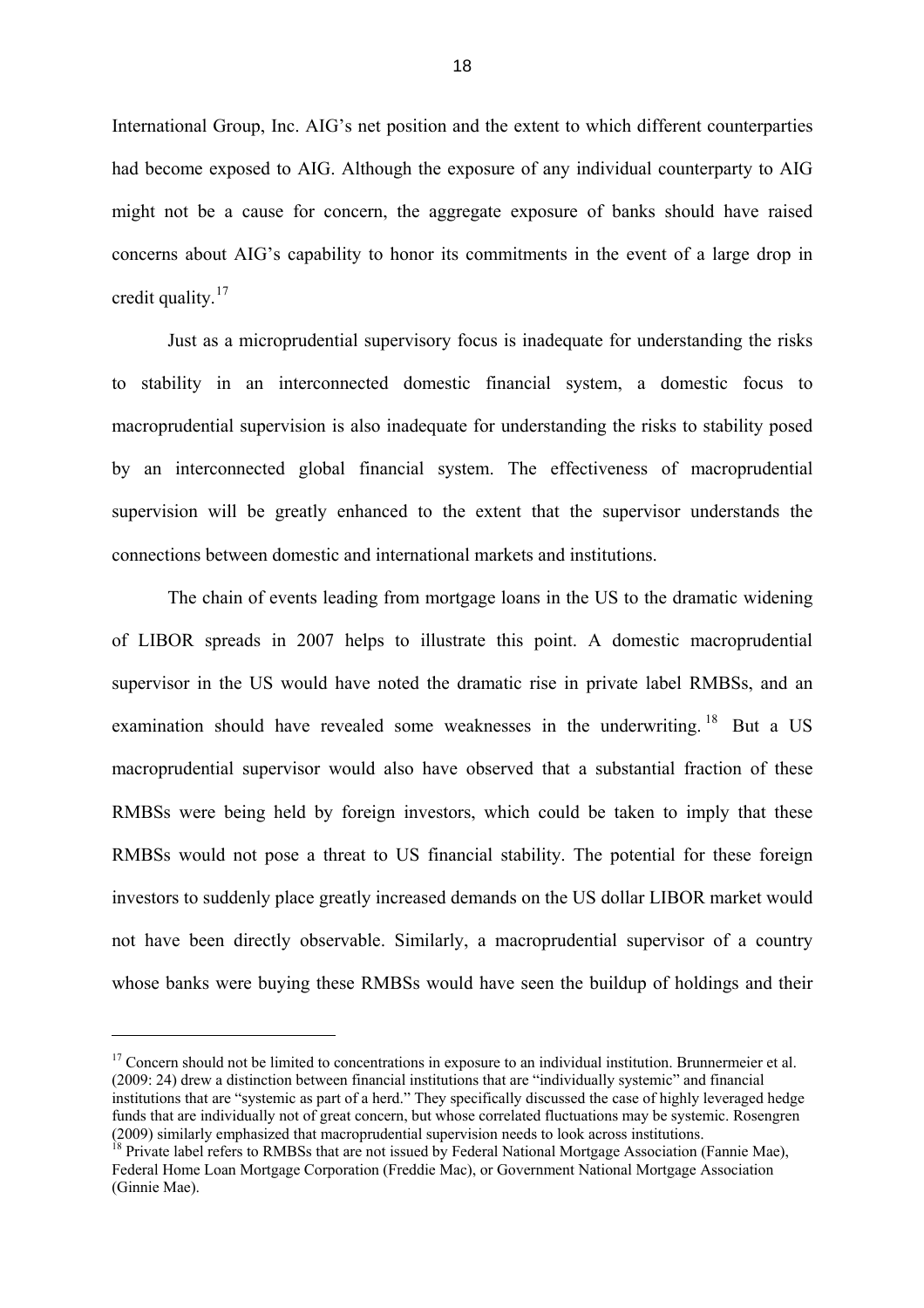funding with very little capital and ABCP. But most of these RMBSs were highly rated, and these banks individually had access to lines of credit and the LIBOR market. The macroprudential supervisor could not have understood the dependence of the ratings on US residential property appreciation without a review of the US mortgage market. Nor could the macroprudential supervisor necessarily have seen that many European banks were holding their mortgage backed security investments in similar structures so that if one of them lost the confidence of the ABCP market, likely most or all of them would need alternative sources of US dollar funding.

Although macroprudential supervision done right requires a view across country boundaries, a global supervisor with such scope is unlikely to be created anytime soon. This implies that macroprudential supervision cannot reach its potential unless national supervisors work with each other. Not only must they share information, but they will also sometimes need to coordinate reviews of individual markets in order to trace the flow of financial risks from the original borrower to the ultimate holders of the risks. When additional regulation is deemed desirable, supervisors may also have to coordinate the adoption of new regulations to limit the capability of institutions and markets to avoid regulation by moving to new markets.

International cooperation between microprudential regulatory agencies happens all the time, but it is subject to some important frictions. The microprudential supervisors from different countries often have somewhat different mixes of missions that can inhibit their ability to work together. The difference in missions can be solved if countries agree that their macroprudential supervisor should have financial stability as a primary mission. Further strengthening their incentive to work together is past experience, which demonstrates that the stability of one country depends crucially on that of others, not only through direct financial links, but also indirectly through investor perceptions.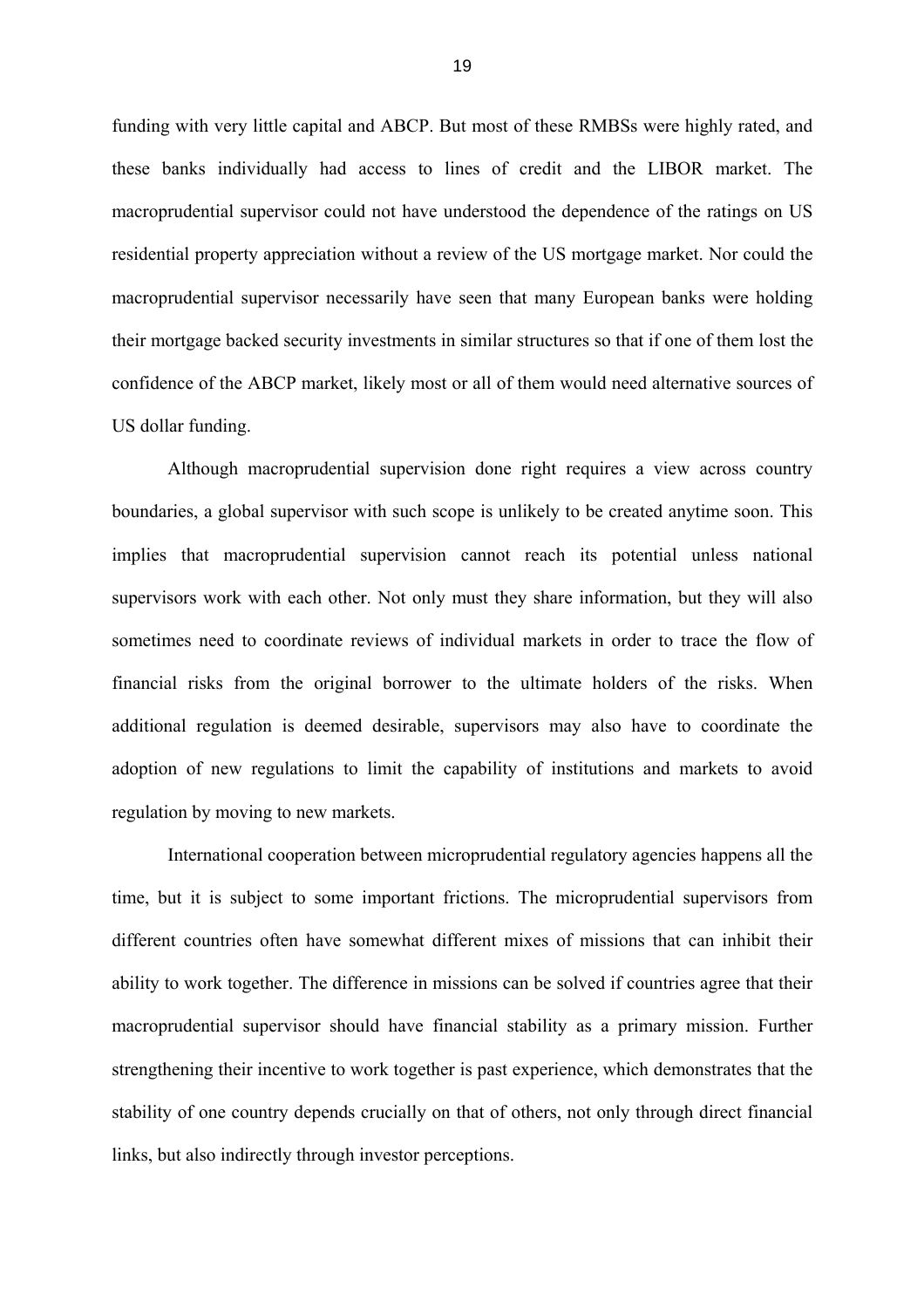#### *3.2 Macroprudential Regulation*

There are some clear opportunities for a macroprudential supervisor to improve the regulation of the financial system. A macroprudential supervisor can extend powers already used by microprudential regulators to improve the financial systems' plumbing. A macroprudential supervisor can also bring a valuable perspective to the writing of microprudential regulations, such as the development of capital requirements that increase during good periods to build a cushion to absorb losses during weaker periods.

However, when promoting macroprudential supervision in the current environment, one must take care not to oversell its capabilities. Policymakers must be disabused of the idea that the existence of a macroprudential supervisor will guarantee that a country will never again suffer from financial instability. Most countries have had microprudential regulation of banks for decades, and some have had it for more than a century. But banks are still managed by humans who make mistakes, and banks sometimes fail. So, many governments have developed deposit insurance, special resolution regimes, and other techniques to manage the spillover from these failures to the broader society. In some important respects, macroprudential supervision is new and it will also be run by humans. Some instability is unavoidable, and potential spillovers will have to be managed. Expectations that the macroprudential supervisor will prevent financial instability are worse than misleading; such expectations will change incentives in ways that are likely to result in significant damage to the financial system.

#### **3.2.1 Difficulty of Regulating Popular Innovations**

A particular problem for macroprudential regulation is innovation, both in the form of new instruments and the expanded use of old instruments by new clienteles. The risks and the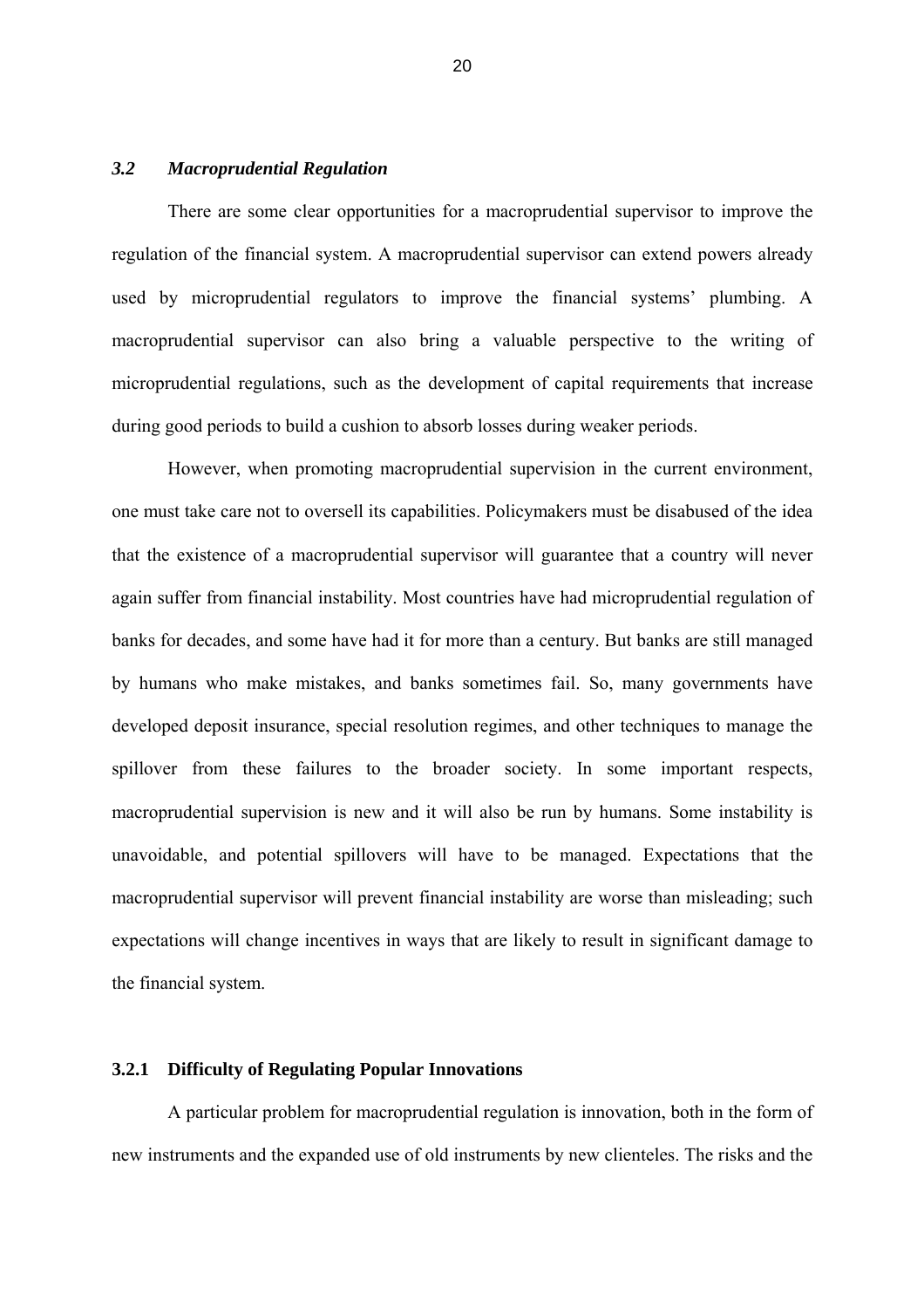benefits of existing instruments when used in the normal way by long-standing clienteles are likely to be understood by the suppliers, users, and regulators. Moreover, these instruments have likely been tested in the legal system, and the relevant rules have largely been determined. However, there is likely to be a substantial amount of learning about innovations. In particular, the various types of risks associated with these instruments and their users may not be well understood until they have been tested by a more challenging environment. As a result, if such innovations are introduced during benign economic conditions, they may grow to the point where they raise systemic concerns without having their weak points tested.

Subprime mortgages in the US are an excellent example of an innovation that was appropriate *for a limited set of mortgage loans*. [19](#page-22-0) The problem with subprime is not that the loans existed. Instead, the problems were twofold: the set of borrowers given subprime loans was greatly expanded, and the risks of lending to less-credit-worthy borrowers were increased by layering risks (e.g., subprime loans were often made to buyers with little equity and little or no documentation supporting their loan applications).

A supervisor focused on macroprudential issues may not take an interest in such innovations until they grow to the point where the innovation poses a threat to financial stability. However, the fact that the innovation has grown so large that it could be systemically important suggests that the customers perceive the innovation to be valuable, and the suppliers of the product find it profitable. Many innovations also provide benefits to third parties. For example, innovations that lower the cost of residential mortgages are likely to benefit the construction and residential brokerage industries. All these parties are likely to raise political objections if the macroprudential supervisor attempts to significantly raise the cost of using this innovation or place substantial limits on its use.<sup>[20](#page-22-1)</sup>

 $\overline{a}$ 

 $19$  See Tanta (2008) for a discussion of how the subprime market evolved over time.

<span id="page-22-1"></span><span id="page-22-0"></span><sup>&</sup>lt;sup>20</sup> A presentation by Miyoshi (2006) made this point in a more general setting. Miyoshi pointed out that the analytic framework for macroprudential regulation is underdeveloped, as are the assumptions used in stress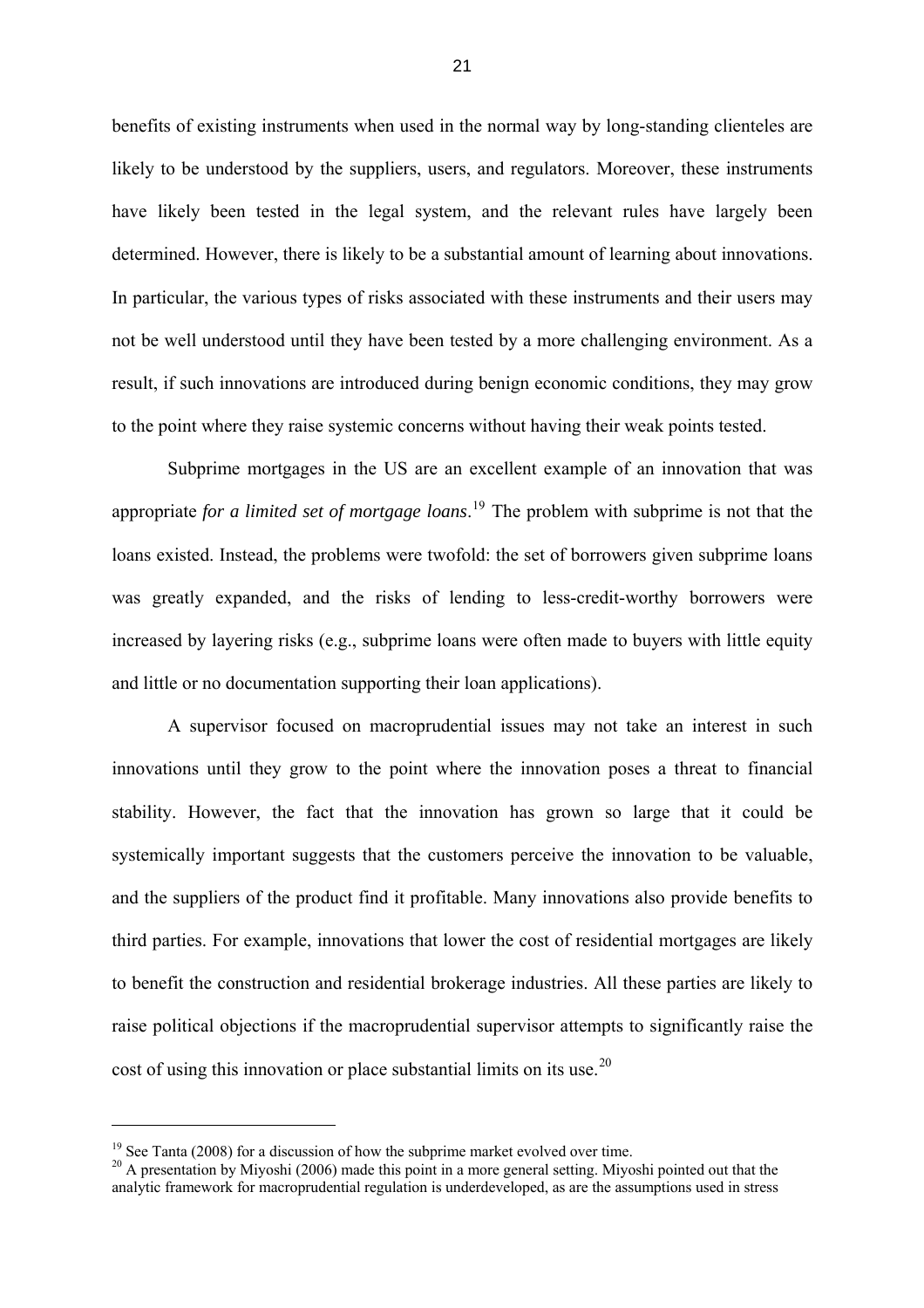An excellent example of the problem of trying to stifle a popular innovation is that of money market mutual funds in the US during the late 1970s and early 1980s. Regulation Q limited the interest that US depository institutions (mostly commercial banks and savings and loan associations) could pay on small denomination deposits. Kane (1977) noted that as market interest soared above these minimum levels, less-wealthy individuals turned to money market mutual funds. The savings and loan associations that most benefited from the regulation would have liked to have gotten rid of money market mutual funds. However, political pressure from older, less-wealthy voters resulted in Congress ultimately repealing deposit rate ceilings, according to Kaufman  $(2006)$ <sup>[21](#page-23-0)</sup>

Whether a macroprudential supervisor will be able to withstand such political pressure depends on its political power and that of those opposing the new regulations. However, the supervisor will not necessarily gain prestige from preventing crises. Suppose that the supervisor is right about the need for the regulation, and adoption of the regulation prevents the innovation from causing a period of financial instability. Those that opposed the action may respond by claiming that a lack of instability shows that the regulation was unnecessary.

#### **3.2.2 Pressure to Overregulate Innovations**

A macroprudential supervisor that recognizes the political difficulty and costs of stopping innovations after they become systemically important is likely to be tempted to try to stop innovations before they become so popular. In this case, the problem is not of underregulation but of overregulation.

tests. Given these weaknesses, Miyoshi's presentation showed that it can be difficult to get regulated institutions and the public to accept tighter regulation.

<span id="page-23-0"></span><sup>&</sup>lt;sup>21</sup> Although this is a good example of the political difficulty of dealing with popular innovations, this discussion is not intended to imply that Regulation Q rate ceilings should have been maintained.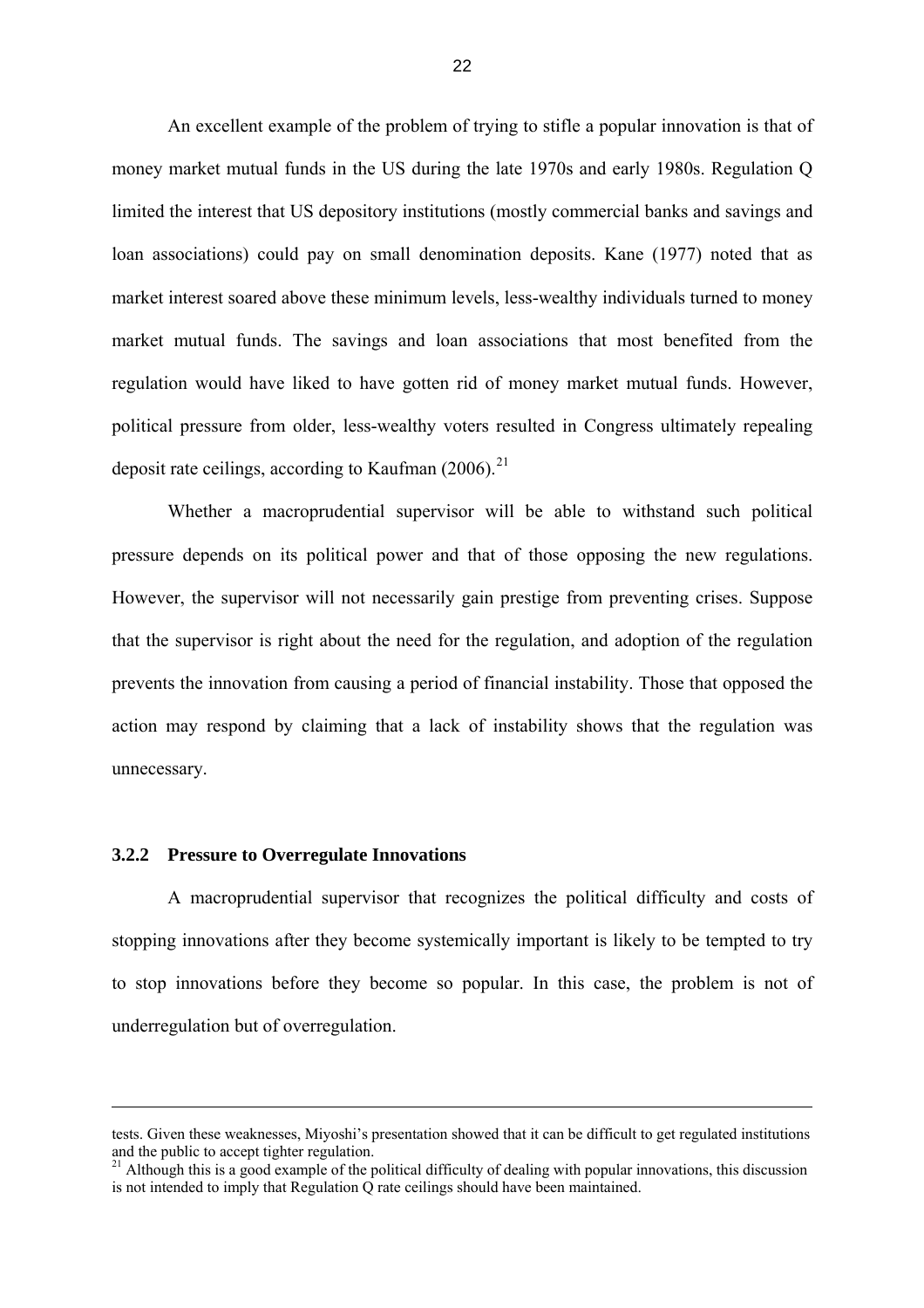Suppose that for a particular innovation, the errors of under- and overregulation are of roughly equal magnitude in terms of their impact. The impact of these errors on the macroprudential supervisor will not be equal. Errors in the form of underregulation may become observable in the form of financial instability and lead to widespread criticism of the macroprudential supervisor. On the other hand, errors in the form of overregulation that prevent an innovation from succeeding will not be readily observable because the beneficiaries of the innovation will not be able to see the benefits they might have received.<sup>[22](#page-24-0)</sup>

Examples of market innovations that were at one time controversial, yet proved to be highly successful, are the markets' foreign currency swaps and interest rate swaps. These swap contracts exploded onto the scene in the early to mid-1990s, and were not all that well understood by many supervisors. We might never have obtained the benefits from these contracts if supervisors had taken the attitude that any innovation that was growing fast and not well understood needed to be shut down.

#### **3.2.3 Wrong Expectations May Create Moral Hazard**

A further danger to macroprudential regulation is that to the extent it increases investors' confidence there will not be periods of significant financial instability. It also increases investors' incentives to take more risks. The impact of investors' concern about financial instability on their actions is illustrated by their actions in the last several years*.* In 2006, many investors appear to have believed that there was at most a trivial risk of financial instability in the developed countries. This lack of concern, combined with low real interest

<span id="page-24-0"></span> $22$  This asymmetry of the impact is not unique; microprudential regulators have long faced a similar but less severe problem. However, the mistakes of overregulation by microprudential supervisors are likely to be more observable than those by a macroprudential supervisor. The microprudential supervisor's ability to constrain innovation is limited to the set of domestic firms that it regulates. Other firms, both foreign firms and those with a different domestic supervisor, may not be so constrained. This allows potential customers to see the value of the innovation and allows these other firms to gain market share at the expense of those subject to the regulation. However, a macroprudential supervisor that has the ability to supervise all aspects of the financial system will not face competition from other domestic supervisors. If the macroprudential supervisors reach a global agreement to stifle an innovation, the innovations' benefits also will not be observable in foreign markets.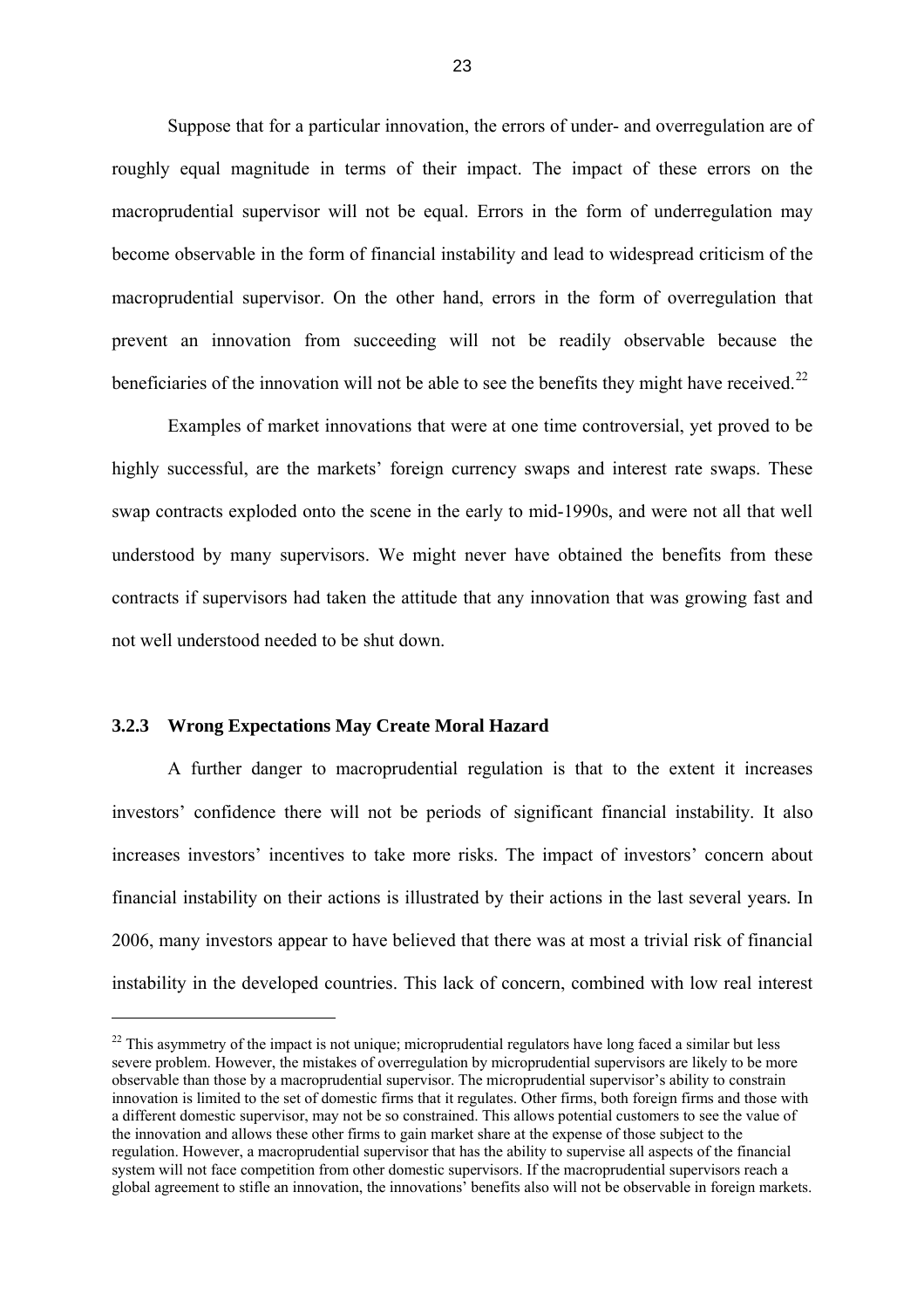rates, led many investors to seek higher returns. In some cases these returns were obtained by investing in higher-risk assets and in others by investing in highly leveraged portfolios of seemingly safe assets funded largely with shorter maturity debt. Many of these positions proved dangerous to their holders' financial condition as markets became unstable. As a result, many investors have sought to shift their portfolios into safer assets and fund their positions with more equity and longer maturity debt.

Although some reduction in concerns about financial instability would be supportive of economic growth now, it is not in the interest of a macroprudential supervisor to encourage a rapid return to the risk-taking attitudes of 2006. Yet the very act of creating a macroprudential supervisor could move attitudes in that direction for two reasons. First, some (probably less sophisticated) investors may believe that the macroprudential supervisor will use its regulatory powers to stop potential systemic risk before it causes financial instability. Second, other (probably more sophisticated and more cynical) investors may believe that the creation of a macroprudential supervisor that oversees all parts of the financial system signals a willingness by the government to extend the safety net to any part of the financial system that might threaten financial stability.

#### **4. Market Discipline Structures**

The underlying basis of sound financial institutions and a sound financial system is sound risk management by financial firms. Neither microprudential supervisors nor macroprudential supervisors can oversee all the risk management decisions that are made by financial firms. Pillar 3 of the Basel II Capital Accord recognizes the importance of market discipline in contributing to sound risk management at the firm level. Pillar 3 correctly recognizes that increased disclosure can enhance the market's capability to identify higherrisk banks, but it does not address the market's incentive to exert such discipline. Market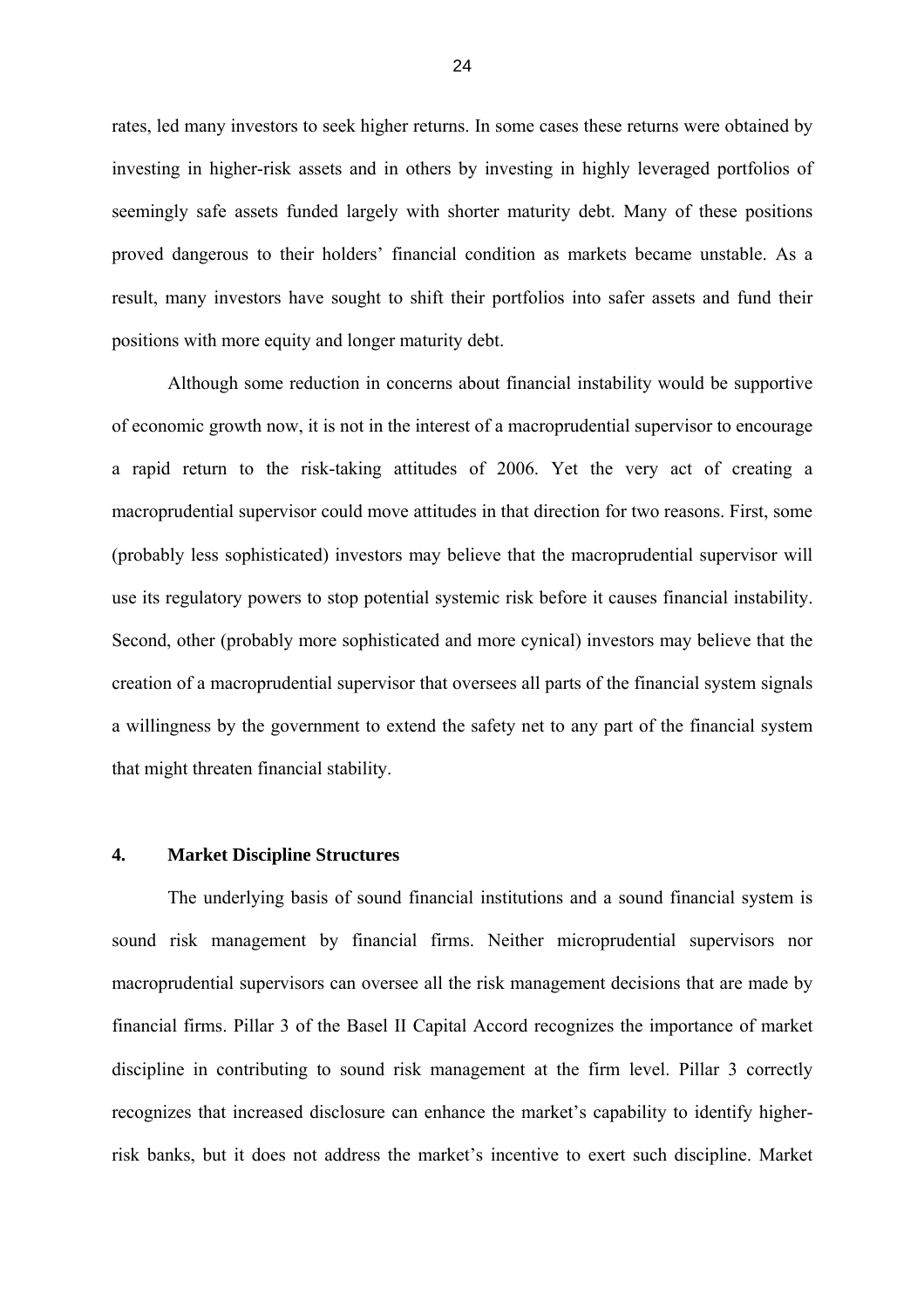participants will price only the risks that they believe they are bearing. Unfortunately, what market participants often observe is that governments will step in to prevent the collapse of financial firms deemed too big to fail (or even too interconnected to fail), with the side effect of protecting many types of claims from taking any losses. What is required for effective market discipline is a credible system of imposing losses on the firms' investors.

Arguably the single most devastating case of inadequate market discipline due to an expectation of a bailout is that of the Reserve Primary Fund, a money market fund that historically provided shareholders with ready access to their investment at a constant value of US\$1.00. Accordingly, the Reserve Primary Fund also historically invested in conservative assets, as reflected in its high ratings by both Moody's and Standard & Poor's. However, the SEC says that in 2007 and 2008, the fund began to invest in commercial paper issued by Lehman, Merrill Lynch, and Washington Mutual―all of which subsequently failed or were acquired on distress terms. The US SEC (2009: 14–15) quoted an exchange of e-mail on 12 September 2008 between an employee of Moody's and the Reserve Primary Fund's chief investment officer. The e-mail from Moody's asked about "Reserve's view of the [Lehman] credit." The response from the chief investment officer was that they were "'ok holding what we own,' and that he believed that Lehman would, if necessary, be assisted by the federal government." In effect, the chief investment officer said that he felt comfortable holding the high return Lehman commercial paper because he believed the government was bearing the risk. At the time of Lehman's failure, the Reserve Primary Fund held US\$785 million in Lehman commercial paper that became worthless. Shortly thereafter, the Reserve Primary Fund was unable to uphold investors' expectations of being able to quickly redeem their shares at a \$1.00-per-share value. According to Acharya et al. (2009: 6), the result of the Reserve Primary Fund's failure was that it created uncertainty about all money market funds, causing a massive run on the system. Since money market funds are the primary source for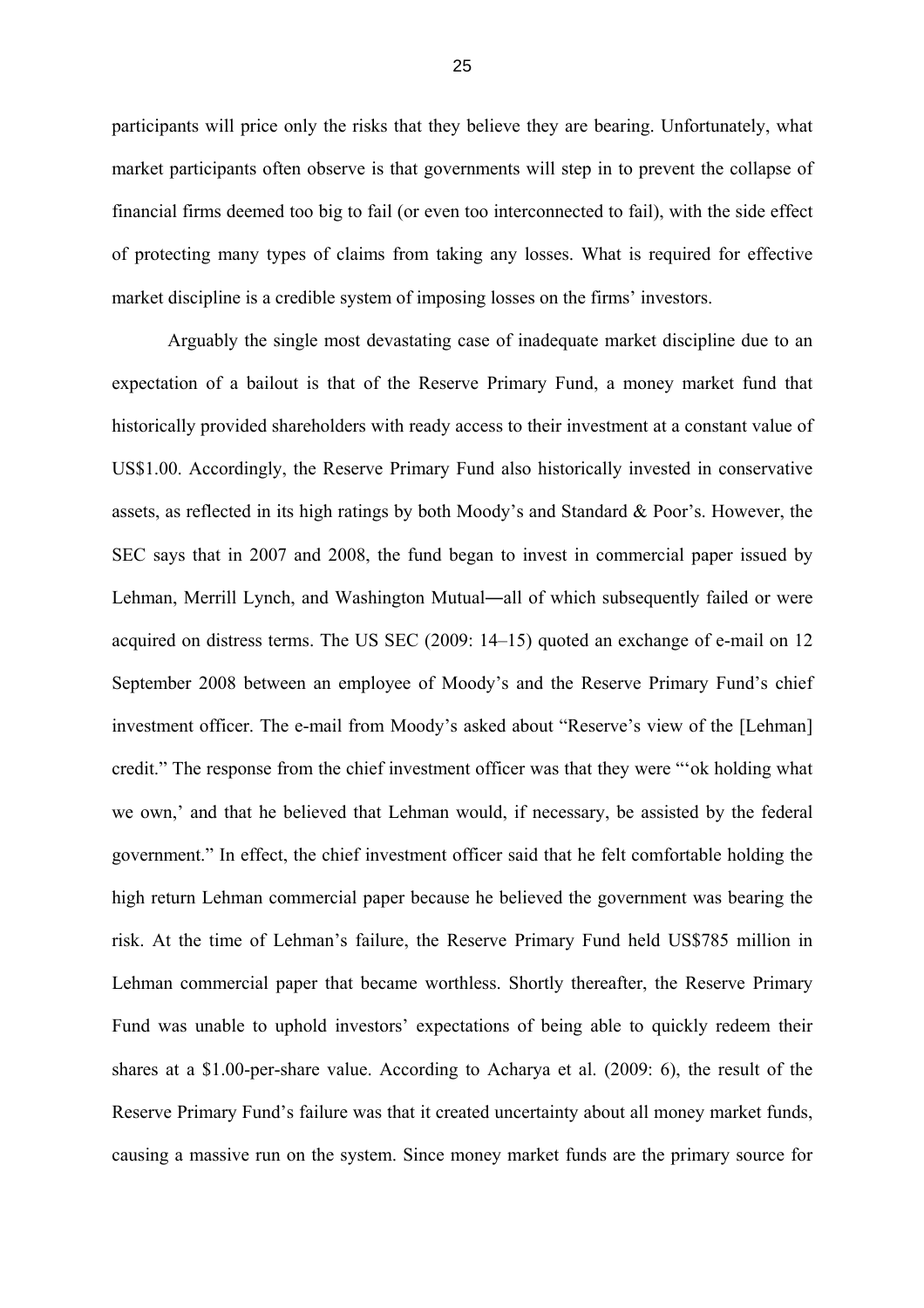funding repos and commercial paper, this was arguably the most serious systemic event of the crisis. The government then had to guarantee all money market funds.

Thus, expectations of a government bailout undermined the Reserve Primary Fund's incentive to engage in sound risk management and exposed the global financial system to systemic problems.

Although exposing market participants to the risk of loss is critical to obtaining market discipline, there is a reason why governments around the world have often elected to engage in bailouts. Governments often feel that they are being forced to pick the lesser of two evils: (i) withdraw the charter, impose losses on creditors, and deal with the resulting financial instability; or (ii) exercise forbearance and/or bail out the distressed firm. The problem from the supervisory perspective is that the supervisors had not been provided with tools to handle failure in a way that would preserve financial stability before the problems arose.

 Thus, in order to reverse market expectations that some financial firms are too interconnected to fail, countries must develop and implement credible policies that allow critically undercapitalized financial firms to "fail" without adverse consequences to the financial system. The purpose of this section is to discuss the weaknesses in current systems for dealing with failing financial institutions and some possible solutions.

#### *4.1 Deposit Insurance*

Although market discipline depends on some creditors and counterparties of financial firms being exposed to risk, effective market discipline does not depend on all depositors, creditors, and counterparties being exposed to risk. Indeed, exposing some creditors to the risk of loss may be counterproductive to the extent that it weakens the credibility of the government's commitment to resolve failing financial firms without a full bailout of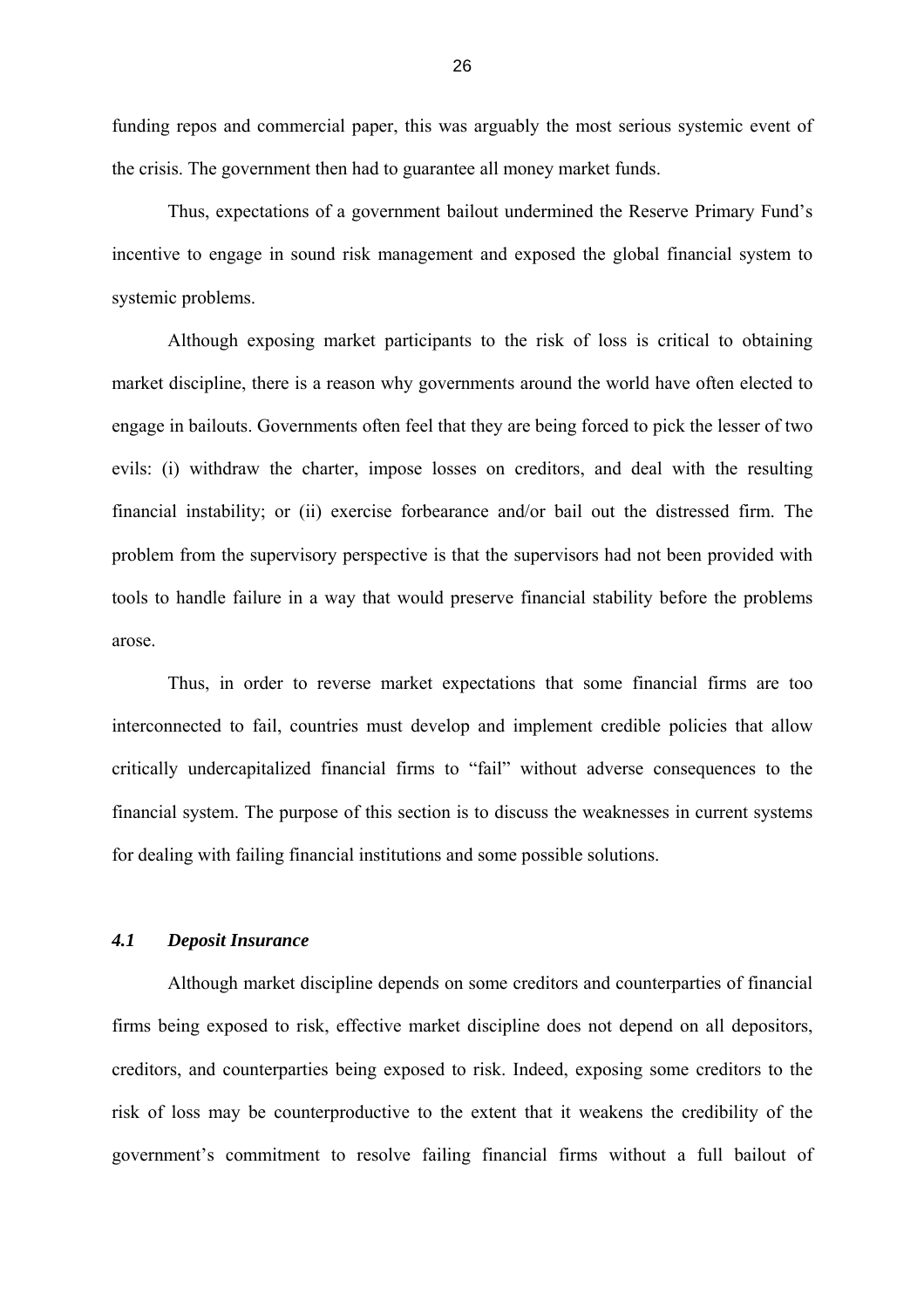creditors. In particular, exposing depositors with relatively low balances to risk does not add much to effective market discipline and weakens the credibility of commitments not to bail out all creditors. Few small depositors are likely to contribute to informed market discipline because few have the sophistication to understand the financial condition of a large, complex bank. When threatened with loss, the reaction of retail customers is likely to be to withdraw from their bank (if possible) or exert political pressure for a bailout. Moreover, discipline from these depositors is typically not necessary because systemically important banks are generally dependent upon their capability to trade and enter into credit relationships with large and relatively sophisticated counterparties.

Although many countries have deposit insurance, some of these systems contain significant flaws that have undermined their capability to confine protection to small depositors.<sup>[23](#page-28-0)</sup> In the case of Northern Rock in the UK, the capability of de jure deposit insurance coverage limits to limit de facto coverage was overwhelmed by two important flaws. First, UK deposit insurance included coinsurance whereby the guarantee covered all of the first 2000 pounds sterling  $(f)$ , but only 90% of the next £33,000. Second, the UK system did not promise that depositors would have prompt access to their insured balances but instead permitted delays of up to three months with provisions for a further three-month delay. Such a delay would impose substantial hardships on depositors who needed access to their deposits to pay expenses such as rent, utilities, and groceries. As a result, small depositors at Northern Rock engaged in a well-publicized run on the bank and exerted effective pressure for a bailout of the entire bank.<sup>[24](#page-28-1)</sup>

The deposit insurance problem is in some ways the easiest problem to fix. Deposit insurers have formed international groups to share their experiences and solutions. One of these groups, the International Association of Deposit Insurers, is developing and publishing

<span id="page-28-0"></span><sup>&</sup>lt;sup>23</sup> See Eisenbeis and Kaufman (2007) for a summary of deposit insurance systems in the European Union (EU).

<span id="page-28-1"></span> $24$  See Milne and Wood (2008) for a discussion of the collapse of Northern Rock.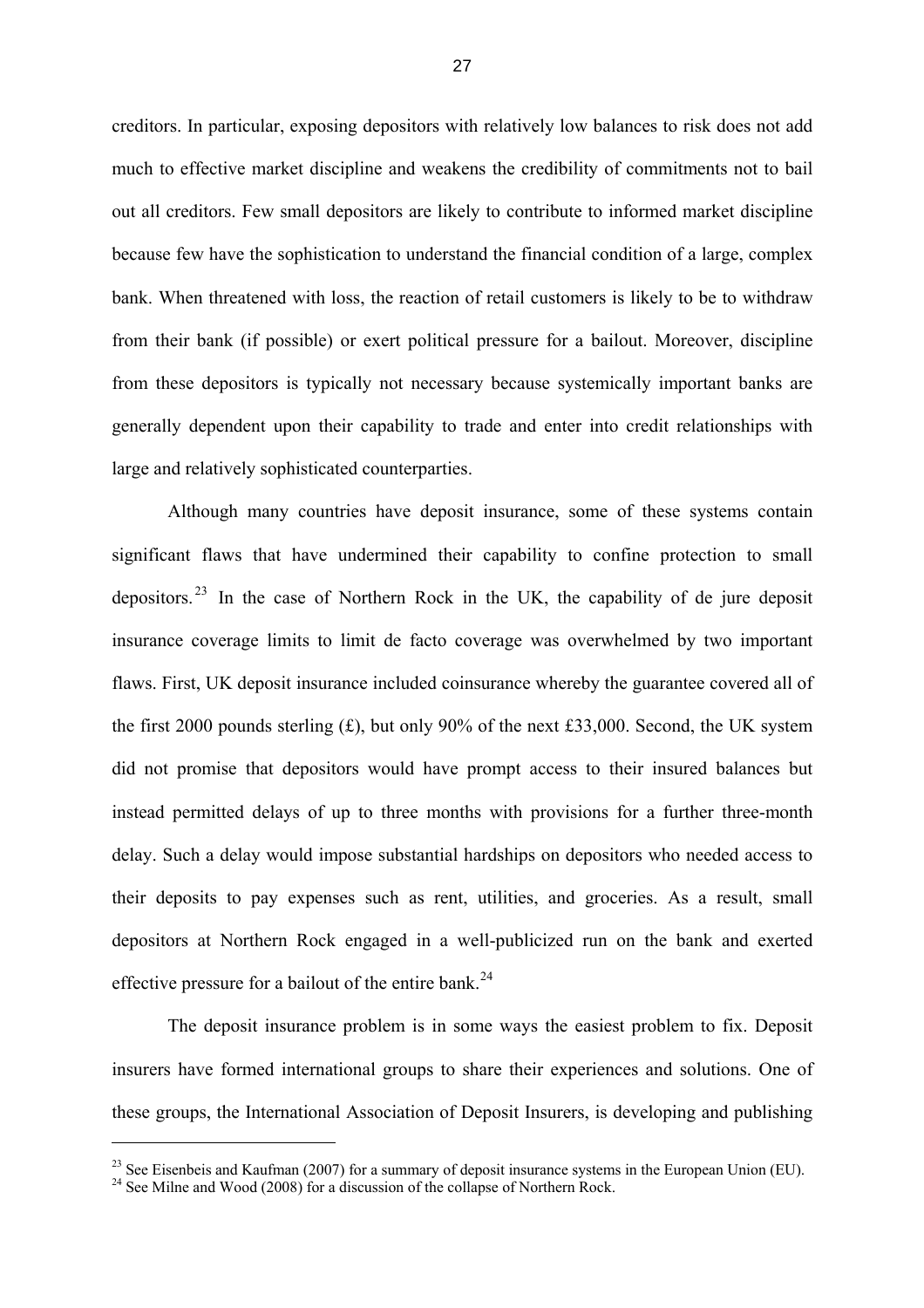principles for sound deposit insurance systems. Although a relatively new system, the Malaysia Deposit Insurance Corporation has been one of the more important contributors to the International Association of Deposit Insurers.

#### *4.2 Special Resolution Regimes for Financial Institutions*

If losses are to be imposed on uninsured investors at failed systemically important firms, the supervisors must have a credible mechanism for restructuring or winding down the firm without increasing financial instability. One common mechanism for restructuring and winding down firms is corporate bankruptcy.<sup>[25](#page-29-0)</sup> Bankruptcy courts are designed to provide due process to the claims on different groups of creditors. This approach is workable when payments on the claims can be suspended while alternative methods of restructuring or liquidating the firm's longer-term assets are evaluated. However, a large part of the business of almost all systemically important financial firms is the payment of old claims, the receipt of funds that generates new claims, and entering into new financial contracts on a daily basis. If counterparties cannot be sure of their status, they will refuse to deal with a bankrupt financial firm, and that firm will be forced to stop operations almost immediately.

#### **4.2.1 Domestic Firms**

One solution to the problem of applying the corporate bankruptcy code to financial firms is the creation of a special resolution regime in which financial experts are given the authority and time to restructure the financial institution. In the case of large or complex financial firms, the authorities are likely to temporarily control the failed institution, as happens with bridge banks in the US. Immediately after withdrawing the charter of the failed bank, US authorities can charter a new bridge bank that is under the control of the deposit

<span id="page-29-0"></span> $25$  See Bliss and Kaufman (2006) for a comparison of the US corporate bankruptcy regime with the special resolutions regime applicable to commercial banks.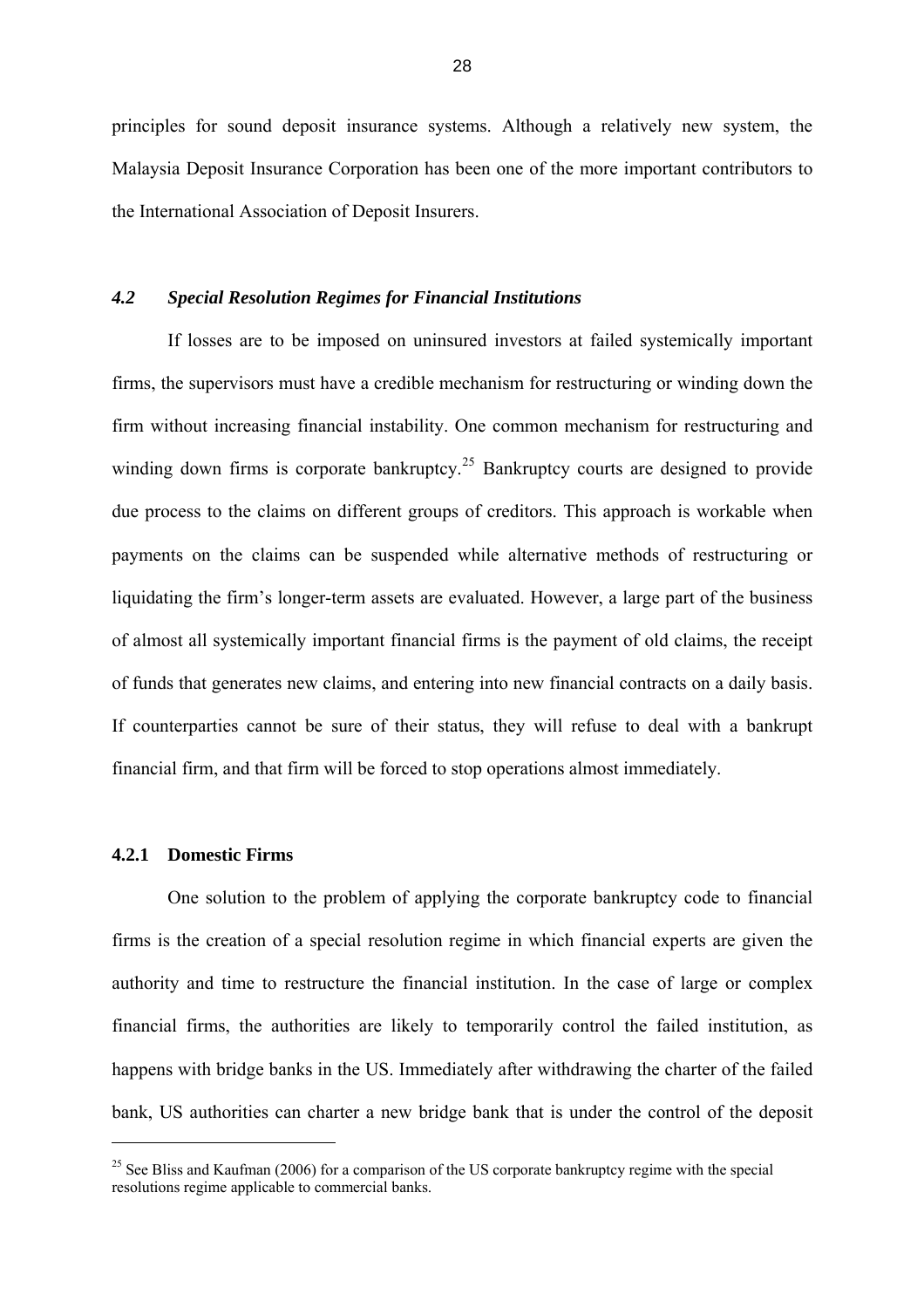insurer. The bridge bank then steps into the shoes of the failed bank, receiving some of the assets, all the insured liabilities, some of the remaining liabilities, and some of the derivatives contracts from the failed bank. Those claims that are not transferred are paid out of the proceeds of the liquidation of the remaining assets plus the profit (if any) when the bridge bank is sold back into the private sector. The bridge bank then carries on the operations of the failed bank until those operations are either sold back into the private sector or wound down in an orderly manner.

In the US, the problem has been that the special resolution regime and bridge bank powers are limited to financial firms that are chartered as domestic insured depositories and certain government-sponsored financial firms.<sup>[26](#page-30-0)</sup> All other financial firms are subject to the general bankruptcy code. Thus, had AIG failed, it would have been resolved by the bankruptcy court. Moreover, this limitation extends to those parts of US banking groups that do not have a commercial bank charter. This split treatment of banks and their affiliates is a problem because large financial groups tend to operate as integrated entities with most parts of the group depending on other parts of the group for vital services such as information technology, liquidity management, and risk management.

Although a special resolution regime would appear to be a straightforward solution to the problems posed by AIG, some important details remain. One unsolved detail is what the boundaries of special resolutions are. That is, which financial firms should be subject to special resolutions? This problem has two dimensions. First, should the special regime apply to all financial firms or only to some firms? And if so, to which firms? It is not at all clear that there are net benefits to imposing special resolutions on nonbank financial firms that are

<span id="page-30-0"></span><sup>&</sup>lt;sup>26</sup> Insured depositories are firms that are chartered to take deposits from the public and are insured by a government agency. This group includes federally insured commercial banks, industrial banks, savings banks, and savings and loan associations. The government-sponsored enterprises subject to special-resolution regimes include Fannie Mae, Freddie Mac, and the Federal Home Loan Banks. See Wall, Eisenbeis, and Frame (2005) for an analysis of the merits of special resolutions for Fannie Mae and Freddie Mac.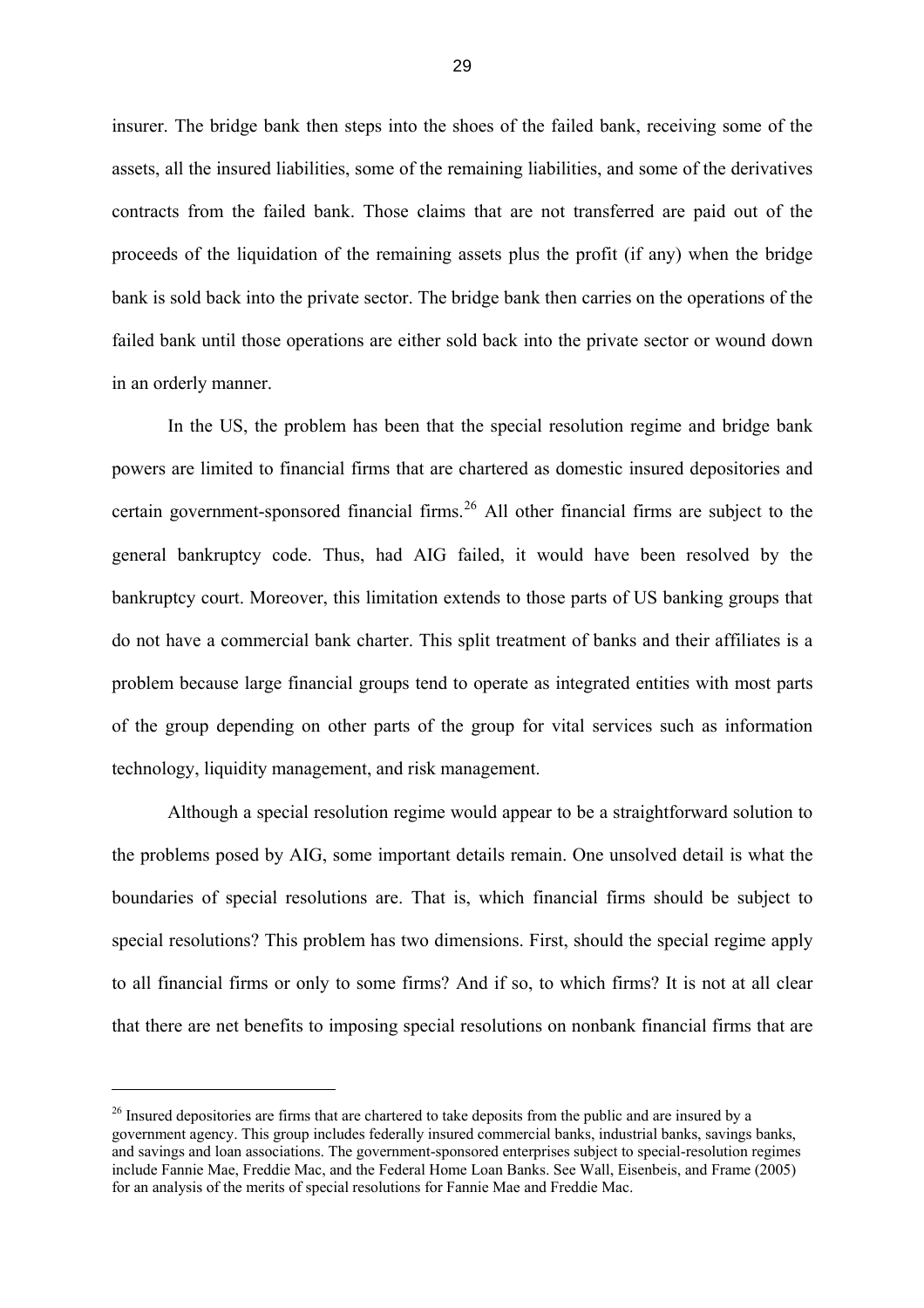not systemically important. Yet if the special resolution is to be limited to systemically important firms, it is important that these firms be clearly identified so that the creditors of these firms understand what rules they are playing under. Doing so will require financial regulators to be much more precise about what is meant by a "systemically important" firm. It also raises questions about the impact on competition of having some firms in a financial sector designated as systemically important and others designated as not systemically important.

Another problem with deciding the boundaries of a special resolution is to decide which resolution regime should apply when a systemically important financial firm is part of a group with large nonfinancial operations. This issue would depend on the extent to which the financial and nonfinancial parts are operating as integrated entities. Separate resolution regimes may not be very efficient if the various subsidiaries depend on the same centralized provision of services (such as information technology) or have integrated management structures. But deciding whether to apply special resolutions to the nonfinancial operations on a case-by-case basis would again leave its creditors unsure about which regime will apply to them. An alternative is to incorporate the nonfinancial operations of these groups in the special resolution regime. However, the use of special resolution procedures for the nonbank parts would deprive creditors of the benefits of using normal bankruptcy proceedings. The special resolution regime may also create competitive disparities between firms operating under the bankruptcy code and those operating under the special resolution regime. Finally, the authorities running the special resolution regime may not have expertise in running nonfinancial operations.

An additional issue with special resolutions is whether the government should provide protection to some creditors to further reduce the risk of financial instability. If so, what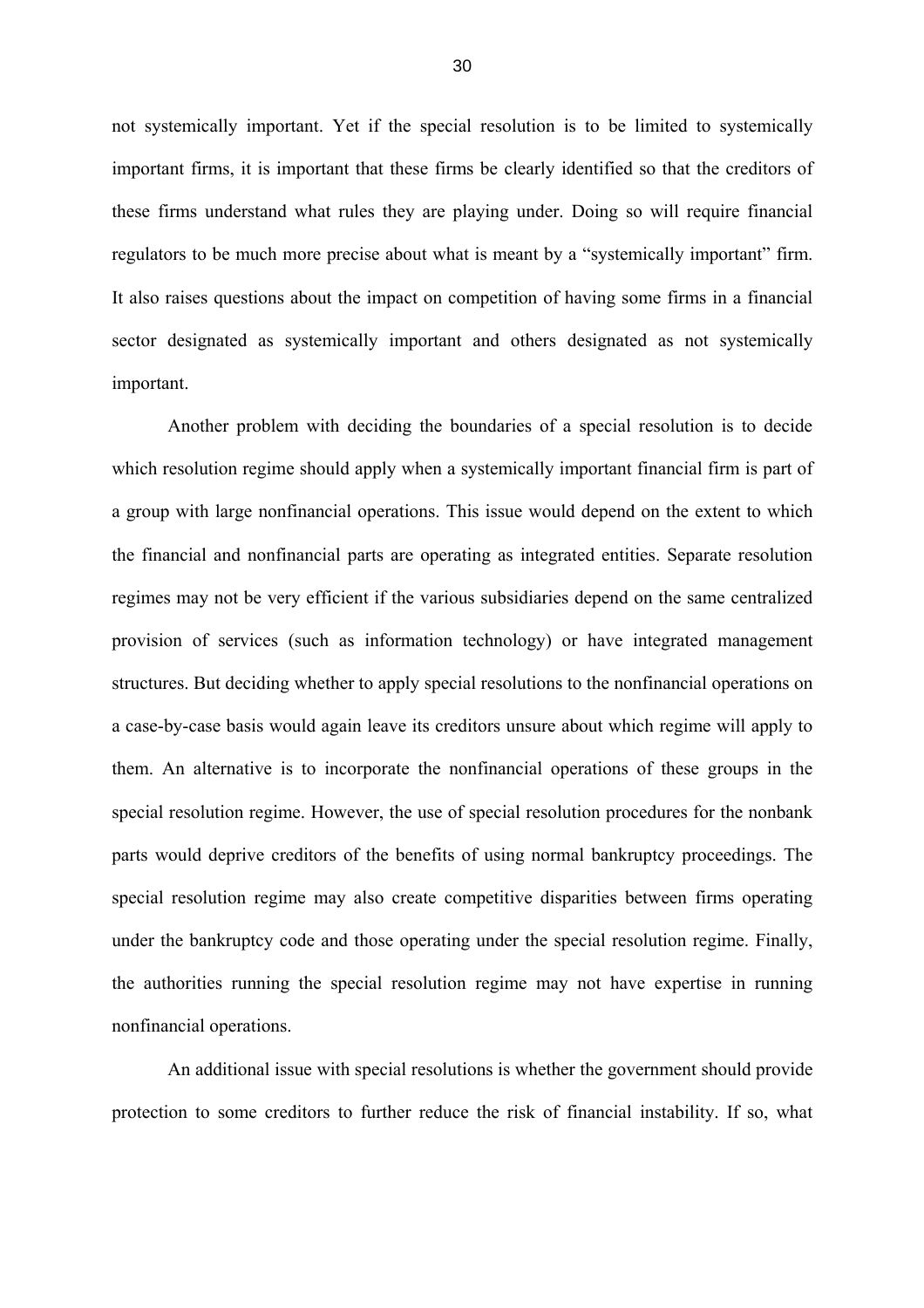criteria should be applied? And should it be paid out of general revenues or a levy on financial firms?

#### **4.2.2 International Firms**

The resolution of systemically important financial firms with cross-border operations faces all the problems associated with domestic firms plus the added problem that there is not a global system for resolving internationally active firms. Hüpkes (2004) discussed several difficult problems related to restructuring or winding down large and complex financial institutions (LCFIs) operating across national borders.

One of these problems is that misaligned incentives preclude global solutions. Hüpkes (2004) points out that regulators are accountable to national legislatures for solutions that are optimal on a national level. Their mandate to protect their own national markets and their local creditors will very likely take precedence over solutions that take a more global approach. Rosengren (2009) pointed out an implication of supervisors' accountability to national legislatures. Suppose that the home country supervisor puts the parent operation into a receivership and tries to operate the group as a bridge financial institution. The bridge institution is unlikely to be able to continue normal operation of the firm because host country supervisors will probably impose controls on the transfer of resources to protect creditors in their own countries. Similar problems may arise if the problem is at a systemically important subsidiary located in a host country.

Hüpkes (2004) noted that an LCFI may be too large for the host country (or even the home country) to save. Moreover, even if a country tries to preserve the operations located in its jurisdiction, those operations may depend upon vital services from the parent or subsidiaries located in other countries. If the parent cannot or will not supply these services, the subsidiary in a host country cannot continue.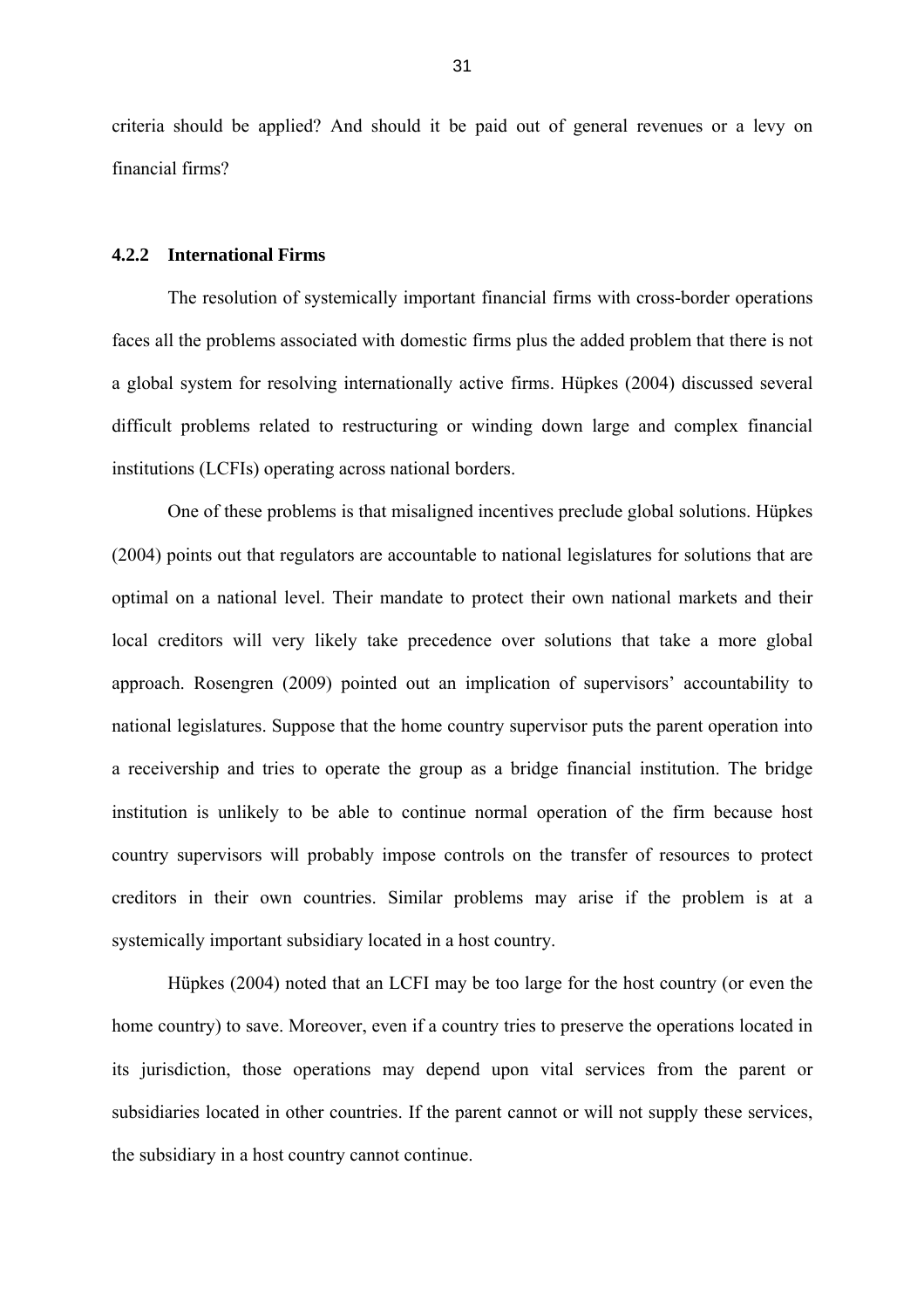The problems with resolving part or all of a cross-border LCFI have received some local and regional attention. Mayes (2006) discussed New Zealand's requirements that foreign-owned banking operations be run through subsidiaries and that these subsidiaries be capable of restoring operations within the value day if the parent cannot provide services. According to Mayes, Nieto, and Wall (2008), the problems with cross-border resolution are also being considered in the EU, in which the single passport for financial services firms precludes a New Zealand-type arrangement. However, at this point, it is fair to say that we are a long way from an international framework that would allow the orderly restructuring of a global LCFI in a way that would not have an adverse impact on financial stability.<sup>[27](#page-33-0)</sup>

#### *4.3 Custom Tailored Failure Plans*

The issue of how to maintain financial stability in the presence of a distressed global LCFI cannot be deferred until there is a workable global agreement that provides a general mechanism for resolution. An alternative is to work out tailored solutions for individual LCFIs.

 Hüpkes (2004) argued that not all the functions of LCFIs are systemically important to all the countries in which they operate. She recommends that the systemically important functions in each jurisdiction should first be identified. The authorities can then work on arranging a replacement for the important functions or for the systemically important parts to be detached and run separately.

Hüpkes (2004) also recognized that both these alternatives also have problems. The authorities may not be able to arrange for another financial institution to provide timely replacement of some systemically important services of the failed LCFI. Further, detachment

<span id="page-33-0"></span> $27$  Even the countries of the EU have not yet adopted a single, efficient mechanism for the reorganization and liquidation of a cross-border banking group. See Garcia, Lastra, and Nieto (2009) for more information.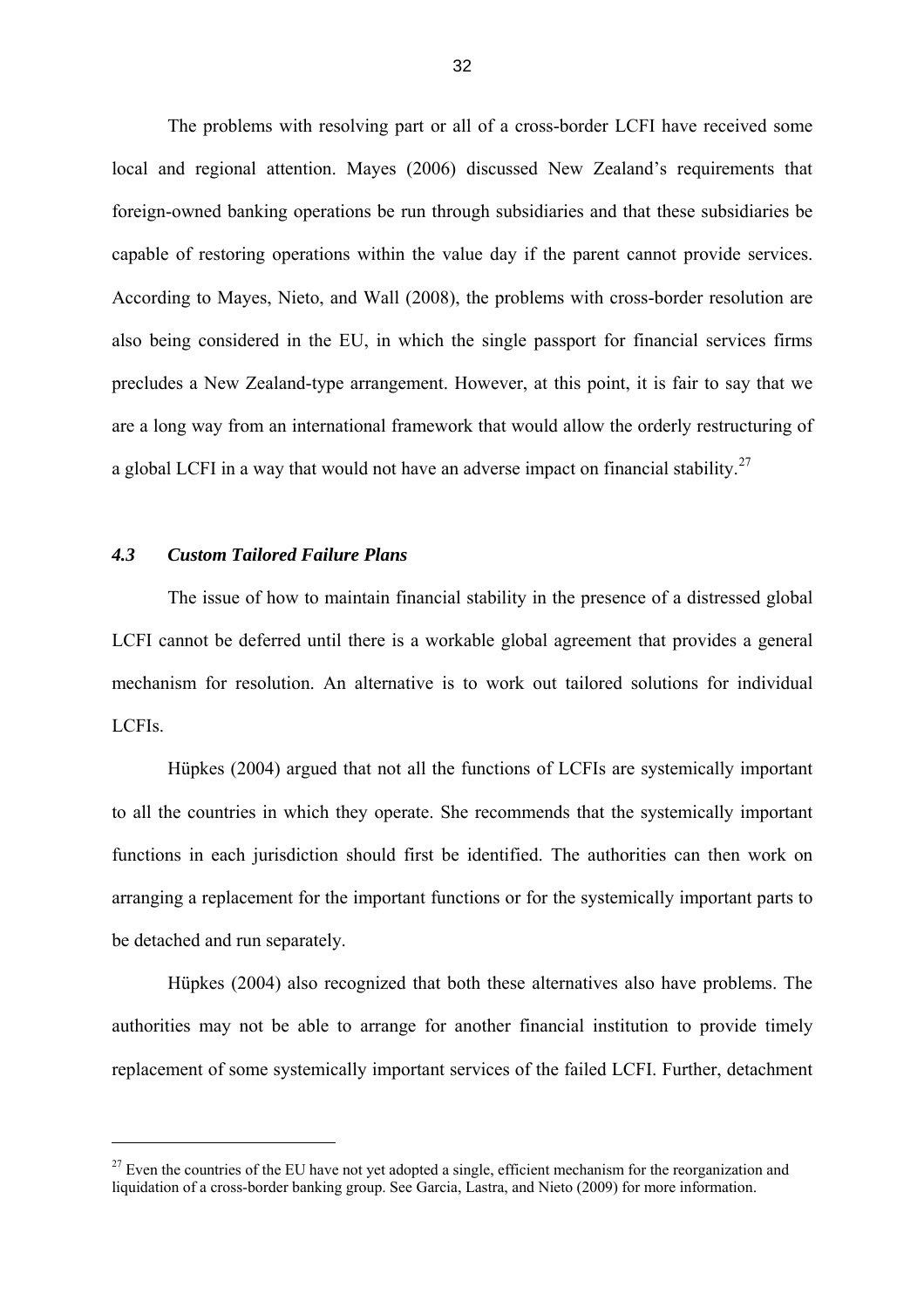can run into a variety of legal problems, some of which have parallels in the problems with resolving the LCFI as a group.

Rajan (2009) proposed that instead of supervisors trying to resolve a complex financial group on their own, the group should be required to develop a "shelf-bankruptcy" plan to be used by the supervisors. He would require that financial institutions track and document their exposures. Rajan (2009: 79) notes that the requirement to develop such a plan would give institutions an incentive to "reduce needless complexity."

With only minor modifications, Rajan's (2009) proposal could be used to help implement Hüpkes' (2004) recommendation. First, financial institutions could be required to identify activities that they perceive as systemically important. Then the institutions could be required to provide more thorough plans for maintaining systemically important services. These plans could include an analysis of the extent to which replacement providers could step in a timely manner. The plans could also include detailed plans and supporting legal analyses for detaching other systemically important units.

A possible problem with Rajan's (2009) shelf-bankruptcy proposal, according to Thoma (2009), is that of the institution's incentives in preparing the plan. From the institution's perspective, the ideal plan would appear to resolve systemic issues in all its jurisdictions without requiring major changes in the institution's operations or structure. If the authorities ever tried to implement such a plan, however, they would quickly discover that it is unworkable and that the only feasible option is for the concerned governments to provide financial support.

Rajan (2009: 79) recognized the problem with financial firms' incentives and would require that "the mechanism would need to be stress-tested by regulators." However, the potential advantages of such stress testing go beyond dealing with the institution's incentive conflict. Such stress tests could provide a valuable mechanism to coordinate discussions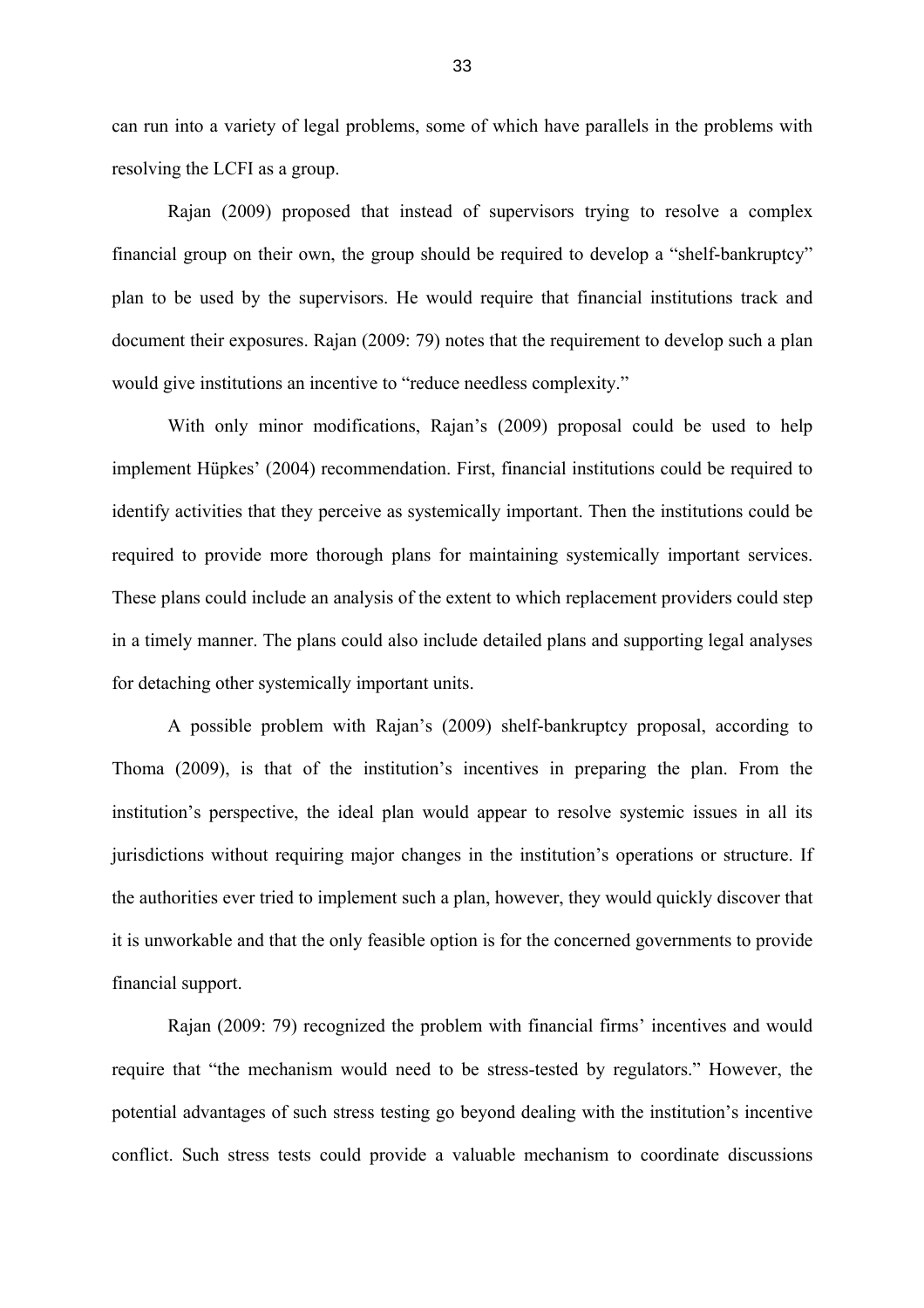among the various supervisors and deposit insurers in the home and host countries. These discussions could involve discussions of which operations in which countries are systemically important to those countries. The discussions could then consider which actions would be taken by the various authorities in the event of financial distress to keep the systemically important services in operation. Such discussions are unlikely to produce a definitive plan that could handle all contingencies, but they should facilitate quicker responses to distress with fewer unintended consequences.

Thus, a shelf-bankruptcy proposal has considerable potential and should receive careful consideration. This proposal is not a complete solution, and was not proposed as such by Rajan (2009), because the current version does not fully address incentives of the financial institutions preparing the plan (Thoma 2009) and the incentives of national supervisors to act in a globally efficient way (Hüpkes 2004). But shelf-bankruptcy plans could be a big step toward better preparing for the failure of an LCFI.

#### *4.4 Contingent Capital*

A substitute for resolving a firm in bankruptcy proceedings or through a special resolution regime is to recapitalize the financial institution before it fails. Historically, the responsibility for this recapitalization has largely fallen, directly or indirectly, on the government. An alternative is for the recapitalization to come from the private sector. However, private investors will generally participate only if their investment is expected to yield a positive return at the time it is made. This implies that it is generally too late to seek new private funds after a firm is clearly insolvent. However, investors probably would be willing to invest in such claims while the firm is still solvent, provided that the investors can expect to earn sufficiently high returns if the financial firm does well.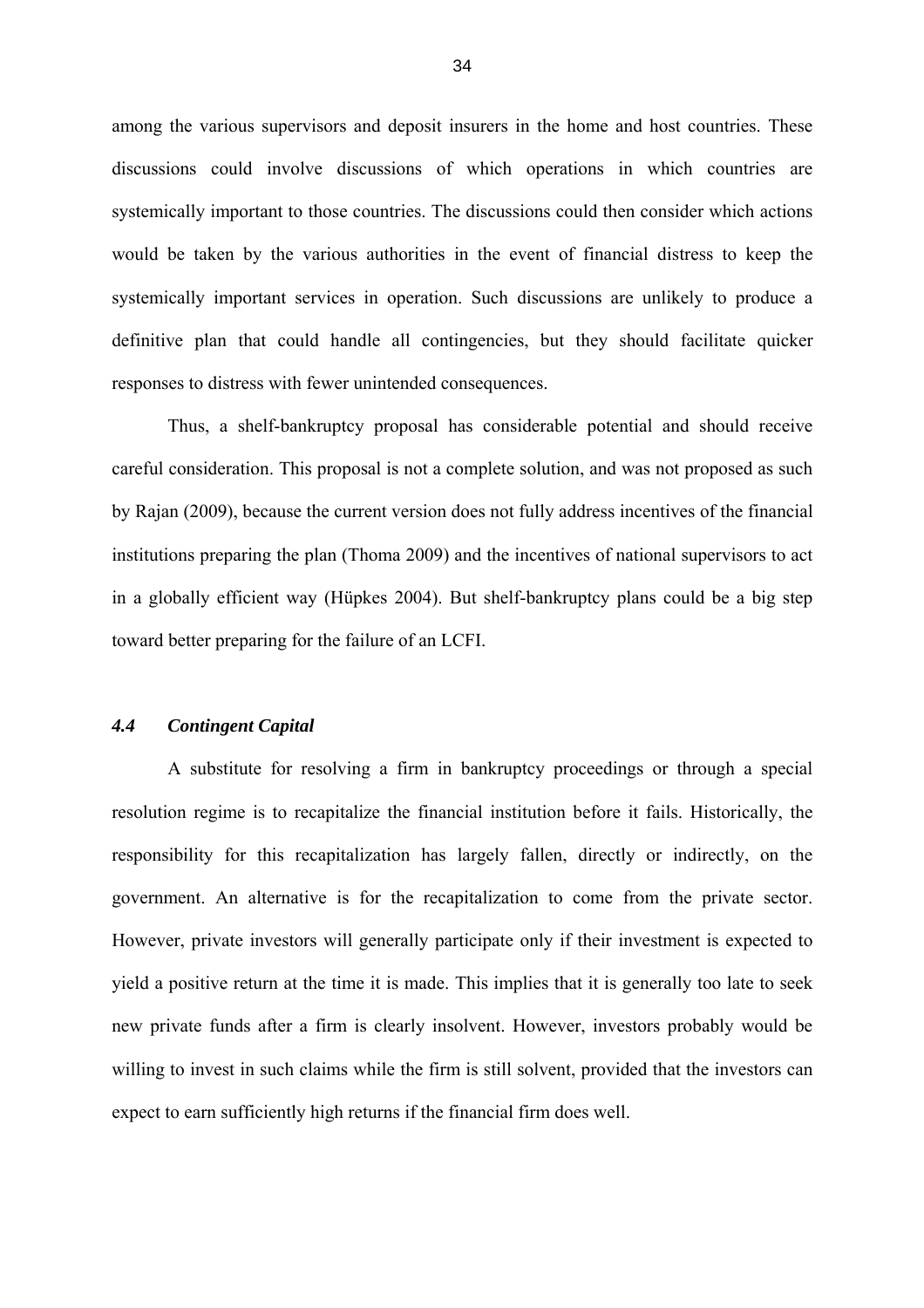Culp (2002: 47) discussed a variety of structures that provide firms with contingent capital that would allow a distressed firm to continue operation. He defined contingent capital as a contract in which the "company pays an investor a fixed price or premium for the right (but not the obligation) to issue paid-in capital later." The requirement that systemically important financial firms issue contingent capital is at the heart of several recent proposals.

#### **4.4.1 Margin Call**

Hart and Zingales (2009) proposed that CDS prices be used to trigger regulatory demands for increased capital at large financial institutions. In particular, if the CDS price (price of protection) rises above some prespecified level, the institution would be told to raise additional capital within a fixed period of time. If the institution fails to raise the required equity, the regulator would determine whether the firm's debt was at risk (i.e., whether it believed the CDS prices). If the debt was at risk, the regulator would replace the chief executive officer with a receiver (or trustee), wipe out the existing debt and equity, recapitalize the institution, and sell the institution back into the private sector.

As Hart and Zingales (2009) acknowledged, the plan to use a market-based trigger is related to prior proposals to use subordinated debt as a trigger for supervisory action, as summarized in Evanoff and Wall (2000). The most important differences are that Hart and Zingales (2009) used a CDS trigger instead of one based on subordinated debt, and that this new plan comes with an explicit warning from the supervisor to recapitalize the financial institution, or the institution is subject to being forced into resolution (bankruptcy or a special resolution regime).

The use of CDS prices is a new contribution, and a reasonable case can be made that the CDS prices have become better measures of a financial institutions' financial condition than subordinated debt prices. However, the addition of the explicit call for additional capital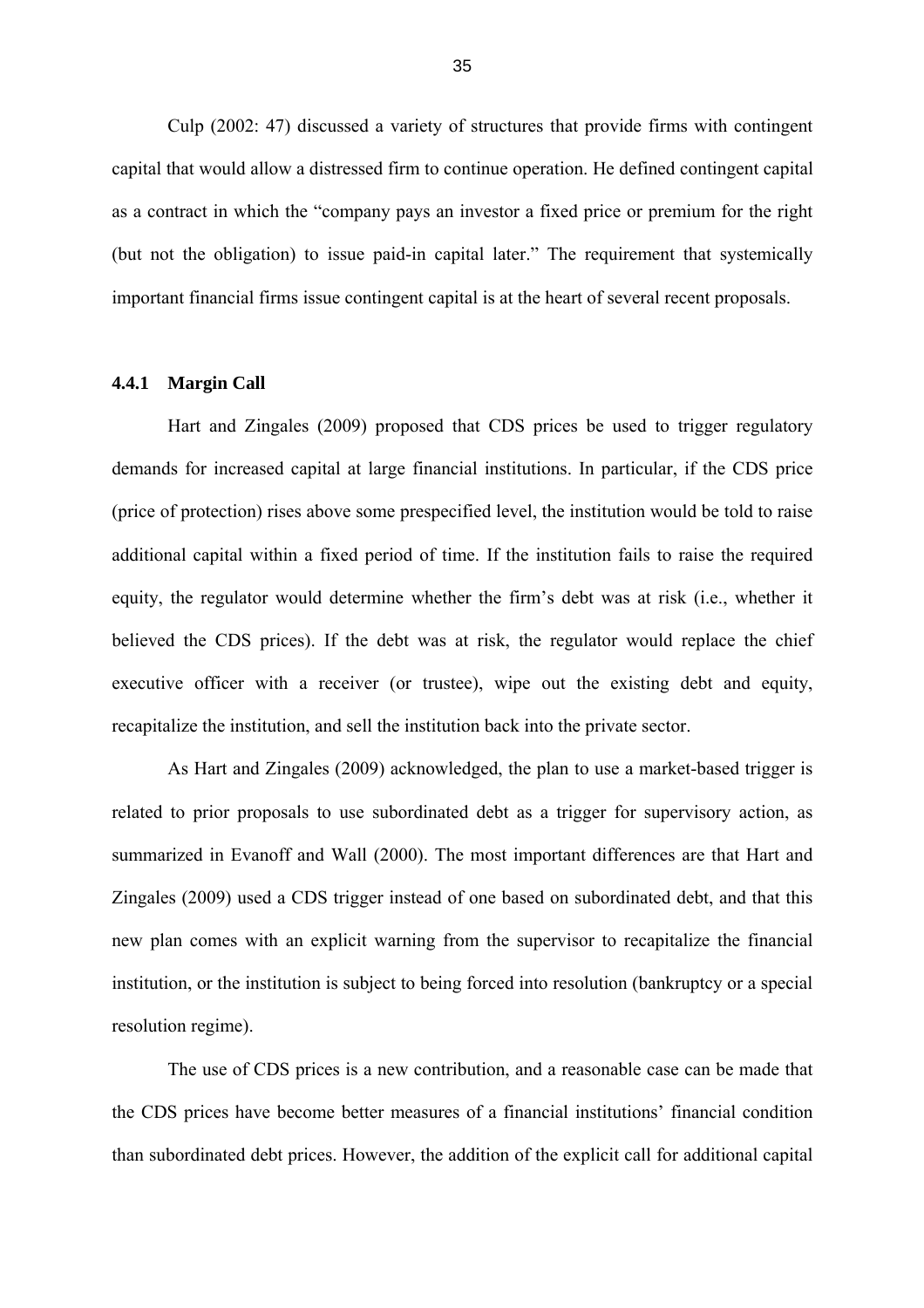within a reasonable period of time is less of a change than it might appear. Under the older plans that relied on subordinated debt, financial institutions' managers and supervisors had an incentive to monitor the pricing of the institutions' subordinated debt. If the pricing of the debt suggested some market concerns about the institution, the managers would have been given a warning that they should consider the sale of new capital. Moreover, it seems highly likely that the institutions' supervisors would also have been calling for additional capital in their private conversations with the institutions.

What Hart and Zingales (2009) do not change from the prior plans is the reliance on the institution to raise additional capital or face resolution. Yet the primary reason for the recent interest in contingent capital is the great reluctance supervisors have had in forcing institutions into resolution. If the threat of resolution with losses to creditors is not credible to market participants, CDS prices will not provide a signal when the financial institution is in distress. Moreover, even if the CDS market signals the need to issue new capital, the institution may not issue the capital if it perceives that the supervisors are not prepared to resolve the institution.

#### **4.4.2 Capital Insurance**

A proposal by Kayshap, Rajan, and Stein (2008) gave financial institutions the option of replacing part of their capital with an insurance policy that is payable in the event of large losses to the financial system. In order for the policy to be able to pay off with certainty, the insurer would need to purchase Treasury securities that would be put into a custodial account for the duration of the policy.

According to Kayshap, Rajan, and Stein (2008: 454), the advantage of this plan over simply requiring financial institutions to hold more capital is that it can reduce the risk that the institutions' managers will try to put the excess capital to work "independent of how the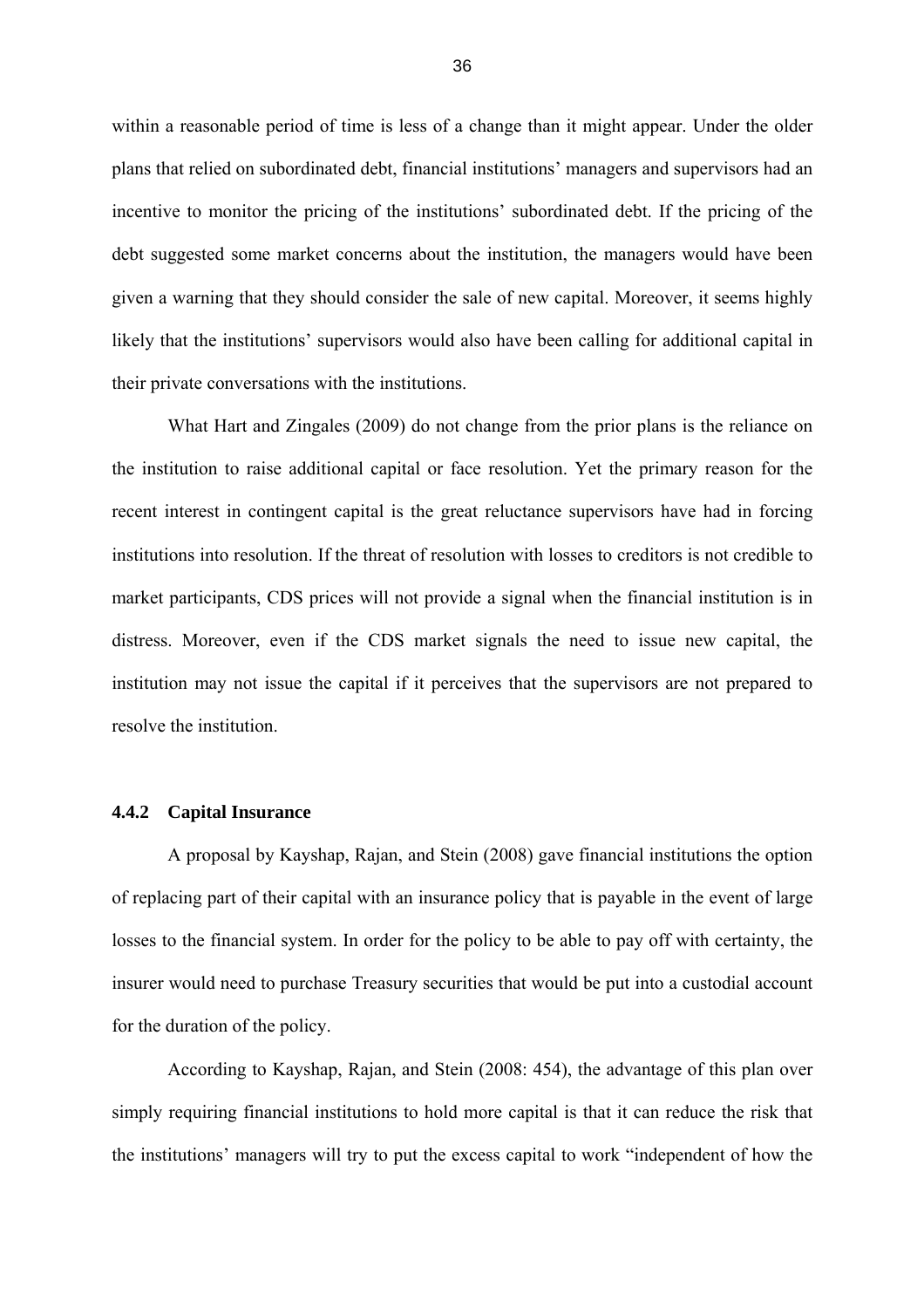financial sector subsequently performs." This is beneficial to the institutions' original owners because they would have to bear the full expected costs of any such resource misallocation by the managers.

The benefit of not giving the manager excess capital, however, could be defeated by the managers triggering payments in one of two ways: (i) the proposal could create moral hazard just like deposit insurance by providing a "heads the owners win, tails the insurer covers a large fraction of the losses" environment; or (ii) managers could manipulate the factors used to trigger the insurance payment so that their institutions receive the funds even if they are in good condition. The proposal by Kayshap, Rajan, and Stein (2008) addressed this risk by using a trigger that is based on losses in aggregate capital to financial institutions within some prespecified geographic region, excluding the institution that would receive the insurance payment.

Although the use of aggregate financial institution losses solves the moral hazard problem, it creates another problem in that the insurance provision could not be triggered by problems at one institution, no matter how important that institution is to financial stability. Thus, if the largest financial institution in a country dominated by two or three large institutions were to make a major risk management error not made by the others, no insurance payment would be triggered because the trigger excludes the institution that would receive the payment.

#### **4.4.3 Reverse Convertible Securities**

Convertible bonds are securities that convert into common stock at the option of the holder and are typically structured so that conversion is desirable when the firm is doing well. Reverse convertible securities are securities for which the conversion decision lies not with the holders of the securities, but with the firm's managers or is based on prespecified triggers.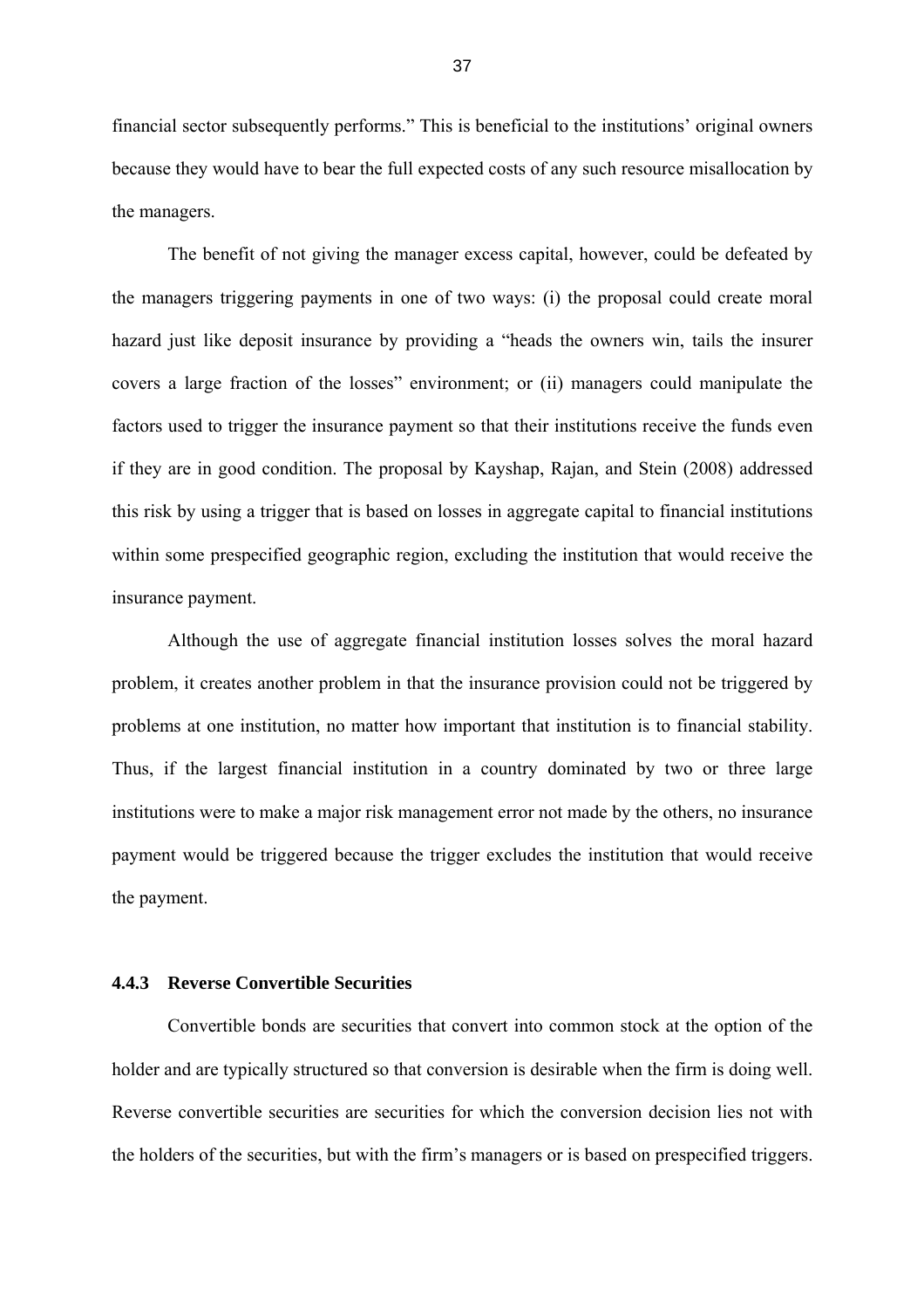Reverse convertible securities may be used as a form of contingent capital by requiring the security to convert to common equity when a firm's equity capital is low relative to its risk exposure.

One of the first proposals to require financial institutions to issue reverse convertible bonds came from Stanton  $(1991: 182)$ . <sup>[28](#page-39-0)</sup> He proposed that US government-sponsored enterprises be required to issue subordinated debt that is "structured to convert automatically into common stock under specified circumstances." Stanton's example of this proposal used the net worth to total size ratio as a trigger for conversion. The advantages of this proposal are that it would reduce the cost of obtaining capital relative to requiring capital in the form of shareholder equity and that it would not dilute shareholder equity "until the capital cushion was clearly needed."

Flannery (2005) considered the case for requiring banks to issue reverse convertible debt. He noted that bank supervisors recognize the importance of market discipline from uninsured creditors, but he said that in order for this discipline to be exerted, banks must be allowed to fail, something that the supervisors have proven "very reluctant" to do with "systemically important" financial firms (Flannery 2005: 171). The supervisors could require higher equity capital levels to reduce the probability of distress, but bankers argue that this would raise their cost of funding and make them uncompetitive.

As a substitute for requiring higher equity capital levels, Flannery (2005) proposed that banks be required to issue reverse convertible debt. He said that it would provide four benefits: (i) it would protect depositors and taxpayers while providing a transparent method of automatic recapitalization, (ii) it would force shareholders to internalize the cost of the bank's risk taking, (iii) it would not immediately take from the bank the tax shield of issuing debt, and (iv) it would reduce the incidence of costly failures.

<span id="page-39-0"></span> $28$  I am not aware of any prior proposal to mandate the use of reverse convertible securities.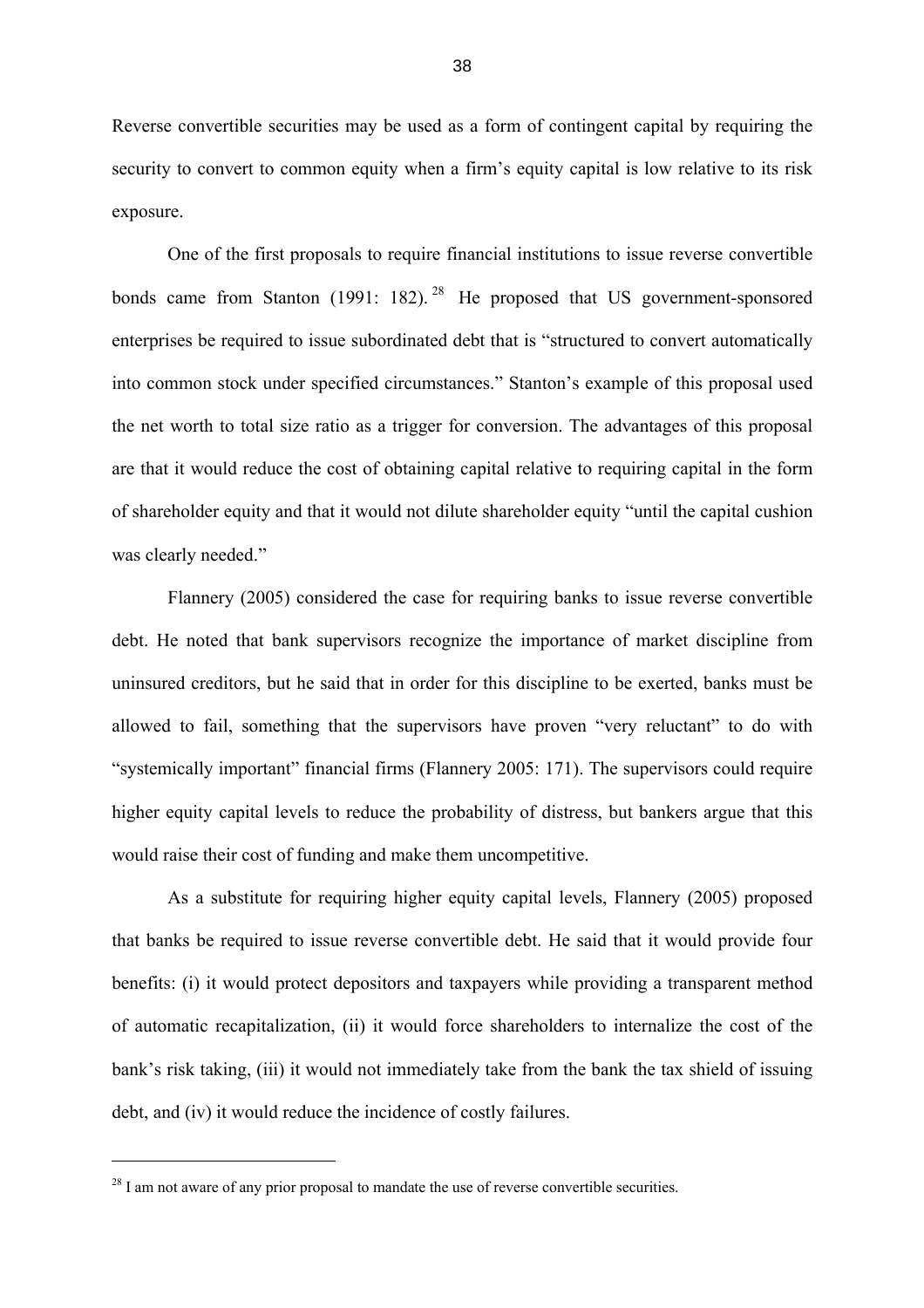The trigger for the conversion in Flannery's (2005) proposal is the financial institution's capital ratio measure falling below some specified level, where capital is measured using its current stock price. His use of stock market prices in the trigger reflects concern about managers exploiting generally accepted accounting principles to avoid loss recognition.<sup>[29](#page-40-0)</sup> If triggered, these notes would convert into equity at the current share price, so the conversion does not provide gains to either the shareholders or bondholders.

The Squam Lake Working Group (2009) proposed another version of reverse convertible securities. Its most important difference from Flannery's proposal (2005) is in the mechanism to trigger conversion. The Squam Lake Working Group (2009: 4) proposed that the debt convert only if both of two triggering events occur: (i) a declaration by the regulators that the "financial system is suffering from a systemic crisis," and (ii) the financial institution violating one of the covenants in the reverse convertible security. The group argued that the advantage of the first trigger is that it disciplines financial institution management risk taking. Conventional debt offers a source of discipline that would be undermined if it "conveniently" converted to equity whenever the institution was in distress. This way, the discipline of debt is retained unless the financial system is in distress. The second trigger addresses the problem that would arise if sound financial institutions were required to accept additional capital because of other institutions' losses. If such conversion occurred, the Squam Lake Working Group (2009: 4) argues that it would "dull the incentive" of these well-managed institutions "to remain sound."

The Squam Lake Working Group (2009) proposal also differed from Flannery's (2005) in that it would have the debt convert to equity at a fixed quantity of equity shares instead of at a fixed value of equity. This reduces the risk that the debtholders would try to

<span id="page-40-0"></span> $29$  Implicit in this is also a belief, backed up by historical data in his article, that the prudential supervisors will not force sufficient writedowns in the value of the distressed bank's assets.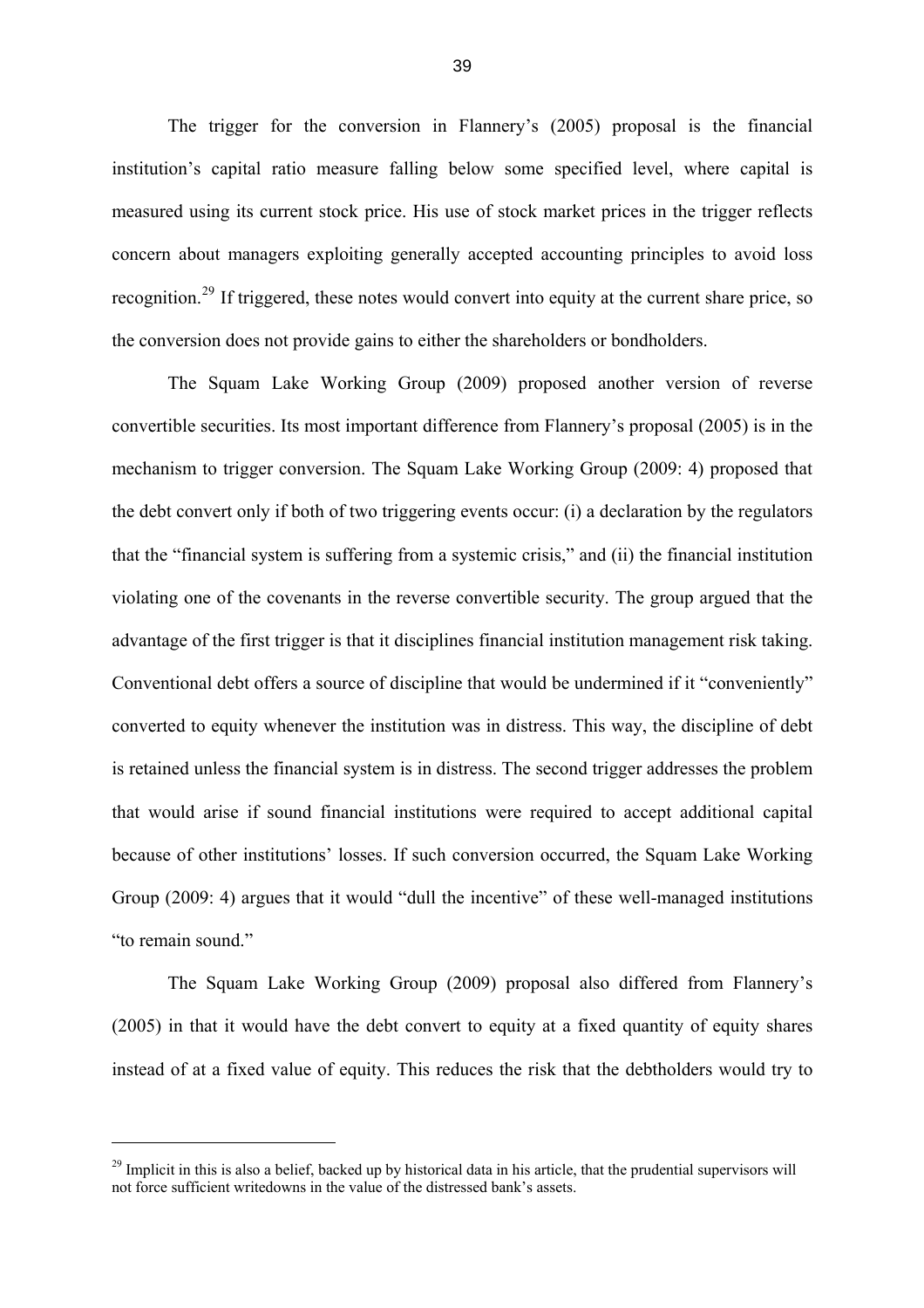force conversion at too low a price. It would also reduce the extent to which the firm's stock price would depend in part on the probability of conversion.

Although the Squam Lake Working Group (2009) viewed the inclusion of a "systemic crisis" trigger as an important improvement over Flannery's solution (2005), its effectiveness in practice is questionable. If the supervisors view the distressed financial firm's failure as a systemic event in itself, the requirement that the financial sector is in distress will be nonbinding. What it would do in practice is probably add uncertainty as investors tried to determine which firms are regarded as sufficiently "systemic" by themselves to trigger this clause, and which financial firms would be regarded as systemic only when part of a larger group of troubled firms.

The Squam Lake Working Group (2009) also discussed one important limitation of reverse convertible securities: these securities cannot guarantee that a financial firm will never fail. If a firm suffers losses in excess of its original common equity and its reverse convertible securities, it fails. This limitation applies more generally to all contingent capital proposals; these proposals can provide only a limited cushion against losses. Thus, contingent capital should be viewed as a mechanism to potentially significantly reduce the probability that a special resolutions procedure for systemically important firms would be triggered. However, contingent capital is still desirable to the extent that it lowers the probability of failure and is more efficient than special resolutions procedures.

#### **4.4.4 Tier 1 and Tier 2 Reverse Convertible Securities**

One way of viewing Tier 1 and Tier 2 capital is that their role is to absorb losses that would otherwise be taken by the institution's creditors, or government guarantors, or both. Tier 1 capital should be able to absorb losses in the ordinary course of business. The use of debt in Tier 2 capital means that it cannot absorb losses in the ordinary course of business,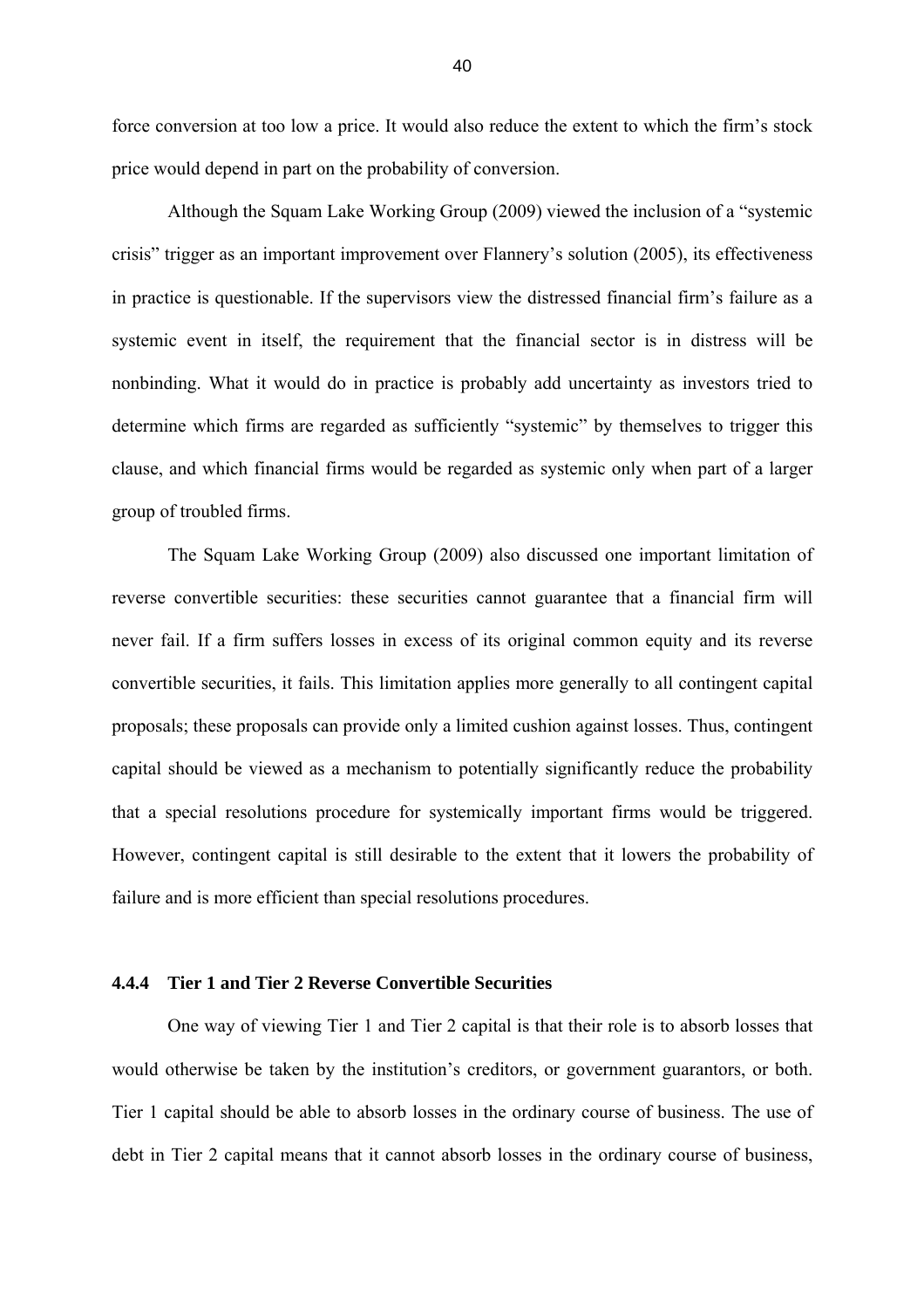but as the most junior form of debt, it should lose all its value before any other creditor or the government takes a loss.

Viewed from this perspective, the only Tier 1 or Tier 2 capital security capital that has fully achieved its purpose as a cushion to absorb losses is the common equity component of Tier 1 capital. The preferred stock component of Tier 1 capital has taken losses to the extent that dividends have been suspended at some institutions. However, for it to absorb losses beyond that point, it has to be converted to common equity.<sup>[30](#page-42-0)</sup> Tier 2 capital has not absorbed losses because governments have not withdrawn the bank charters of systemically important banks.

However, both preferred stock and subordinated debt could fulfill their purposes if they were structured as reverse convertible securities. Such a conversion feature for the parent financial firm would work as follows:

• Preferred stock would be converted on terms consistent with its role as Tier 1 capital. The preferred stock would convert to common equity at the current market price of common stock, as proposed by Flannery (2005). This conversion need not trigger any immediate change in the governance of the firm.

The primary trigger for the conversion would be when the firm's tangible common equity ratio dropped below some threshold level. An additional fail-safe trigger would also be set using a capital adequacy ratio based on the market value of the firm's common stock. The purpose of the fail-safe trigger is to prevent institutions and their

 $\overline{a}$ 

<span id="page-42-0"></span><sup>&</sup>lt;sup>30</sup> In a few cases, preferred shareholders have been persuaded to convert to common shares. In some other cases, preferred stock dividends have been suspended and they do not cumulate while suspended. But the charter must be withdrawn before preferred stock can be written down. Moreover, if a distressed firm's condition should improve sufficiently to allow it to pay dividends, preferred dividends will continue to have priority over common dividends. This raises the possibility that common shareholders will control the governance of the firm even though these shareholders have little prospect of receiving dividends in the foreseeable future.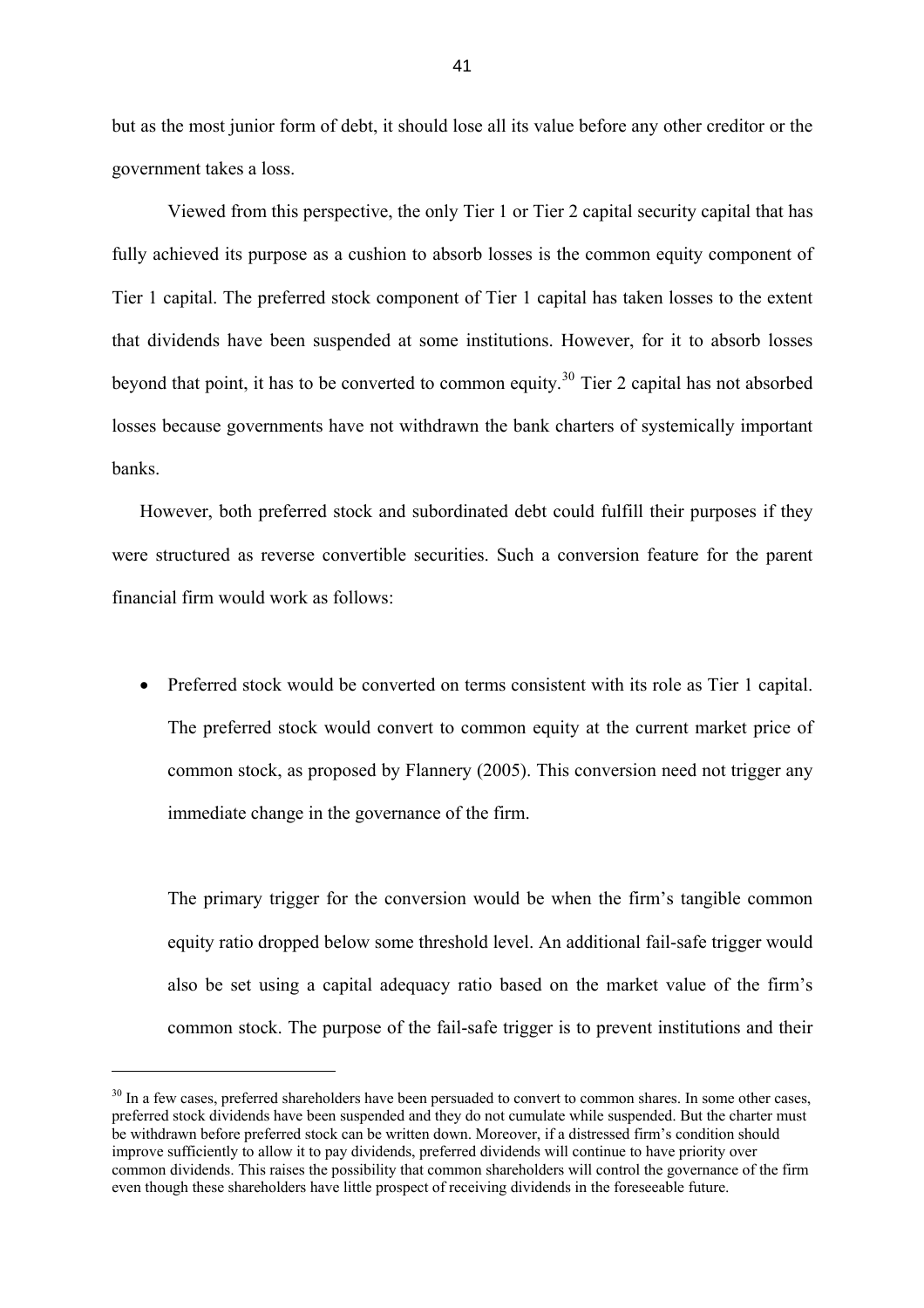supervisors from thwarting the purpose of the tangible common equity by refusing to recognize losses in the asset portfolio. As such, the market value trigger would be set at a level at which the book value threshold should virtually always be violated before the firm falls below the market value threshold if the firm's accounting values are reasonably close to their economic value.

• Subordinated debt would convert on terms consistent with its role as an element of Tier 2 capital that should bear losses only in the event of "failure." As such, the subordinated debt would convert to common equity on terms intended to approximate that of a "prepackaged bankruptcy," without the bankruptcy court.

If conversion is triggered, it is done so at a fixed ratio that would give the former subordinated creditors 99% of the outstanding shares. A new board of directors of the firm would be elected within 30 days of the conversion. The existing board members could run for reelection, but the new shareholders would be allowed to nominate new board members that would appear on the election ballot. The existing management of the financial institution would be required to tender its resignation at the first meeting of the new board.[31](#page-43-0) The new board could accept the resignations without triggering any requirement that the firm make additional payments to the managers (such as change of control payments).

As with the preferred stock, the conversion of preferred stock could be triggered by either the firm failing a tangible common equity or a market trigger. The market trigger could be based on the value of the common equity test (in which all the

<span id="page-43-0"></span> $31$  The bank supervisors would also be authorized to appoint interim managers after the conversion and before the new board meets if doing so would, in the supervisor's judgment, help to preserve the value of the bank.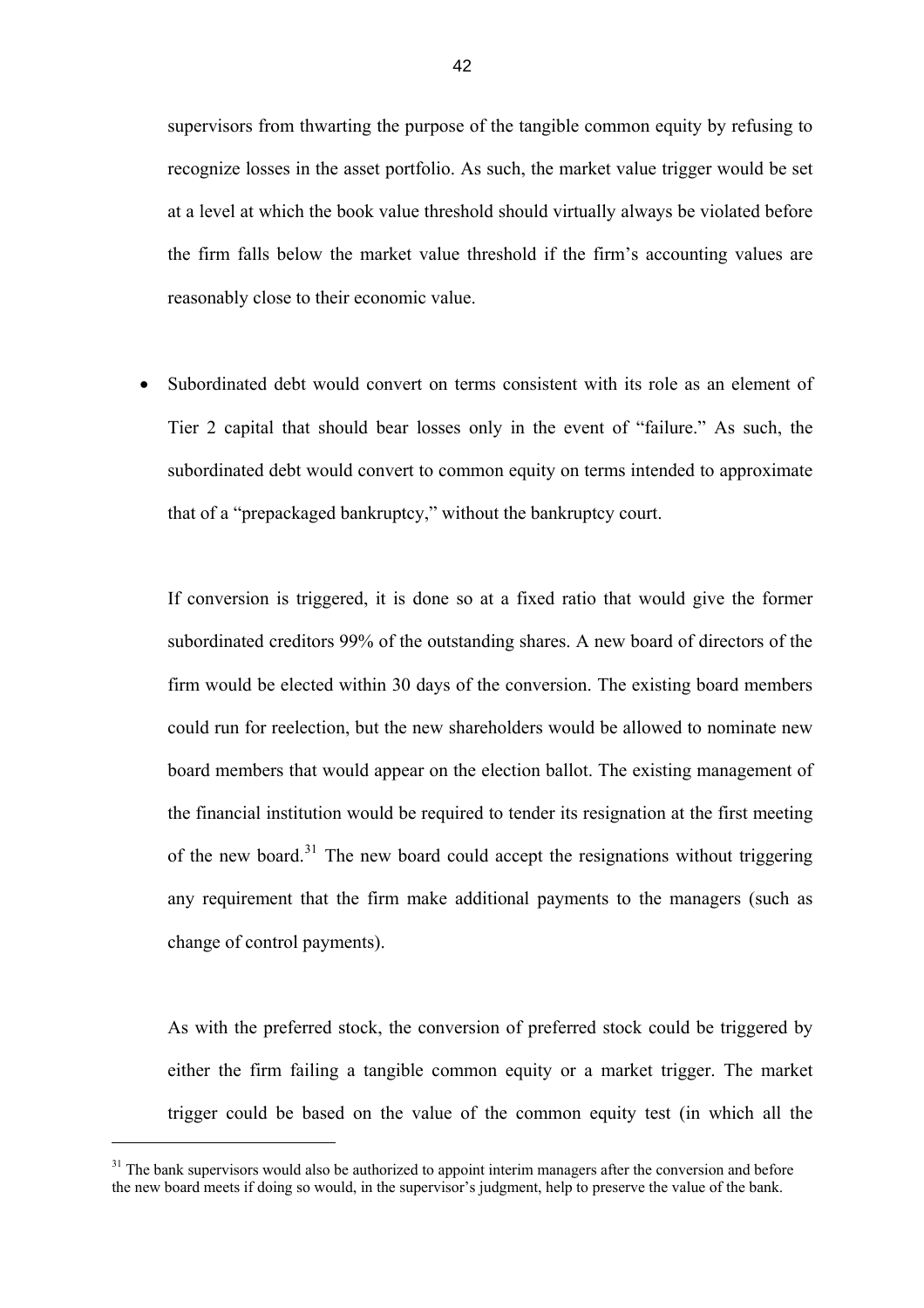preferred stock would first be converted to common equity), or it could be based on CDS pricing using a mechanism along the lines of that proposed by Hart and Zingales (2009). Again, the market value trigger would be a fail-safe mechanism that should only be triggered if the book values diverged greatly from market values.

An important element of this proposal that would need to be determined is how to set minimum regulatory requirements for common equity and reverse convertible securities. The proposal does require, however, that Tier 2 reverse convertible securities be issued in an amount at least equal to the minimum Tier 1 requirements so that the institution is adequately capitalized after the conversion. Note that this proposal would also permit Tier 1 and Tier 2 capital requirements to be set in a procyclical manner, as recommended by Brunnermeier et al. (2009) to further reduce the risk that an institution will become insolvent.

One limitation of the Flannery (2005) and Squam Lake Working Group (2009) proposals is that they did not address the important difference between parent corporations and their subsidiaries. The conversion of reverse convertible debt into equity will reduce the proportion of shares held by the original owners.<sup>[32](#page-44-0)</sup> This change in ownership may be desirable from a prudential supervisory standpoint for the parent corporation in that it imposes costs on owners of firms that did not adequately manage risk. However, such a change in ownership may have an undesirable side effect on the subsidiaries in financial groups: reducing the rest of the group's incentives to work with that subsidiary. For example, if the group has central risk management, the risk managers may decide to transfer some risks out of subsidiaries that are wholly owned by the group and into a subsidiary that is only partially owned after the conversion of the reverse convertible securities.

<span id="page-44-0"></span> $32$  Except in the case where the original owners also own all of the reverse convertible securities.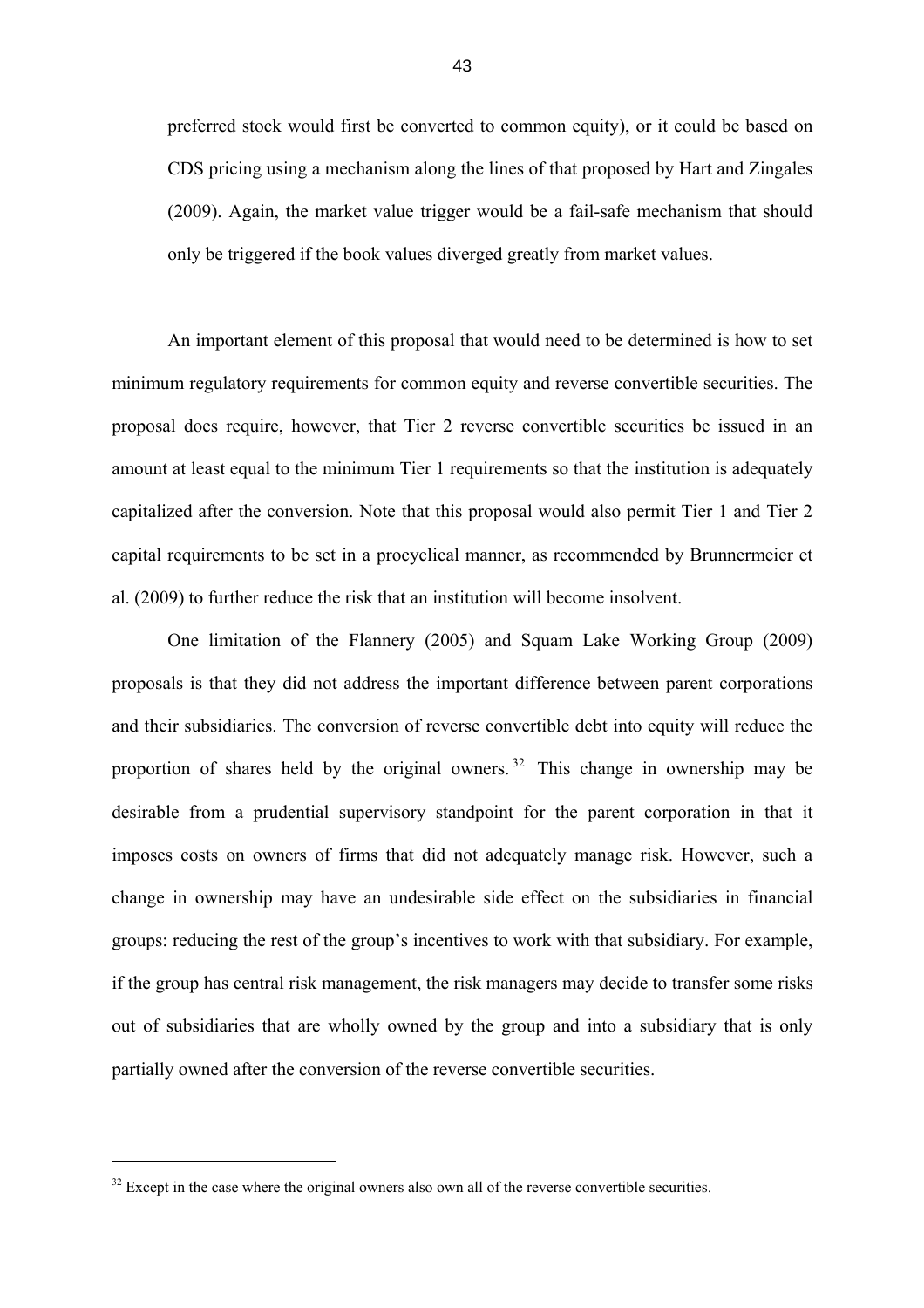A better alternative for implementing reverse convertible securities at a subsidiary level is to have the securities convert into the parent's common stock and have the parent then use the proceeds to purchase the subsidiary's stock.<sup>[33](#page-45-0)</sup> This alternative would provide for an increase in the subsidiaries' common stock without weakening the link between the subsidiary and its group affiliates.

#### **4.4.5 Summary**

 $\overline{a}$ 

The previous analysis strongly suggests that neither microprudential regulation nor macroprudential regulation is likely to prevent large interconnected financial firms from suffering losses in excess of their capital. If such a firm becomes insolvent, the application of normal bankruptcy procedures risks creating financial instability. A special resolution regime would likely help, but it may not be adequate for firms with large cross-border operations. That suggests that there would be a high payoff for implementing procedures using private funds to recapitalize the financial institutions before insolvency.

There are several contingent capital proposals that would commit private investors to helping to recapitalize financial institutions. None of these proposals would prevent failure, but they would work to substantially reduce the probability of failure, both by providing additional funds and making investors more sensitive to failures in financial institutions' risk management. It is too early to endorse any one of these plans because important details remain to be developed for each plan. However, it is clear that further work on contingent capital should be a priority.

<span id="page-45-0"></span> $33$  In order to avoid having any funds leaving the subsidiary, this transaction could be structured as the parent and subsidiary first swapping shares, and the securities holders then converting their claims into the parent's common stock.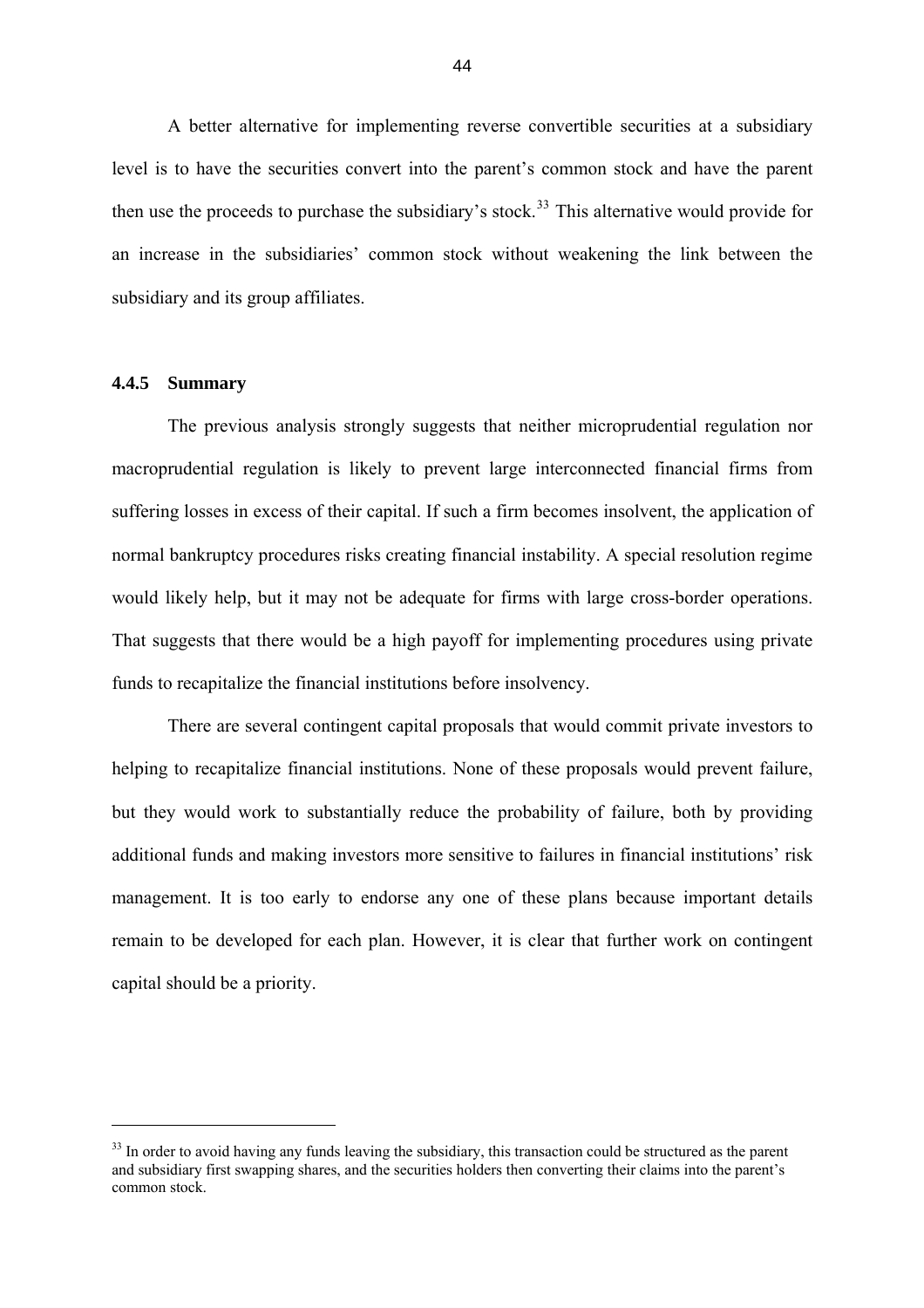#### **5. Conclusion**

The recent turmoil in financial markets has provided many examples of why the structure of the microprudential, macroprudential, and market discipline is important. The recent experience serves as a reminder of old lessons in the area of microprudential regulation: the choice of regulatory structure is a crucial part of setting microprudential policy. If the structure of the prudential supervisor is based on something other than prudential regulation, prudential supervision is likely to receive lower priority than the other concern. For example, if microprudential supervisors are structured around subsectors of the financial system, especially small subsectors, the supervisor is likely to view preserving and expanding that subsector as more important than prudential supervision.

The recent experience also demonstrated that macroprudential supervision is necessary. Ideally, the macroprudential supervisors that come out of the current experience will be both bold and modest. They will be bold in their determination to understand the major risks facing their financial system, going wherever necessary to understand the nature and distribution of the risks. Given the global nature of the financial system, this boldness must extend to being willing to work with other macroprudential supervisors around the globe.

But all concerned also need to be modest in their expectations of what can be done. Macroprudential supervisors cannot guarantee an end to all financial instability, and trying to attain such a goal could be worse than having no macroprudential supervisor. A macroprudential supervisor trying to prevent all instability will have an incentive to severely limit the financial system's capability to innovate and to take risk. This will prevent the financial sector from fulfilling its resource allocation responsibilities. Further, when incipient instability appears, the macroprudential supervisor (and likely its government) will be under greater pressure to engage in bailouts to prevent or limit the instability.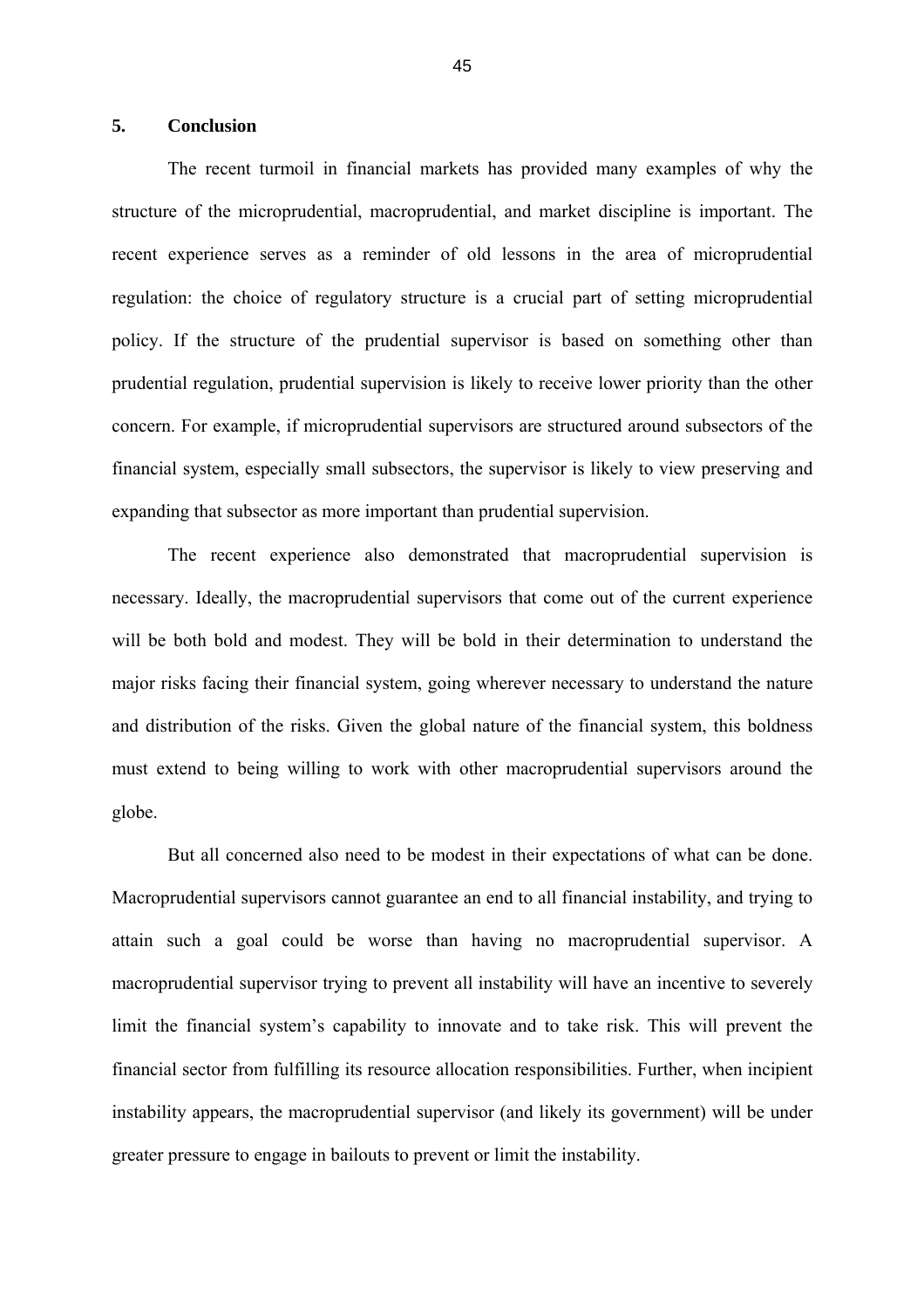Finally, the market discipline structure is also important. Supervisors cannot observe (and certainly should not second guess) every financial decision made by systemically important financial institutions. The managers of financial institutions and their investors must have adequate incentive to manage their risk exposures to keep them within reasonable limits. In order for this discipline to occur, managers and investors must believe that they are at risk of loss from inadequate risk management.

The key to credibly placing managers and investors at risk is setting up procedures that would allow systemically important financial firms to fail without a significant adverse impact on the financial system or the real economy. In this respect, the importance of a sound deposit insurance has come to be more widely appreciated, most notably with the post-Northern Rock reforms in the UK. There is also increased recognition of the merits of special resolutions procedures for systemically important financial institutions, including in the US, which has special procedures for chartered banks but not for other financial firms.

Even these measures are not likely to be adequate for handling a failing financial institution with substantial cross-border operations, however. Thus, serious consideration should be given to two additional measures. One of these measures would be to better plan for the resolution of systemically important groups by requiring the financial institution to develop a plan for its own resolution. Such a plan would be useful both for its home supervisor and in coordinating the resolution plans of the institution's home and host supervisors. The other measure would reduce the probability that a financial institution would become insolvent by obtaining contingent capital commitments while that institution is healthy that would recapitalize the institution if it becomes undercapitalized. The terms on which the private sector would supply such contingent capital would impose a cost on higher-risk institutions. Moreover, if the conversion is properly structured, it could impose significant costs on the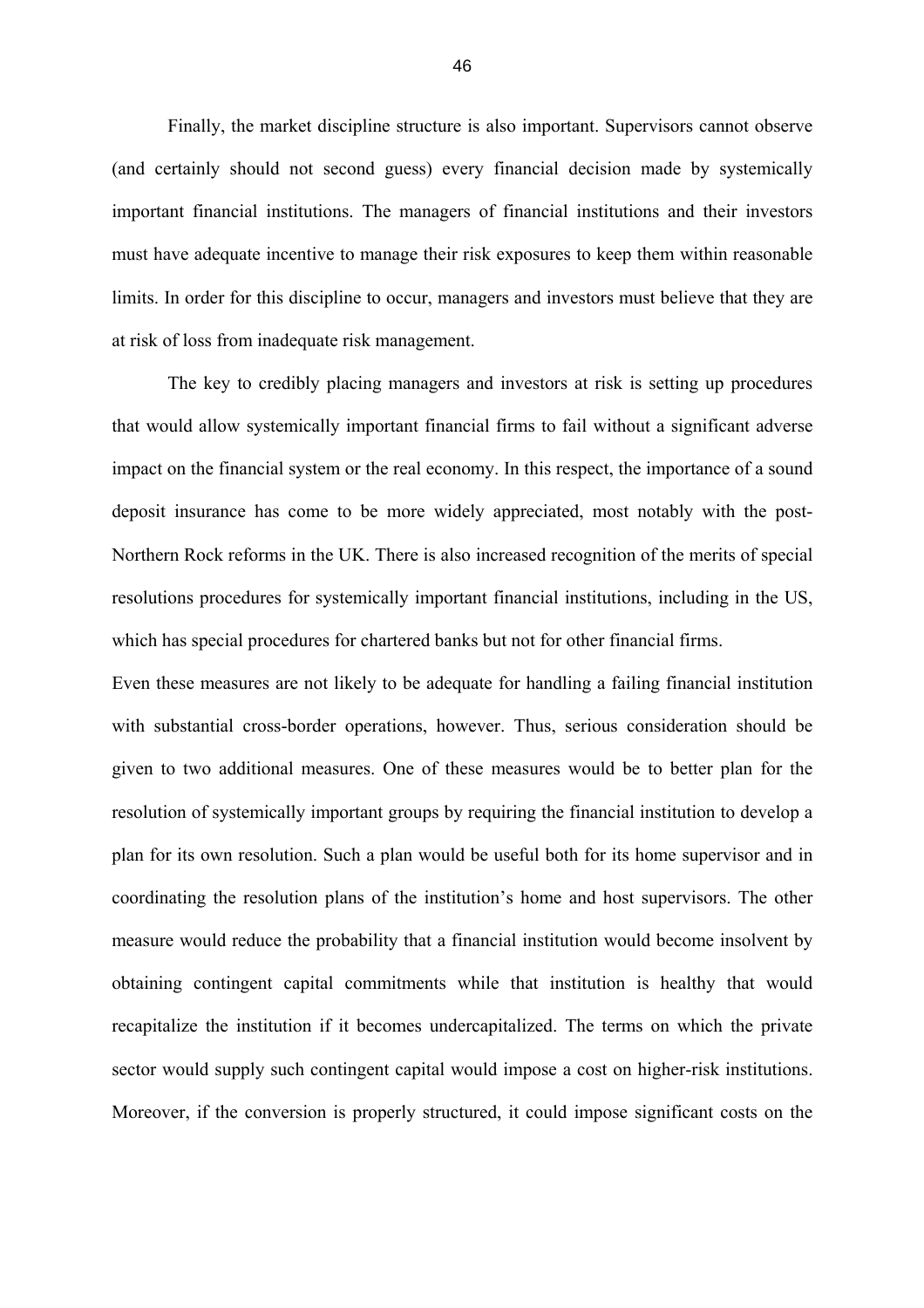shareholders and managers should the institution become so weak that it triggers the conversion.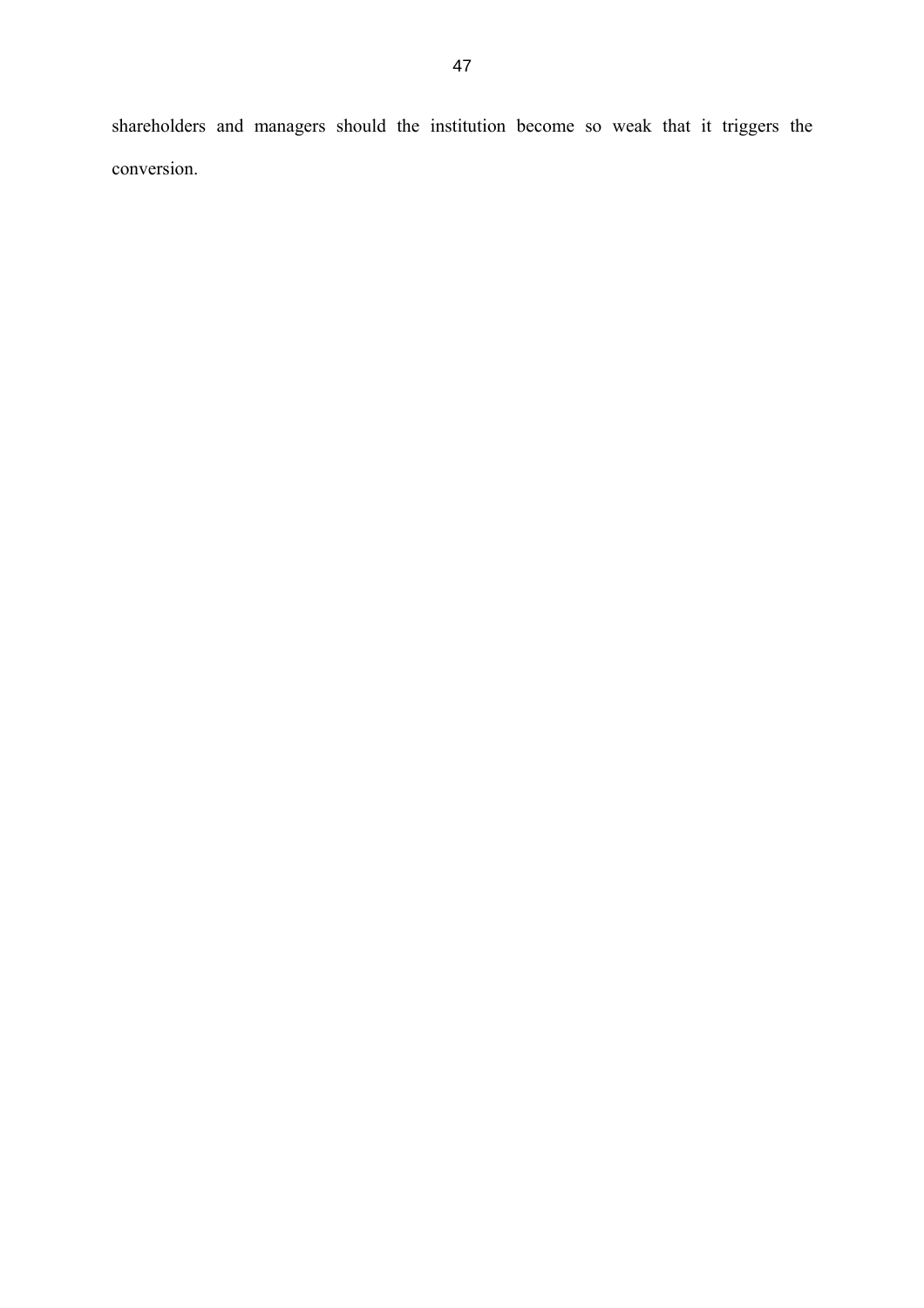#### References

- Acharya, V., T. Philippon, M. Richardson, and N. Roubini. 2009. A Bird's-Eye View: The Financial Crisis of 2007–2009: Causes and Remedies. In *Restoring Financial Stability: How to Repair a Failed System*, edited by V. V. Acharya and M. Richardson. New York, NY: New York University Stern School of Business.
- Arteta, C., M. Carey, R. Correa, and J. Kotter. 2009. Revenge of the Steamroller: ABCP as a Window on Risk Choices. Paper presented at the 2009 Financial Intermediation Research Society Meetings, Prague, Czech Republic, 27–29 May. <http://apps.olin.wustl.edu/FIRS/PDF/2009/787.pdf>(accessed 28 November 2009).
- Ashcra ft, A., M. L. Bech, and W. S. Frame. 2009. The Federal Home Loan Bank System: Atlanta. http://www.frbatlanta.org/pubs/wp/working\_paper\_2009-4.cfm?redirected=true (accessed 28 November 2009). The Lender of Next-to-Last Resort? Federal Reserve Bank of Atlanta Working Paper 2009-4. Atlanta, GA: Federal Reserve Bank of At
- Ashcra ft, A. B., and T. Schuermann. 2008. Understanding the Securitization of Subprime of New York Staff Report 318. http://ssrn.com/abstract=1071189 (accessed 28 Mortgage Credit. Wharton Financial Institutions Center Working Paper 07-43; FRB November 2009).
- Basel C ommittee on Banking Supervision. 1997. Core Principles for Effective Banking Supervision. Publication 30. Basel, Switzerland: Bank for International Settlements. http://www.bis.org/publ/bcbs30a.pdf (accessed 28 November 2009).
- Bliss, R . R., and G. G. Kaufman. 2006. U.S. Corporate and Bank Insolvency Regimes: An Reserve Bank of Chicago. http://ssrn.com/abstract=878355 (accessed 28 November 2009). Economic Comparison and Evaluation. Federal Reserve Bank of Chicago Working Paper 2006-01. Chicago, IL: Federal
- Brunne rmeier, M., A. Crockett, C. Goodhart, A. D. Persaud, and H. Shin. 2009. The Banking Studies. http://www.voxeu.org/reports/Geneval1.pdf (accessed 28 November 2009). Fundamental Principles of Financial Regulation: Preliminary Conference Draft. Geneva Reports on the World Economy 11. Geneva, Switzerland: International Center for Monetary and
- Cho, Y . J. 2009. Comments made in Session VIII: Wrap Up Session on First Two Days at Asian Development Bank Institute Conference on Global Financial Crisis: Financial Sector Reform and Regulation, ADBI, Tokyo, 21–22 July.
- Čihák, M., and R. Podpiera. 2006. Is One Watchdog Better Than Three? International and Finance 56: 102–126. http://journal.fsv.cuni.cz/storage/1048 s 102\_126.pdf Experience with Integrated Financial Sector Supervision. *Czech Journal of Economics*  (accessed 28 November 2009).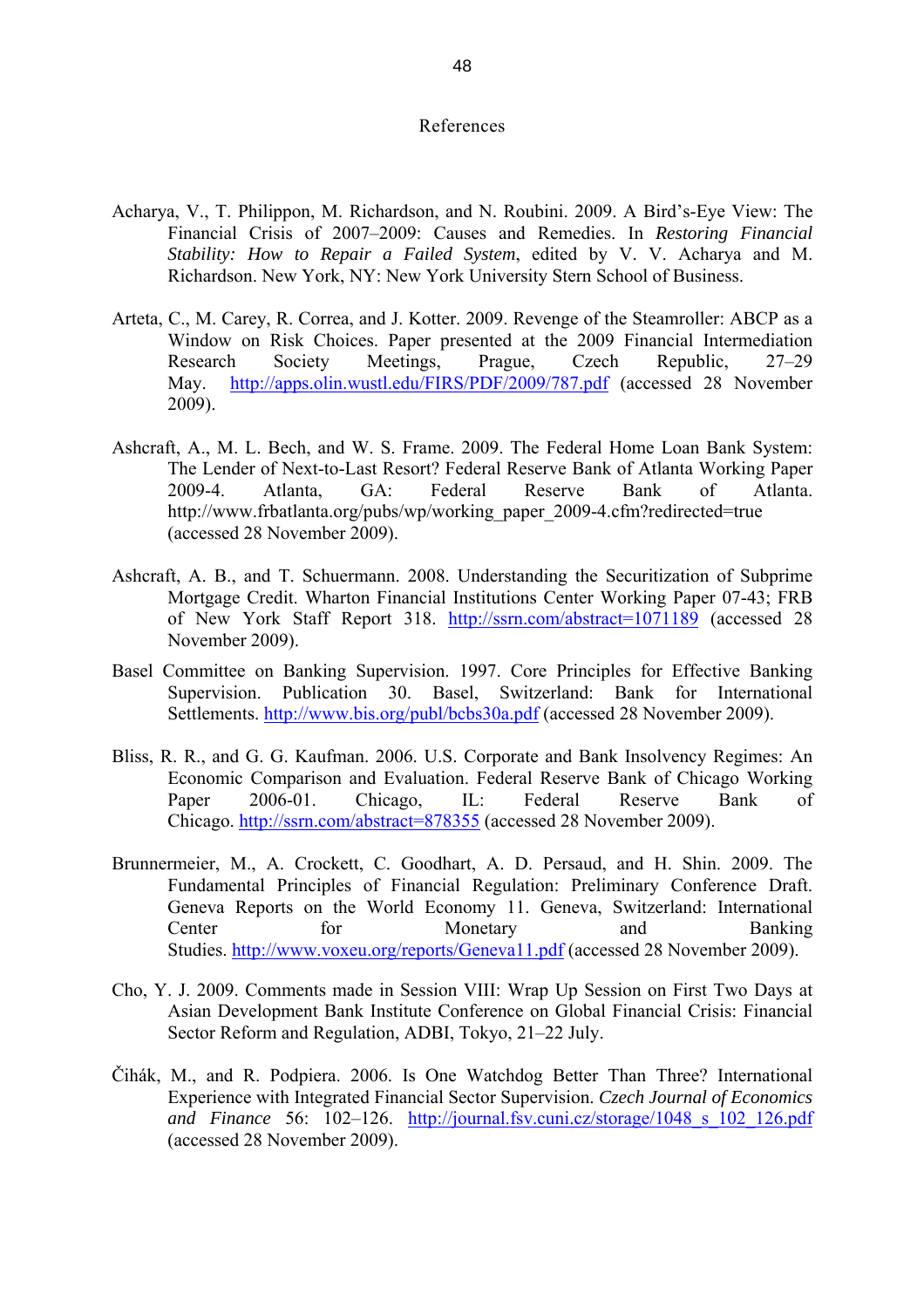- Clark, J. 2009. Q&A: Osfi Chief Champions Canada's Regulatory Framework. *Risk*, 19 June. <http://www.risknews.net/public/showPage.html?page=863254> (accessed 28 November 2009).
- Culp, C. L. 2002. Contingent Capital: Integrating Corporate Financing And Risk Management Decisions. *Journal of Applied Corporate Finance* 15(Spring): 46– 56. <http://rmcsinc.com/articles/JACF151.pdf>(accessed 28 November 2009).
- Demyanyk, Y. S., and O. Van Hemert. 2008. Understanding the Subprime Mortgage Crisis.<http://ssrn.com/abstract=1020396> (accessed 28 November 2009).
- Eisenbeis, R. A., and G. G. Kaufman. 2007. Cross-Border Banking: Challenges for Deposit Insurance and Financial Stability in the European Union. Federal Reserve Bank of Atlanta Working Paper 2006-15a. Atlanta, GA: Federal Reserve Bank of Atlanta. http://www.frbatlanta.org/pubs/wp/working\_paper\_2006-15a.cfm?redirected=true (accessed 28 November 2009).
- Evanoff, D. D., and L. D. Wall. 2000. Subordinated Debt and Bank Capital Reform. Federal Reserve Bank of Chicago Working Paper 2007. Chicago, IL: Federal Reserve Bank of Chicago. http://papers.ssrn.com/sol3/papers.cfm?abstract\_id=252754 (accessed 28 November 2009).
- Press. [http://www.cba.ufl.edu/fire/docs/publishedpapers/Published\\_RCD\\_Chapt](http://www.cba.ufl.edu/fire/docs/publishedpapers/Published_RCD_Chapter.pdf)er.pdf Flannery, M. J. 2005. No Pain, No Gain? Effecting Market Discipline via Reverse Convertible Debentures. In *Capital Adequacy Beyond Basel: Banking, Securities, and Insurance*, edited by H. S. Scott. Oxford, UK: Oxford University [\(accessed 28 November 2009\).](http://www.cba.ufl.edu/fire/docs/publishedpapers/Published_RCD_Chapter.pdf)
- Garcia, G. G. H. 2009. Ignoring the Lessons for Effective Prudential Supervision, Failed Bank Resolution and Depositor Protection. Unpublished.
- Garcia, G.G.H., Lastra, R.M and Nieto, M.J. (2009), 'Bankruptcy and Reorganization Procedures for Cross-Border Banks in the EU: Towards an Integrated Approach to the Reform of the EU Safety Net', *Journal of Financial Regulation and Compliance*, 17(3), pp.240-276
- Atlanta. [http://www.frbatlanta.org/pubs/wp/working\\_paper\\_](http://www.frbatlanta.org/pubs/wp/working_paper_2009-2.cfm?redirected=true)2009-Gerardi, K. S., A. Lehnert, S. M. Sherland, and P. S. Willen. 2009. Making Sense of the Subprime Crisis. Federal Reserve Bank of Atlanta Working Paper 2009-2. Atlanta, GA: Federal Reserve Bank of [2.cfm?redirected=true](http://www.frbatlanta.org/pubs/wp/working_paper_2009-2.cfm?redirected=true) (accessed 28 November 2009).
- Gorton, G. 2009. Slapped in the Face by the Invisible Hand: Banking and the Panic of 2007. Paper presented at the Federal Reserve Bank of Atlanta's Financial Market Conference, Atlanta, GA. 11–13 May. http://www.frbatlanta.org/news/CONFEREN/09fmc/gorton.pdf (accessed 28 November 2009).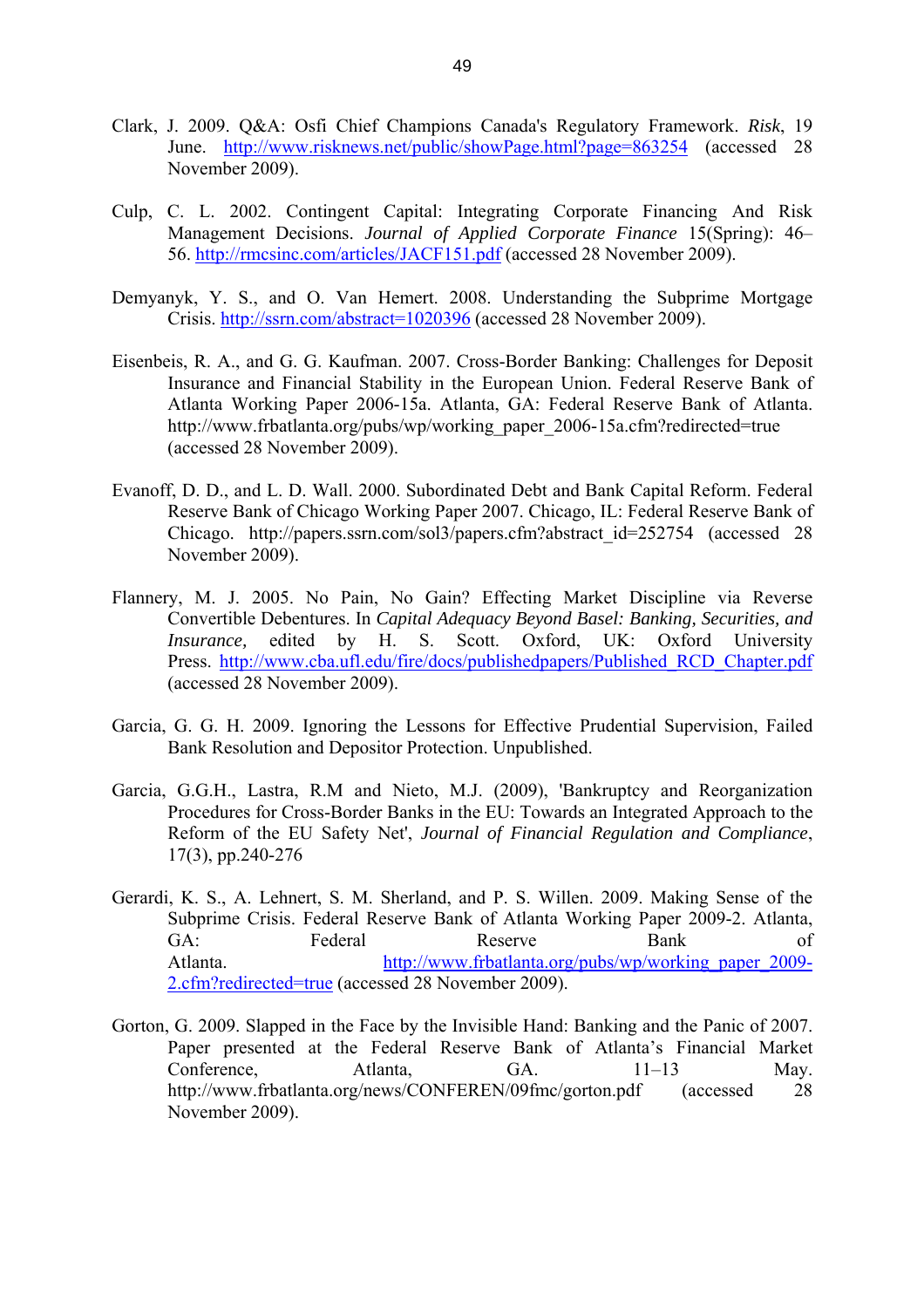- Gruenwald, P., and I. Tan. 2009. Lessons from the Crisis for Asian Banks. *Asian Journal of Public Affairs* 2(Spring): 15– 18. [http://www.spp.nus.edu.sg/ajpa/current/issue4\\_article3.html](http://www.spp.nus.edu.sg/ajpa/current/issue4_article3.html) (accessed 28 November 2009).
- Hart, O., and L. Zingales. 2009. A New Capital Regulation for Large Financial Institutions. Unpublished. http://faculty.chicagobooth.edu/luigi.zingales/research/papers/a\_new\_capital\_regulati on.pdf (accessed 28 November 2009).
- Horvitz, P. M. 1983. Reorganization of the Financial Regulatory Agencies. *Journal of Bank Research* (Winter): 245–263.
- House of Lords, Select Committee on Economic Affairs. 2009a. *Banking Supervision and Regulation*: *Volume 1: Report*. London: The Stationery Office Ltd.

———. 2009b. *Banking Supervision and Regulation*: *Volume 2: Evidence*. London: The Stationery Office Ltd.

- Hüpkes, E. H. G. 2004. Too Big to Save—Towards a Functional Approach to Resolving Crises in Global Financial Institutions. Paper presented at Chicago Federal Reserve Bank Conference on Systemic Financial Crises: Resolving Large Bank Insolvencies, Chicago, IL, 30 September–1 October. http://www.chicagofed.org/news\_and\_conferences/conferences\_and\_events/files/syst emic\_hupkes.pdf (accessed 28 November 2009).
- Hsu, C. M., and C. F. Liao. 2009. The Banking of the Great China Area in Financial Turmoil and the Asian Lamfalussy Process. Paper presented at the Conference on Global Financial Crisis: Financial Sector Reform and Regulation, ADBI, Tokyo, 21–22 July.
- International Monetary Fund (IMF). 2009. Thailand: Financial System Stability Assessment. IMF Country Report 04/126. Washington, DC: IMF <http://www.imf.org/external/pubs/ft/scr/2009/cr09147.pdf>(accessed 28 November 2009).
- Kane, E. J. 1977. Good Intentions and Unintended Evil: The Case Against Selective Credit Allocation. *Journal of Money, Credit, and Banking* 9(February): 55–69.
- Kashyap, A. K., R. G. Rajan, and J. C. Stein. 2008. Rethinking Capital Regulation. Paper presented at the Federal Reserve Bank of Kansas City Symposium on Maintaining Stability in a Changing Financial System, Jackson Hole, WY, 21–23 August. http://www.kc.frb.org/publicat/sympos/2008/KashyapRajanStein.08.08.08.pdf (accessed 28 November 2009).
- Kaufman, G. G. 2006. "Regulation Q: A Retrospective" American Enterprise Institute Conference Rate Deregulation in Five Economic Sectors. Washington D.. 21 September.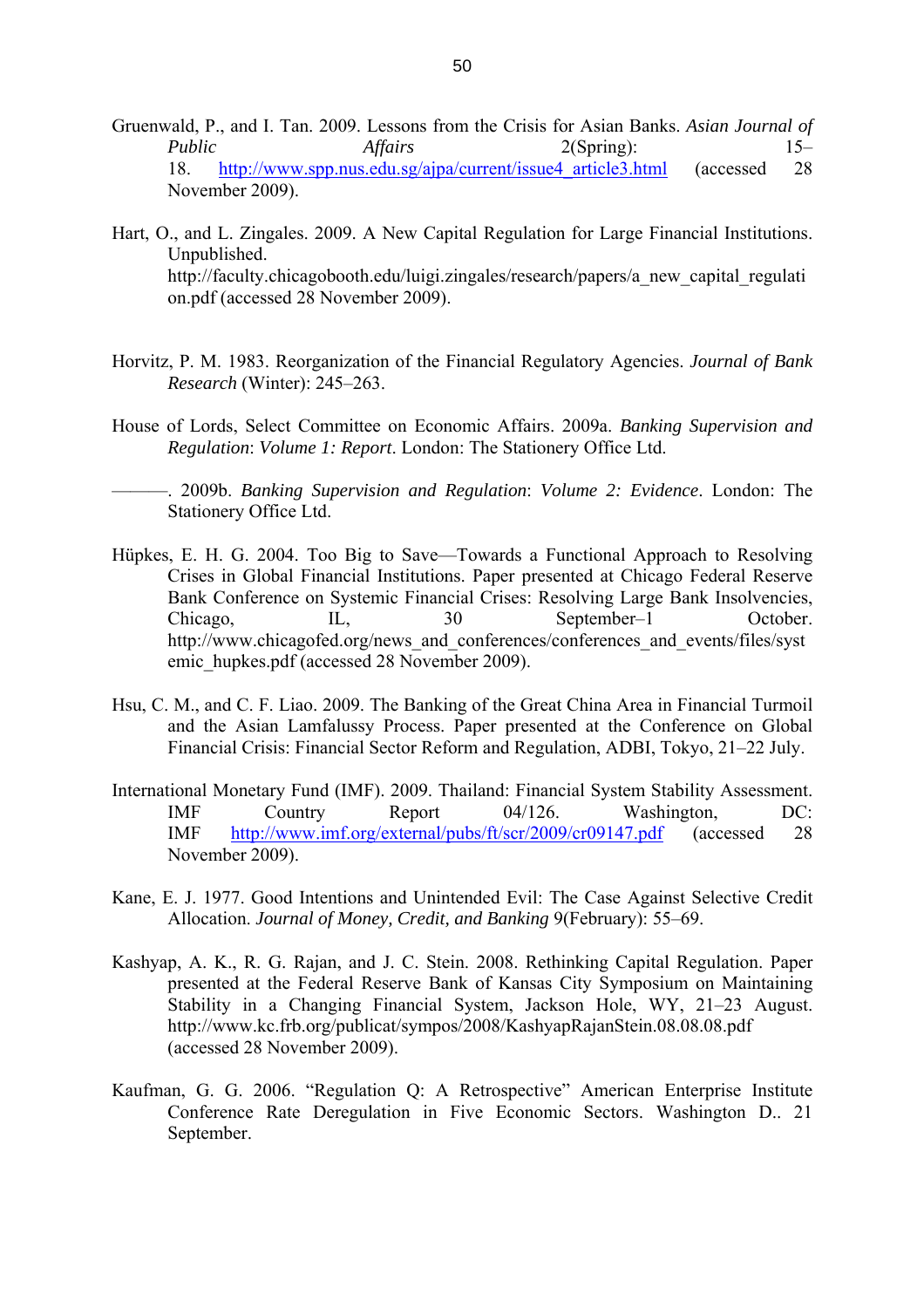- Laker, J. 2006. Micro and Macroprudential Perspectives: The Australian Experience. Presented at Macroprudential Supervision Conference: Challenges for Financial Supervisors. Sponsored by the Korea Financial Supervisory Commission/Financial Supervisory Service and the International Monetary Fund, Seoul Korea 7–8 November. http://www.imf.org/external/np/seminars/eng/2006/macropr/pdf/Laker.pdf (accessed 28 November 2009).
- Mayes, D. G. 2006. Financial Stability in a World of Cross-Border Banking: Nordic and Antipodean Solutions to the Problem Of Responsibility Without Power. *Journal of Banking Regulation* 8: 20–39. [https://secure.palgrave](https://secure.palgrave-journals.com/jbr/journal/v8/n1/abs/2350034a.html)[journals.com/jbr/journal/v8/n1/abs/2350034a.html](https://secure.palgrave-journals.com/jbr/journal/v8/n1/abs/2350034a.html) (accessed 28 November 2009).
- Mayes, D. G., M. J. Nieto, and L. D. Wall. 2008. Multiple Safety Net Regulators and Agency Problems in the EU: Is Prompt Corrective Action Partly the Solution? *Journal of Financial Stability* (September): 165–304.
- Milne, A., and G. E. Wood. 2008. Shattered on the Rock? British Financial Stability from 1866 to 2007. Bank of Finland Research Discussion Paper 30/2008.<http://ssrn.com/abstract=1318222> (accessed 28 November 2009).
- Milo, M. 2007. Integrated Financial Supervision: An Institutional Perspective for the Philippines. ADBI Discussion Paper 81.Tokyo: Asian Development Bank Institute. http://www.adbi.org/discussionpaper/2007/10/25/2381.integrated.financial.supervisio n/ (accessed 28 November 2009).
- Miyoshi, T. 2006. Financial Stability Analysis in Japan. Presentation notes for the Macroprudential Supervision Conference: Challenges for Financial Supervisors sponsored by Korea Financial Supervisory Commission/Financial Supervisory Service and the International Monetary Fund, Seoul Korea 7–8 November. http://www.imf.org/external/np/seminars/eng/2006/macropr/pdf/Miyoshi.pdf (accessed 28 November 2009).
- Padoa-Schioppa, T. 2003. Central Banks and Financial Stability: Exploring a Land in Between. In *The Transformation of the European Financial System*, edited by V. Gaspar, P. Hartmann, and O. Sleijpen. Frankfurt am Main, Germany: European Central Bank. http://www.ecb.int/pub/pdf/other/transformationeuropeanfinancialsystemen.pdf. (accessed 28 November 2009).
- Panagariya, A. 2009. India's Financial Secret Weapon. *Foreign Policy*, January. http://www.foreignpolicy.com/story/cms.php?story\_id=4643 (accessed 28 November 2009).
- Rajan, R. 2009. Cycle-proof Regulation. *Economist*, 8 April: 79. [http://www.economist.com/businessfinance/displayStory.cfm?story\\_id=134461](http://www.economist.com/businessfinance/displayStory.cfm?story_id=13446173)73 [\(accessed 28 November 2009\).](http://www.economist.com/businessfinance/displayStory.cfm?story_id=13446173)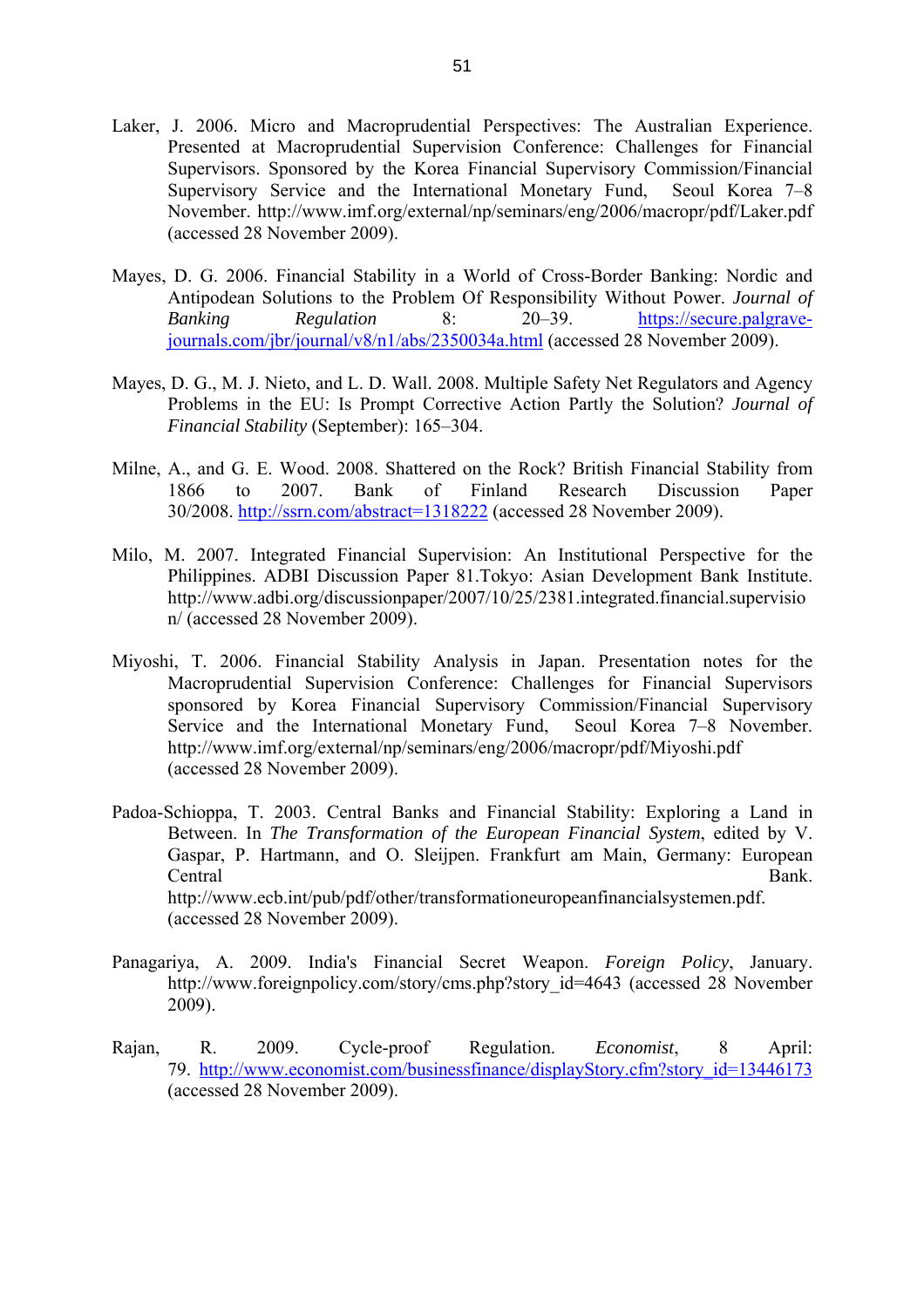- Rosengren, E. S. 2009. Could a Systemic Regulator Have Seen the Current Crisis? Speech given to the 10th Seoul International Financial Forum. Seoul,15 April. <http://www.bos.frb.org/news/speeches/rosengren/2009/041509.htm>(accessed 28 November 2009).
- Ryback, W. A. 2006. Macro Prudential Policy: A New Name for Some Old Ways of Thinking? Presentation to the Korea Financial Supervisory Commission /Financial Supervisory Service International Monetary Fund Macro Prudential Supervision Conference: Challenges for Financial Supervisors, 7–8 November, Seoul Korea. <http://imf.org/external/np/seminars/eng/2006/macropr/pdf/ryback.pdf> (accessed 28 November 2009).
- Squam Lake Working Group. 2009. An Expedited Resolution Mechanism for Distressed Financial Firms: Regulatory Hybrid Securities. Squam Lake Working Group Paper. New York, NY: Council on Foreign Relations. [http://www.cfr.org/content/publications/attachments/Squam\\_Lake\\_Workin](http://www.cfr.org/content/publications/attachments/Squam_Lake_Working_Paper3.pdf) [g\\_Paper3.pdf](http://www.cfr.org/content/publications/attachments/Squam_Lake_Working_Paper3.pdf) (accessed 28 November 2009).
- Poor's. [http://www2.standardandp](http://www2.standardandpoors.com/spf/pdf/index/Case-Shiller_Housing_Whitepaper_YearinReview.pdf)oors.com/spf/pdf/index/Case-Standard & Poor's. 2009. S&P/Case-Shiller Home Price Indices: 2008, A Year in Review. Case-Shiller Housing Whitepaper. New York, NY: Standard & [Shiller\\_Housing\\_Whitepaper\\_YearinReview.pdf](http://www2.standardandpoors.com/spf/pdf/index/Case-Shiller_Housing_Whitepaper_YearinReview.pdf) (accessed 28 November 2009).
- Stanton, T. H. 1991. *A State of Risk: Will Government-Sponsored Enterprises Be the Next Financial Crisis?* New York, NY: HarperCollins.
- Tanta. 2008. Reflections on Alt-A. *Calculated Risk*, 11 August. <http://www.calculatedriskblog.com/2008/08/reflections-on-alt.html>(accessed 28 November 2009).
- April. http://www.economist.com/blogs/freeexchange/2009/04/rajan\_roundtable\_1.cf Thoma, M. 2009. Rajan Roundtable: Seize the Moment. *Economist.com: Free Exchange*, 9 [m \(accessed 28 November 2009\).](http://www.economist.com/blogs/freeexchange/2009/04/rajan_roundtable_1.cfm)
- Turner, Adair. 2009. The Financial Crisis and the Future of Financial Regulation" Speech to The Economist's Inaugural City Lecture, 21 January. [http://www.fsa.gov.uk/pages/Library/Communication/Speeches/2009/0121\\_](http://www.fsa.gov.uk/pages/Library/Communication/Speeches/2009/0121_at.shtml) [at.shtml](http://www.fsa.gov.uk/pages/Library/Communication/Speeches/2009/0121_at.shtml) (accessed 28 November 2009).
- US Government Accountability Office. 2007. Credit Derivatives: Confirmation Backlogs Increased Dealers' Operational Risks, but were Successfully Addressed After Joint Regulatory Action. Report GAO-07-716. Washington, DC. <http://www.gao.gov/new.items/d07716.pdf> (accessed 28 November 2009).
- US Securities and Exchange Commission. 2009. Complaint against Reserve Management Company Inc., Resrv Partners, Inc. Bruce Bent Sr. and Bruce Bent II Defendants and The Reserve Primary Fund Relief Defendant. <http://www.sec.gov/litigation/complaints/2009/comp21025.pdf>(accessed 28 November 2009).